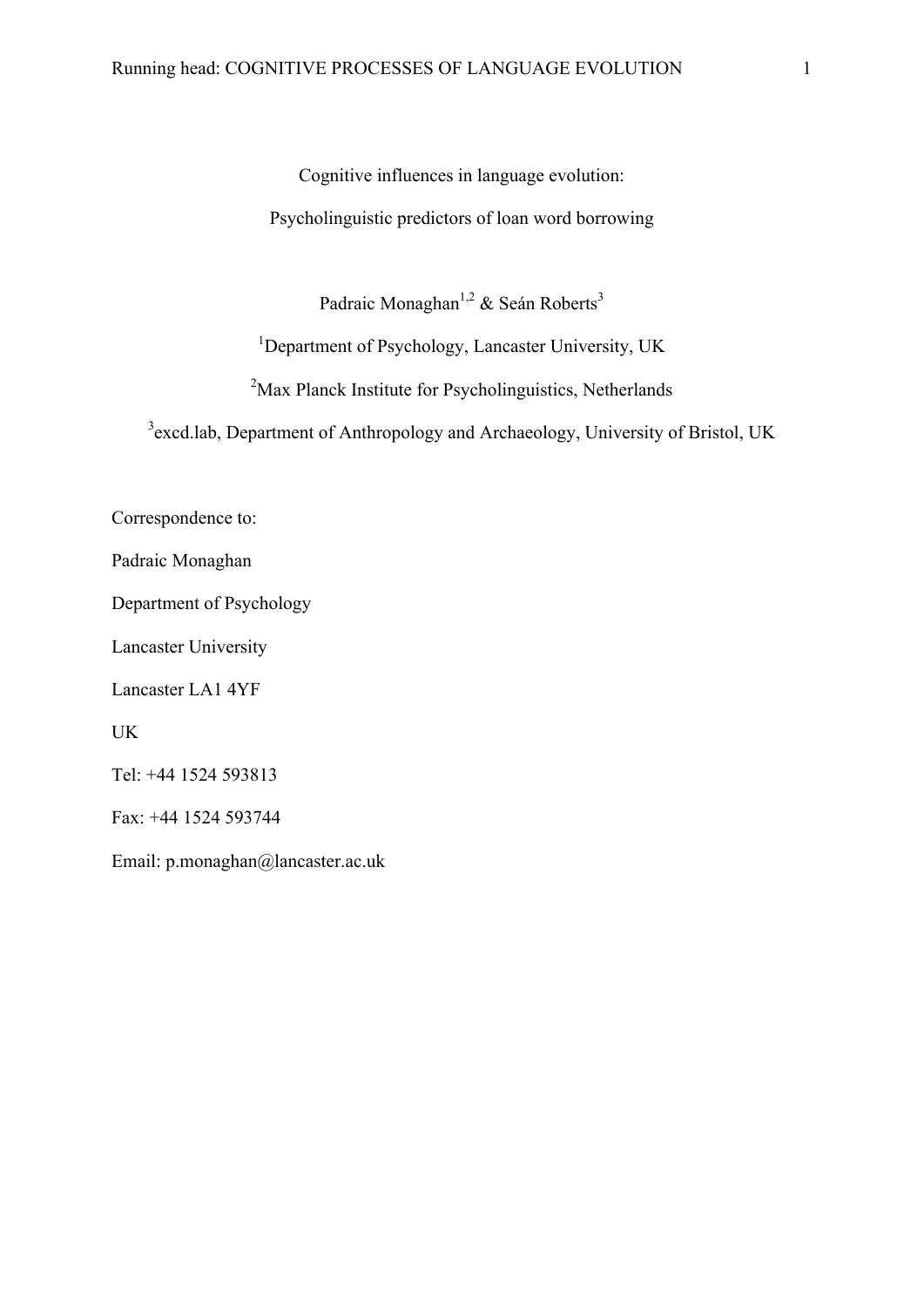#### Abstract

Languages change due to social, cultural, and cognitive influences. In this paper, we provide an assessment of these cognitive influences on diachronic change in the vocabulary. Previously, tests of stability and change of vocabulary items have been conducted on small sets of words where diachronic change is imputed from cladistics studies. Here, we show for a substantially larger set of words that stability and change in terms of documented borrowings of words into English and into Dutch can be predicted by psycholinguistic properties of words that reflect their representational fidelity. We found that grammatical category, word length, age of acquisition, and frequency predict borrowing rates, but frequency has a non-linear relationship. Frequency correlates negatively with probability of borrowing for high-frequency words, but positively for low-frequency words. This borrowing evidence documents recent, observable diachronic change in the vocabulary enabling us to distinguish between change associated with transmission during language acquisition and change due to innovations by proficient speakers.

Key-words: language evolution; vocabulary change; loan-words; frequency; age of acquisition; word length; language acquisition; language incrementation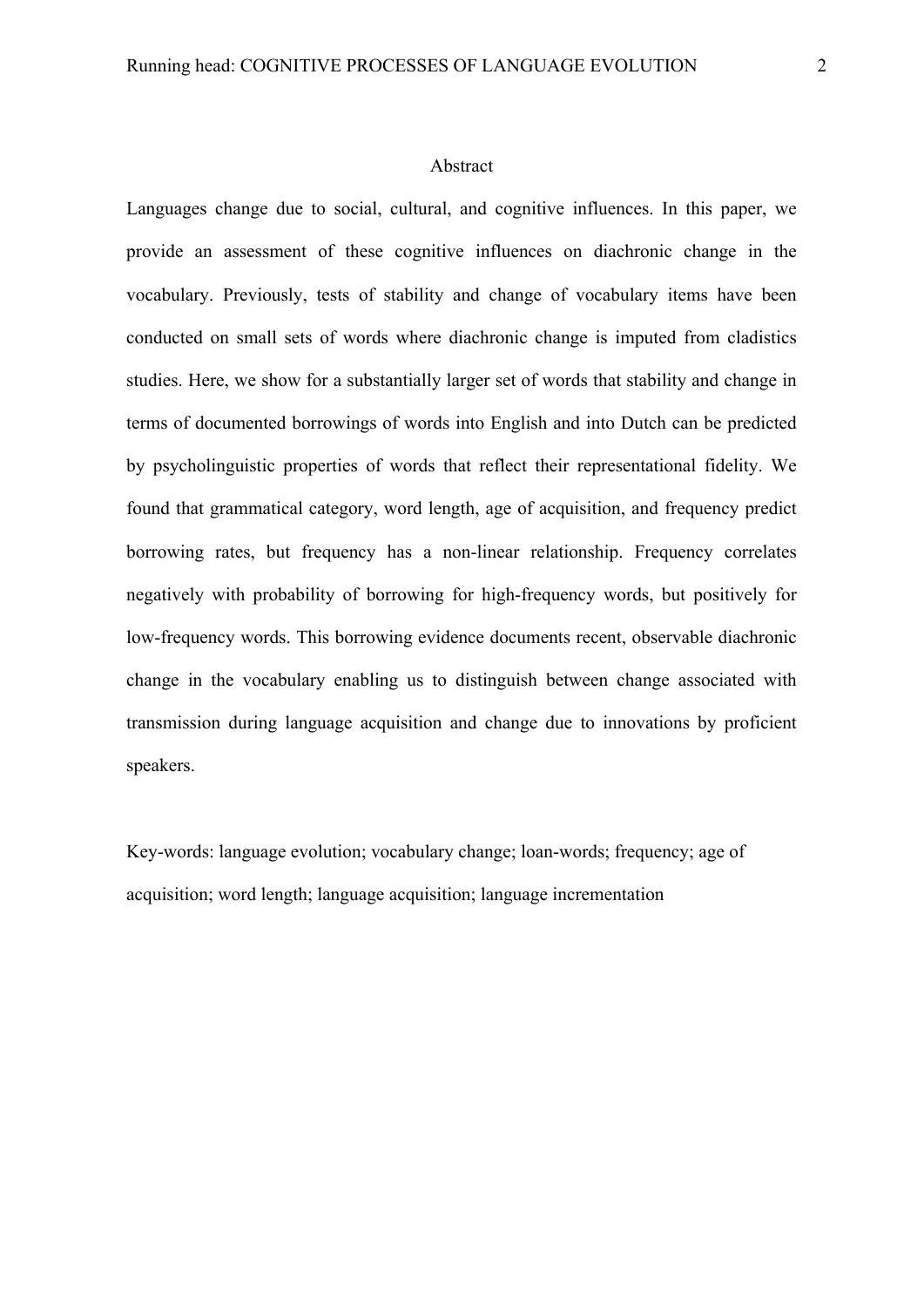Cognitive Influences in Language Evolution: Psycholinguistic Predictors of Loan Word

#### Borrowing

An adequate model of diachronic language change must establish not only the drivers of change, but also uncover the properties of the communicative system that result in stability of language structure (Croft, 2000). Forces driving language change are diverse, originating in social, cultural and economic influences (Labov, 2001, 2007), but there has been a recent increase in interest in the role of cognitive processing as a factor affecting how and whether language structures change or remain stable (e.g., Corballis, 2017; Steels, 2017). Investigations of language change have been energised by cladistics studies of languages, which propose groupings of languages, and words within languages, according to their common ancestry. The logic of this approach is that languages that differ to a greater degree are more distinct in time (Gray & Atkinson, 2004) and in space (Atkinson et al., 2011). Such cladistic studies have, however, typically investigated the similarities and distinctions that occur between small sets of vocabulary items, such as the Swadesh lists of 200 words (e.g., Atkinson et al., 2008, 2011; Blasi et al., 2016; Gray & Atkinson, 2004) which can then be used to determine which vocabulary items are more or less prone to change by investigating the variability of word forms expressing a similar concept across sets of languages. These descriptions of stability and change in small sets of vocabulary items have begun to render suggestions as to the social and cognitive contributors to changes in the vocabulary (Lieberman, Michel, Jackson, Tang, & Nowak, 2007; Monaghan, 2014; Pagel et al., 2007; Vejdemo & Hörberg, 2016; Winter et al., 2014).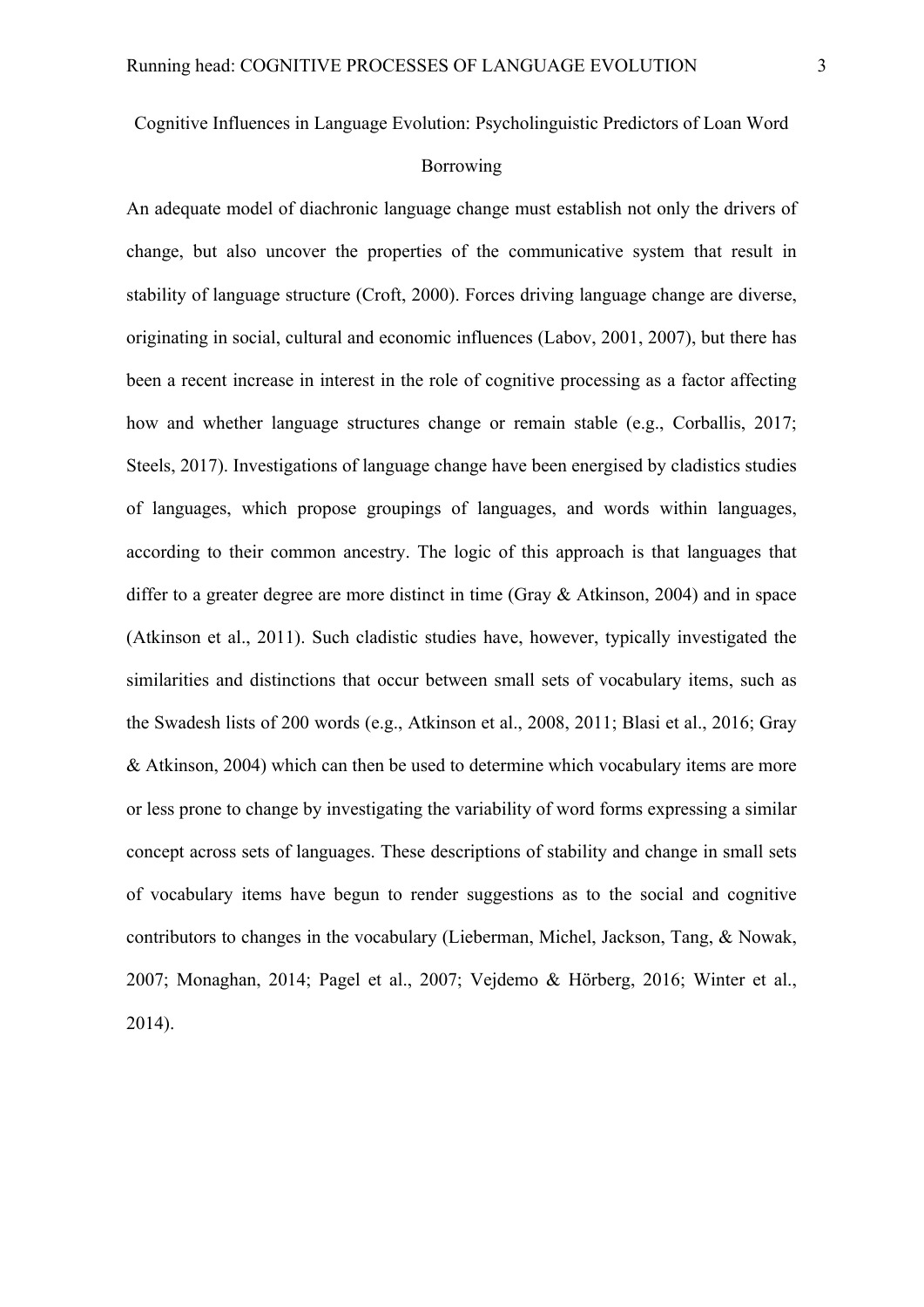For instance, studies of cognates across languages have demonstrated that particular psycholinguistic properties of a word can predict the stability or volatility of its form, suggesting how cognitive processes involved in language representation and language acquisition may result in language change (Monaghan, 2014). From a cladistics study based on Swadesh word lists, Pagel et al. (2007) estimated the rate of change of individual words within a language. This was done by first determining the number of distinct word forms expressing a similar concept across multiple languages (so two words that are similar but overlapping, such as *aqua* and *agua,* would not count as distinct forms), and then determining the rate of change required to generate the observed variety of forms across languages within the Indo-European language family. Pagel et al. (2007) then discovered that the grammatical category of the word was highly related to rate of lexical change of a word – words that were nouns had a higher rate of change than words from other grammatical categories, and function words had the lowest rate of change.

In addition, Pagel et al. found that the contemporary frequency of a word predicted its rate of lexical change – higher frequency words had a lower rate of change. This was interpreted as indicating that high frequency usage of a word provides protection for that word against forces of change: If one speaker changed the form of a high frequency word, that would result in a greater number of misunderstandings than if a lower frequency word was used with alternative forms (Boyd & Richerson, 1985; Bybee, 2007; see also Pagel et al., 2013). Pagel et al.'s (2007) approach thus aligns the parallel traditions of social and cognitive approaches to language change: language usage models can thus be related to the psycholinguistic analysis of the effect of frequency. In another recent study on a subset of the Swadesh word list, Vejdemo and Hörberg (2016)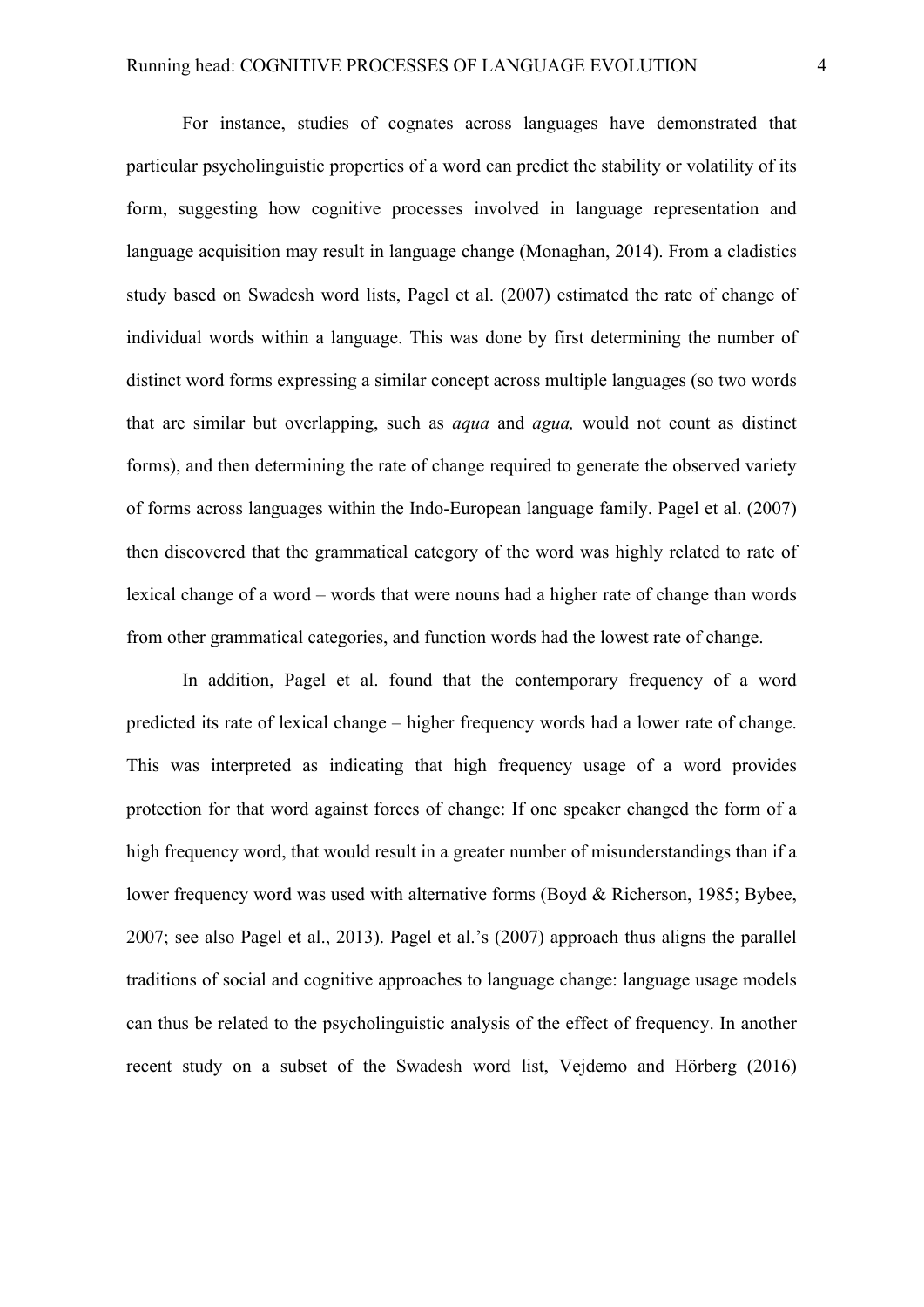confirmed that higher frequency words and a distinction between nouns and verbs were predictors of greater stability of word forms, and in addition high imageability and a small number of synonymous meanings for the word form were also protective factors against change.

Monaghan (2014) further extended these analyses to demonstrate that speakers' history of learning also related to rate of lexical change. In addition to grammatical category and frequency (Bybee, 2007), later age of acquisition predicted greater lexical change, meaning that the words that children acquire earlier are more resistant to change. We know that earlier acquired words are accessed more quickly and accurately (Brysbaert & Ghyselinck, 2006; Juhasz, 2005), remain easier to access throughout the lifespan (Hodgson & Ellis, 1998), and are more likely to be sustained in the vocabulary of people with dementia (Holmes, Fitch, & Ellis, 2006). Hence, Monaghan (2014) suggested that rate of lexical change was not just a consequence of its usage, as discovered by Pagel et al. (2007), but also due to how robustly a vocabulary item is represented by the speaker in their vocabulary, as determined by a word's age of acquisition.

Monaghan's (2014) analysis showed that word forms acquired early in language development are less prone to change, and suggested that innovations in the forms of words, driving language evolution of the vocabulary, are more likely to occur in terms of communication between proficient speakers of the language (Bybee & Slobin, 1982; Joseph, 1992; Slobin, 2005) rather than occurring as a consequence of the pressures of acquisition, counter to views that language acquisition is the primary driver of innovation and change (Bickerton, 1990; Hudson Kam & Newport 2005; Kempe, Gauvrit & Forsyth,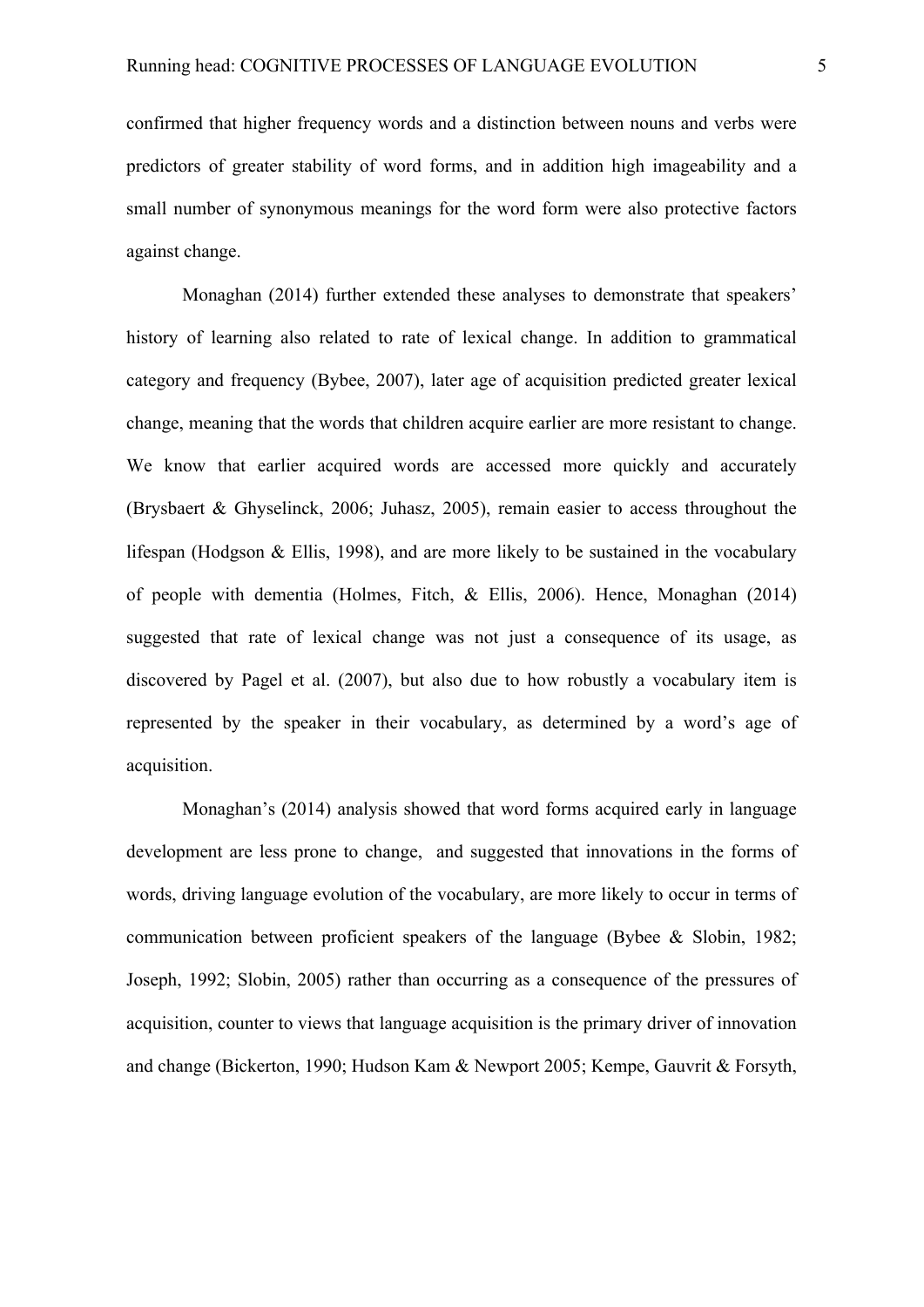2015; Newport, 1990). These results are consistent with Labov's (2007) distinction between (vertical) transmission and (horizontal) diffusion as drivers of language change: During early language acquisition, the child must first replicate the care-giver's language structure, which is consistent with earlier acquired words being more stably represented in the language. In later stages of acquisition, the child then begins the process of "incrementation" of the language, where innovations and adaptations can occur – supported by observations of a greater rate of lexical change for later acquired vocabulary items. In other words, transmission of the language involves replicating the structures within the language community, whereas diffusion documents the role of influence and change in language structure across language groups.

In these previous analyses of rate of change of words, the measure of vocabulary change is estimated by comparing word forms across many languages for small sets of concepts, and determining the diversity of these word forms. Concepts expressed in very different forms across languages indicate a higher rate of language change. However, the set of words used in these studies are not only small but likely to be unrepresentative of the vocabulary more broadly. Previous studies based on Swadesh word lists provide the word forms for approximately 200 concepts that are almost universally shared across cultures, including body parts, simple actions and objects, and family relations (Swadesh, 1955). Furthermore, these lists comprise "core vocabulary" which are specifically chosen to be unlikely to undergo replacement, according to Swadesh's (1955) original rationale for constructing his word lists. Therefore, analyses derived from words in Swadesh lists are unlikely to reflect language change representative of the whole vocabulary. This becomes especially important for determining effects of frequency on language change,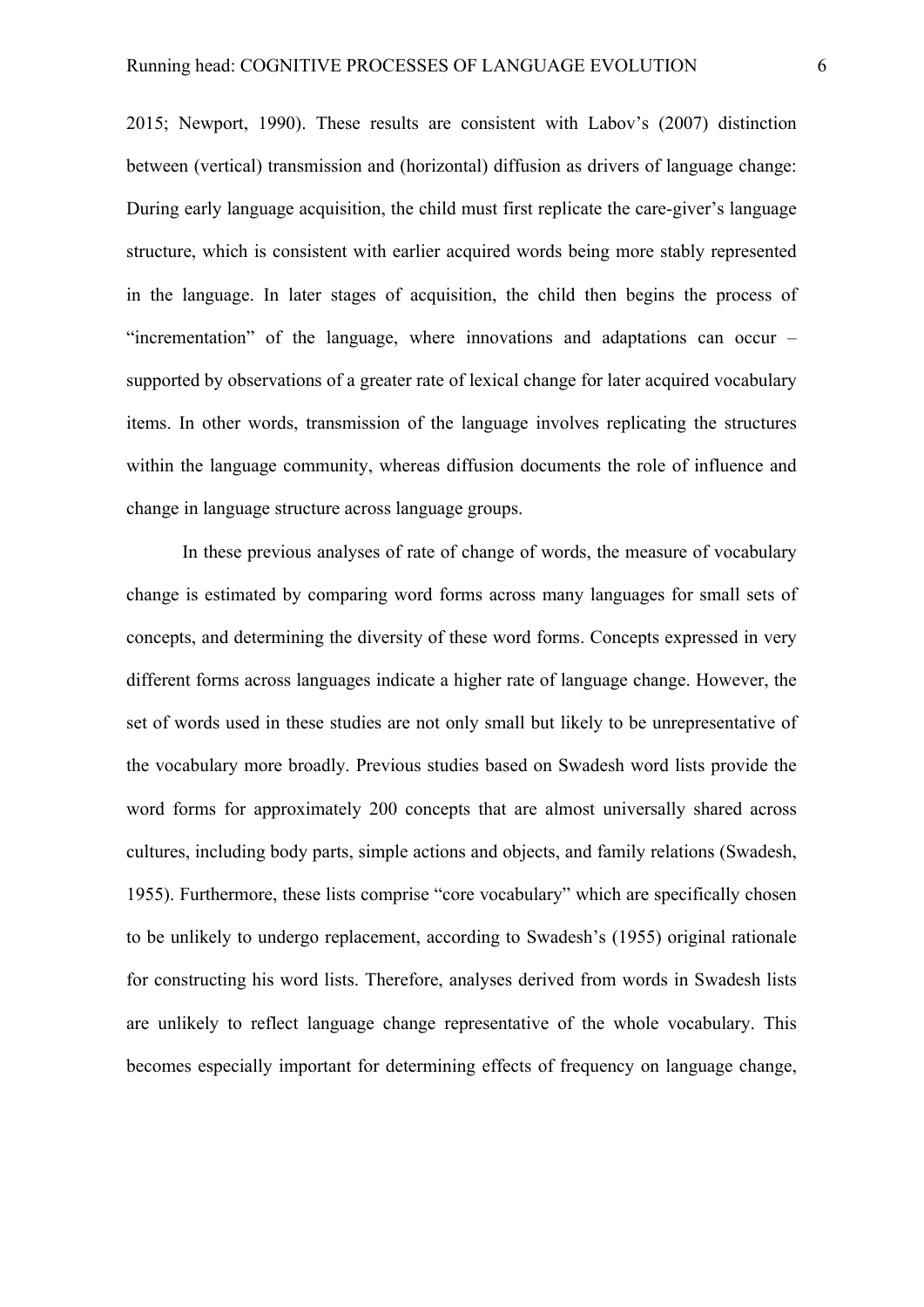where vocabulary change may be driven by multiple forces associated in different ways with frequency. For instance, higher-frequency words may be stably present in speakers' vocabulary because of their greater fidelity of representation and the importance of avoiding frequent confusion between speakers (Pagel et al., 2007), but for a word form to be replaced at all, it has to be used. For instance, change as a consequence of contact between languages, or as a process of incrementation to define a social group (Labov, 2007), requires exposure to those language structures in the first place between interlocutors. A very low frequency structure may be less likely to be replaced, or undergo innovation, than a slightly higher frequency word. Hence, effects of frequency may vary according to whether a word is higher or lower, or very low in frequency, and thus a wider range of vocabulary items is needed to explore change.

A more direct approach to identifying vocabulary change than cladistics studies is to investigate the inclusion of loan words into a language, as a process of borrowing between languages (Bloomfield, 1933; Haspelmath & Tadmor, 2009; Thomason & Kaufman, 1988). There are three key effects a borrowed word may exert. First, it may replace an existing word in the language, an "intimate" borrowing in Bloomfield's (1933) terminology. Alternatively, the borrowed word may coexist with a word in the language with a similar meaning, or it may be an insertion, i.e., referring to a concept that was not previously expressed in the language, both forms of "cultural" borrowing (Bloomfield, 1933). Compatible with the outcome from the cladistics studies of language change, if a concept is expressed with a word form that is stably represented in the speaker's vocabulary then we propose that it is less likely to be *replaced* and less likely to admit of *coexistence* with a word form from another language, thus it will be more resistant to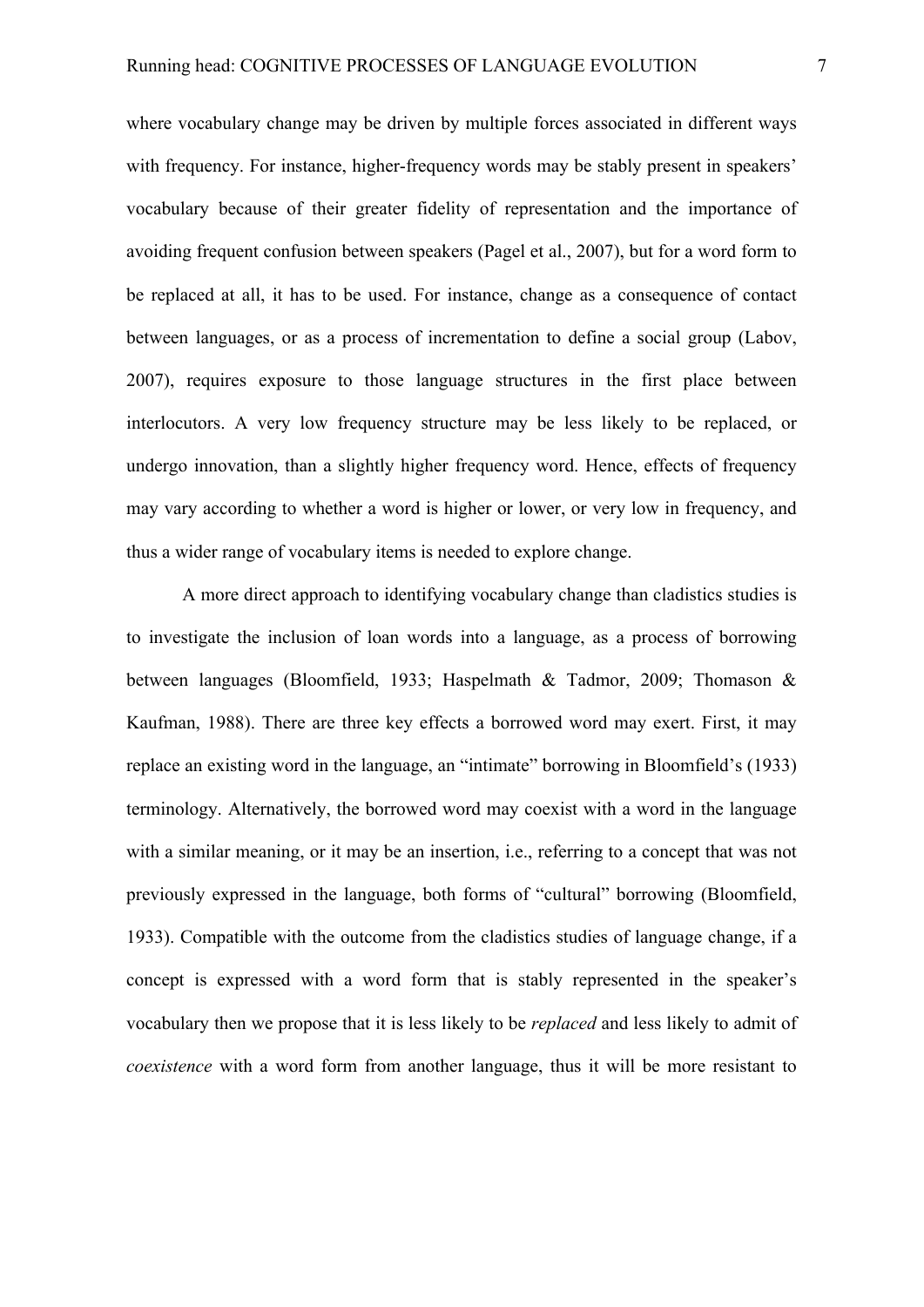borrowing. In contrast, if the word form is represented less robustly then it is more likely to be replaced or will be more compatible in terms of coexistence with a word borrowed from another language.

It might be anticipated that the cognitive mechanisms influencing *insertion* of a borrowed word may well be different, as these insertions do not result in changes to the previously existing vocabulary. Hence, the suggestion of representational robustness does not make predictions about these insertions. We distinguish these different effects of borrowing in the analyses in Study 1 (see supplementary materials S4). We found that all borrowing effects demonstrated a similar relation to the psycholinguistic variables, with the exception that insertions were distinct than other borrowing effects with respect to concreteness: a word is more likely to be an insertion borrowing if it is high in concreteness.

The advantage of analyzing such a data set is multiple. First, it can provide additional tests of the psycholinguistic properties of words, reflecting the acquisition and maintenance of representations of word forms in the speaker's vocabulary, that relate to whether words are resistant or prone to change. Second, it can enable an analysis of a substantially larger word set than is possible from using Swadesh lists. This larger set not only provides greater power to the analyses, but it also means that analyses of vocabulary stability and change are more likely to be representative of the vocabulary as a whole, potentially revealing different effects of the influences observable from smaller, specially chosen word lists. Third, it provides insight into language change in plain sight – borrowings across languages have occurred within recent history, and are occurring right now as vocabularies change and innovate to accommodate new ideas, concepts, as well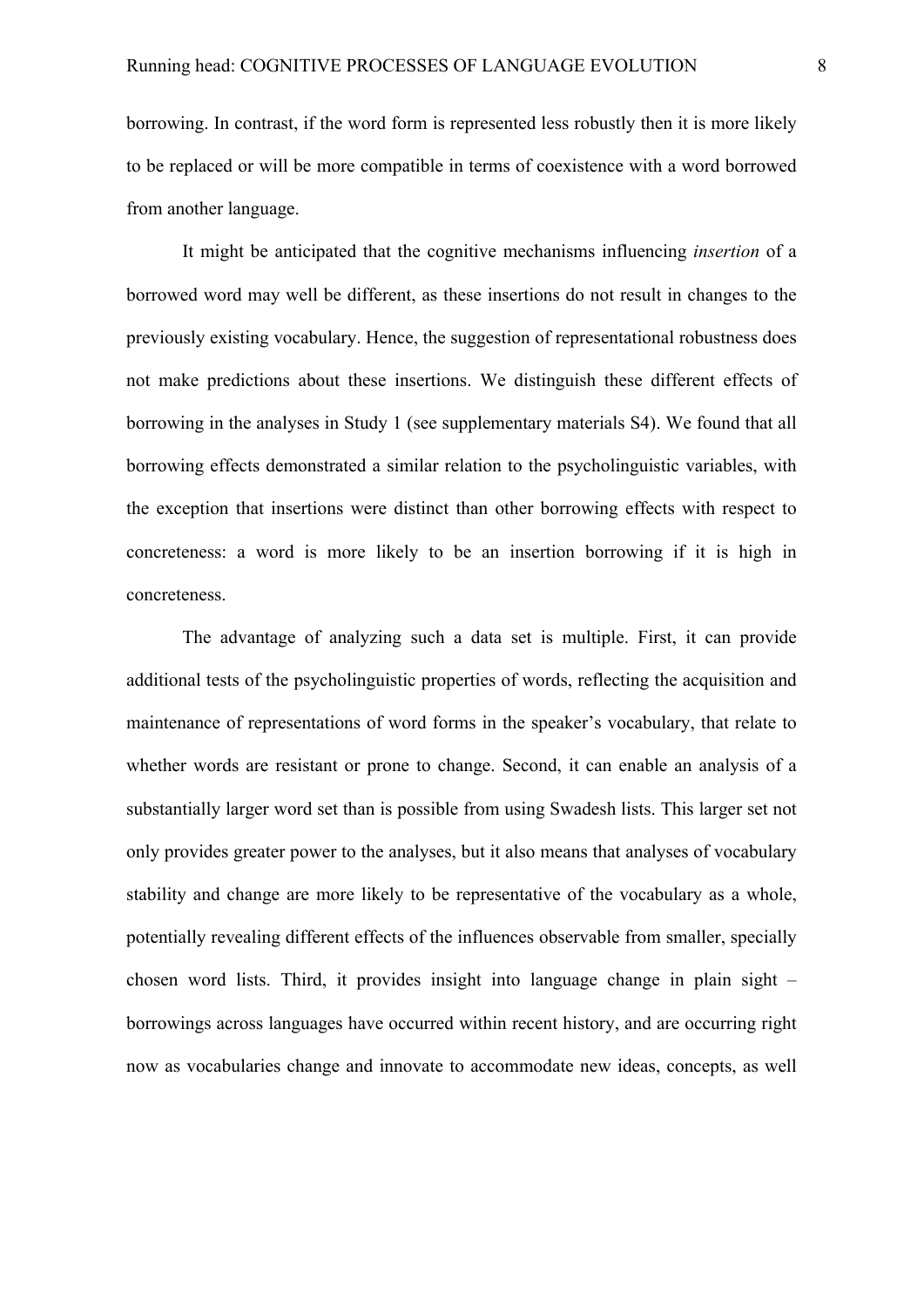as cross-linguistic, social and cultural influences (Grant, 2009; Thomason & Kaufman, 1988). We anticipate that the cognitive drivers of stability and change in the vocabulary that have been observed previously (e.g., Monaghan, 2014; Pagel et al., 2007; Vejdemo & Hörberg, 2016) will also be observable in these larger sets of loanwords.

There have been some previous studies that relate loanwords to psycholinguistic properties of words' semantic and syntactic features. Grammatical accounts of borrowing have suggested (but not tested) the hypothesis that words that do not require grammatical adaptation are more likely to be borrowed than others (Myers-Scotton, 1993). According to Myers-Scotton (1993) a noun from a donor language can be incorporated into a sentence in the recipient language without substantial reconfiguration of the morphology of the word. A verb, however, is likely to require more complex affixation before inclusion into the recipient language and so is less likely to be borrowed into the language due to the additional cognitive cost in terms of complexity of this integration. There may be substantial cross-linguistic variation, however, in terms of the complexity of the morphological system applying to each grammatical category (see, Thomas, 1983, for examples). We return to this issue in the General Discussion.

Cassidy (1999) investigated the relation between grammatical category and borrowings in English, and found that nouns, then adjectives, then verbs were more likely to originate in non-Germanic languages (i.e., are borrowed), and function words were more likely to be Germanic in origin. Cassidy (1999) also described the relation between frequency and borrowing in English, using the Brown corpus, and found that 98% of the most frequent 100 words in English were of Germanic origin, and this dropped to 88.5% of the most frequent 200 words. For the  $5001-6000<sup>th</sup>$  most frequent words in English,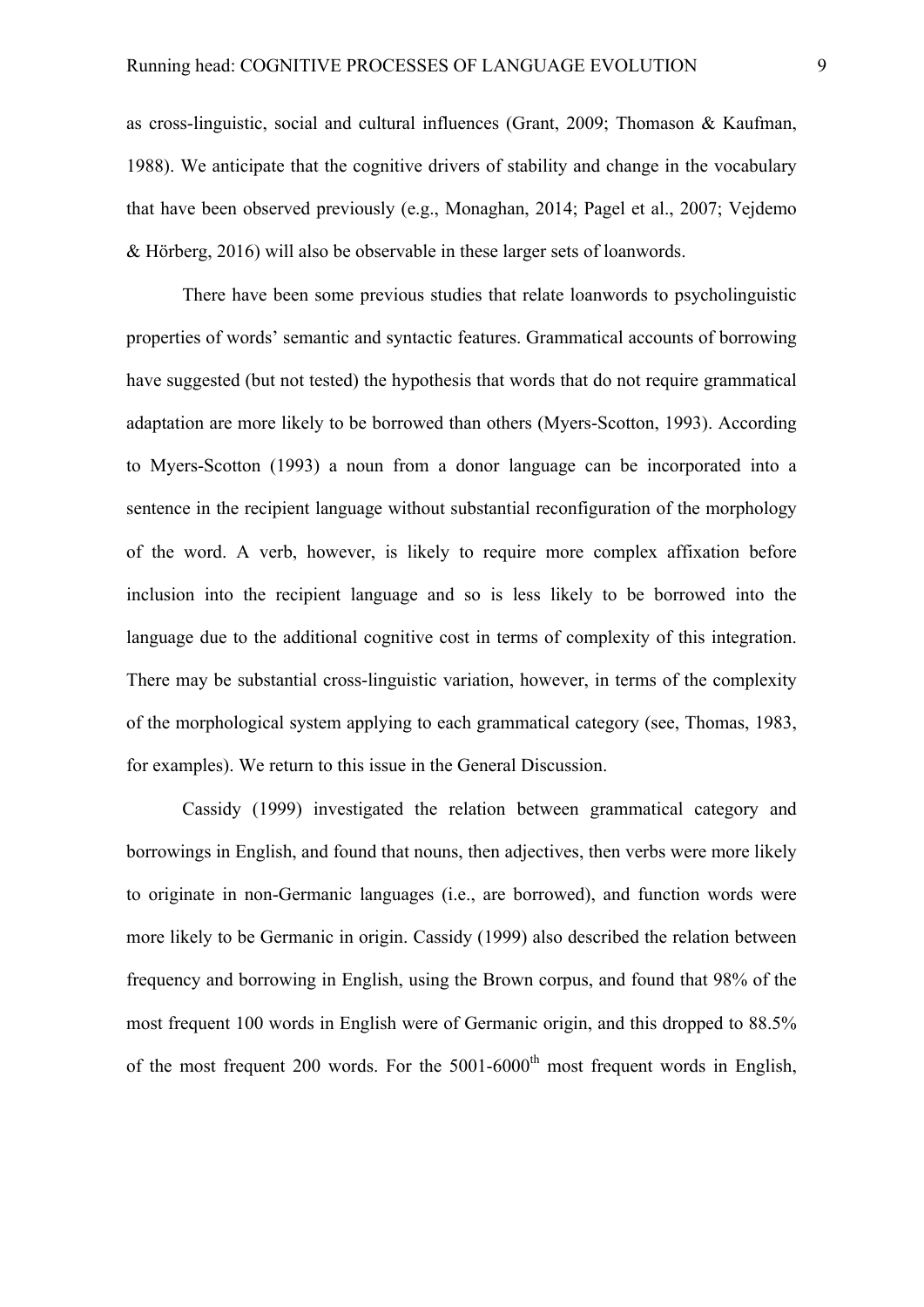only 34.2% were of Germanic origin. Thus, the relation between frequency and vocabulary change (Pagel et al., 2007) appears also to be observable in vocabulary borrowing. However, the relative contribution of grammatical category, frequency, and a range of other psycholinguistic variables that may also predict borrowing have not been explicitly tested. It could be, for instance, that frequency effects are due to the confound of frequency with different grammatical categories, or even because of the confound between frequency and length (Zipf, 1949), or with age of acquisition (Monaghan, 2014). It is thus important to test these variables simultaneously for their contribution to stability and change of the vocabulary.

In the current study, we provide a psycholinguistic analysis of predictors of whether a word is borrowed from another language. We assessed whether predictors in rate of lexical change analyses were verified within analyses of changes within a vocabulary as measured by loan word borrowing. In particular, we wanted to test whether grammatical category, frequency, word length, and age of acquisition were predictors of borrowing in the same way as they applied to rate of lexical change analyses. Furthermore, we wanted to determine whether innovations in the vocabulary were observable in a larger vocabulary than was possible in previous analyses of lexical change, which were previously restricted to a 200 item vocabulary derived from the Swadesh lists (Dyen et al., 1992; Swadesh, 1952; see also Newberry, Ahern, Clark, and Plotkin, 2017, for analysis of language change in morphology from a slightly larger word set). The World loanword database (WOLD, Haspelmath & Tadmor, 2009) provides lists of 41 languages with between 1000 and 2000 vocabulary items, where words are derived from the Intercontinental Dictionary Series list of synonyms provided for a large range of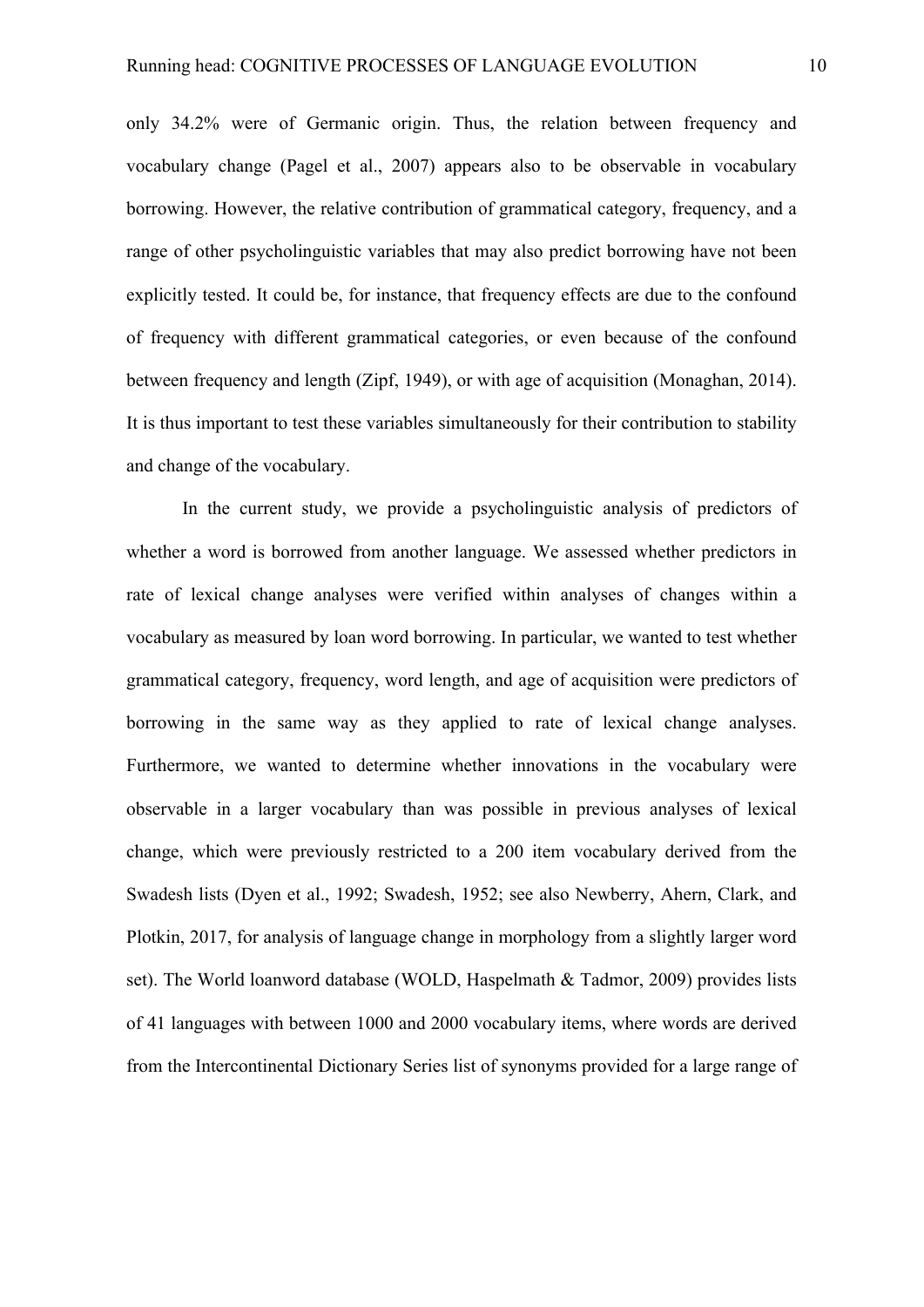Indo-European languages (Key & Comrie, 2015). These lists were in turn derived from Buck (1949), and were intended to provide a set of core concepts expressed across many languages, similar to the motivation of Swadesh (1952; 1955), but for a substantially larger set of words. Indeed, a comparison between the Swadesh list of English and the loanword database for English by Grant (2009) documents a far broader range of etymological origins of words in the loanword list than the Swadesh list. The database also contains an indication of whether the word is borrowed or if there is no evidence of borrowing within each language, and, if so, the historical point that it was first borrowed. For English, these diachronic data are derived from etymological dictionaries and from historical texts corpora (Grant, 2009). Though the Intercontinental Dictionary Series lists include a far larger set of concepts than Swadesh lists, covering a much broader range of word frequencies than the Swadesh lists, see Study 3 for analysis and Borin, Saxena, and Comrie (2013) for further description, it is important to note that they still include only a fraction of the whole vocabulary.

Pagel et al.'s (2007) analyses on the Swadesh lists ensured that the vocabulary items that were analysed were fundamental to communication and general across cultures. Thus, Pagel et al.'s measure of rate of lexical change concerns replacement of vocabulary items that were likely already existing in the language. Indeed, it has been claimed that vocabulary change in these lists are not due to effects of borrowing (Atkinson et al., 2011), even though the Swadesh list of English words contains words that are attested from at least 7 other languages (Grant, 2009, p.371). However, it is certainly the case that the WOLD also contains words from a richer spectrum of usage, and as such documents loan words for a substantially wider range of concepts, some of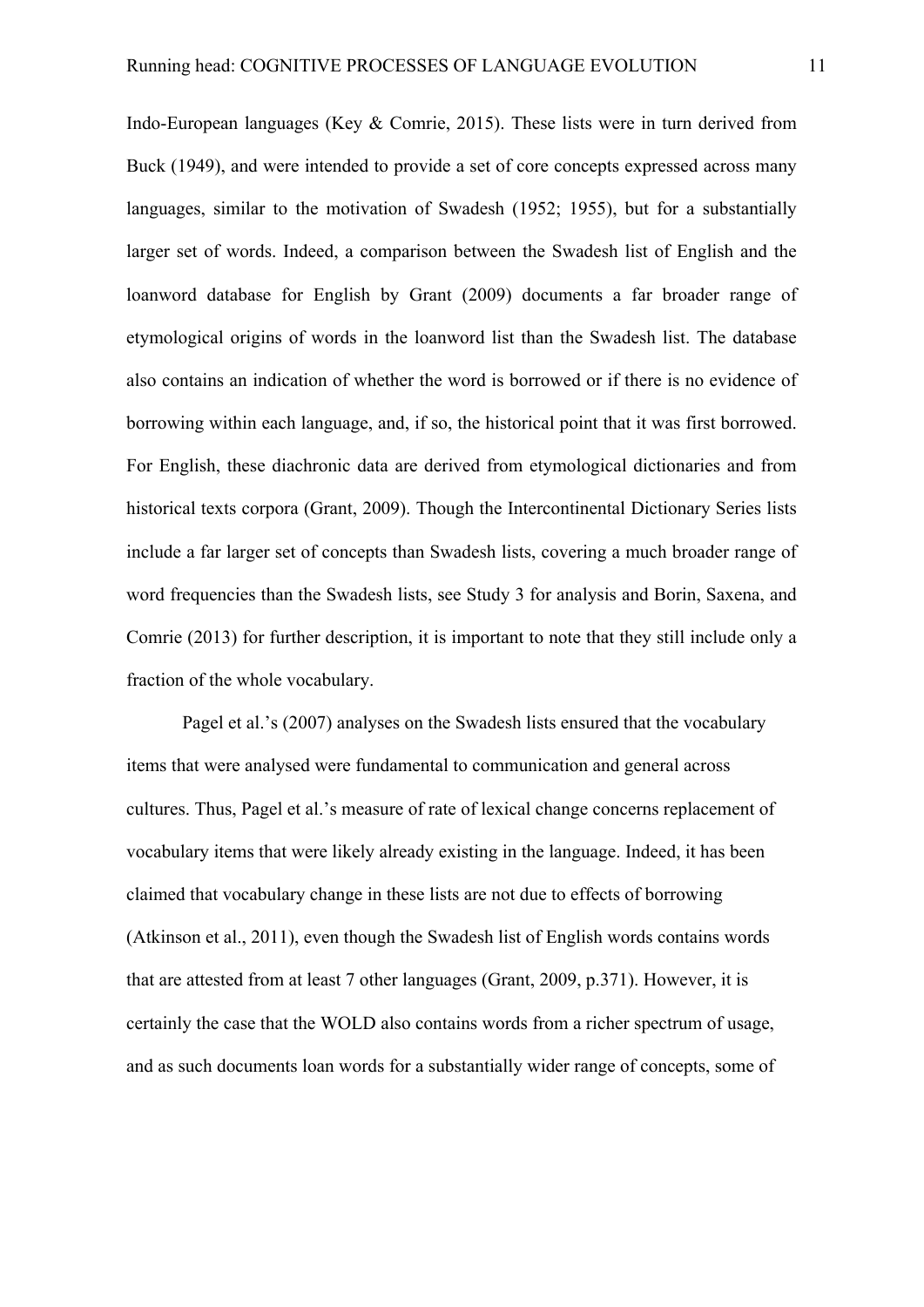which may have replaced existing terms, but others that may be due to insertions resulting from cultural influence, including concepts for which there may not have been a word in the language prior to borrowing, such as for technical developments, newly discovered animal species, incorporation of new schools of thought (e.g., religious terms), or even names for foods or other cultural products that are introduced to the language community (Bloomfield, 1933; Croft, 2000; Haugen, 1950; Matras & Sakel, 2007; Myers-Scotton, 1993). Thus, whereas the WOLD provides a more extensive test of the psycholinguistic predictors of lexical change it is also important to account for additional contributors to loan word exchange, such as concreteness (Brysbaert, Warriner, & Kuperman, 2014; Vejdemo & Hörberg, 2016), with cultural or technological concepts introduced into a culture, and hence requiring a word form that did not previously exist, more likely to be abstract (Thomason & Kaufman, 2000), but terms for animals or foods more likely to be concrete. It is also feasible that borrowing may be facilitated for concrete words compared to abstract words, since they are recognised and retrieved faster and more accurately (Strain, Patterson, & Seidenberg, 1995; Walker & Hulme, 1999), they may be more similar in meaning between languages (Van Hell & De Groot, 1998), and they may be borrowed alongside their physical referents (e.g., during trade).

In Study 1 we provide an analysis of loan words in English, determining the probability that a word is borrowed from another language as an indication that it is less likely to be stable as a word form, and determining whether previously observed psycholinguistic predictors of change are also observed in this larger, more representative sample of the vocabulary. In all the studies in this paper, in line with previous studies of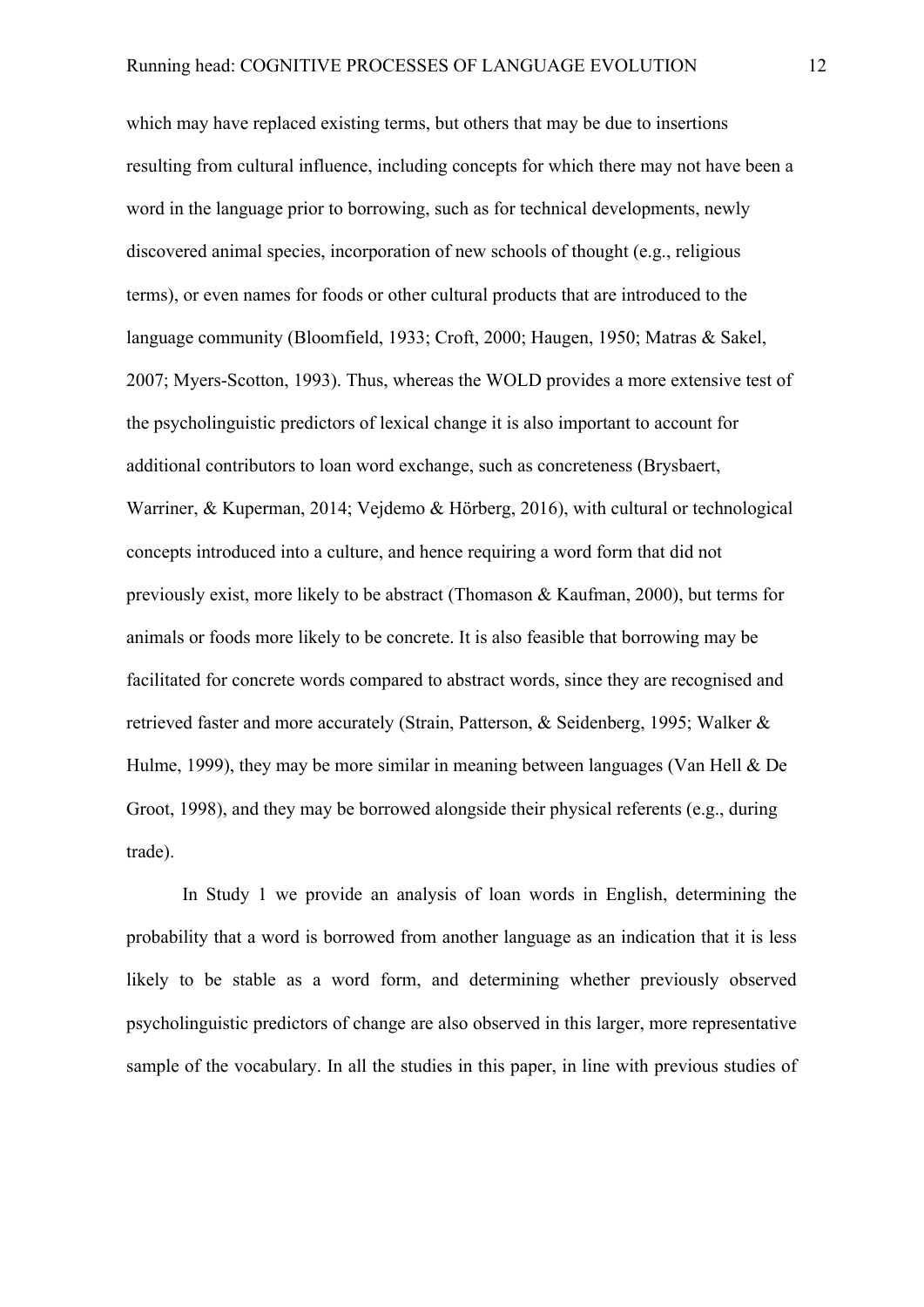psycholinguistic predictors of language change, we assume that word frequency and age of acquisition of words remain relatively stable over time (Monaghan, 2014; Pagel et al., 2007; Vejdemo & Hörberg, 2016). Diachronic corpus analyses make similar assumptions – indeed the rare instances of change in relative frequencies of words permits key changes in word usage to be detected in historical corpora (Baron, Rayson, & Archer, 2009; Kilgariff, 1997; Sinclair, 1991).

As English is somewhat unique in terms of the extent of the social and cultural influences from various language families over the last two thousand years (Leslie et al., 2015), we also determined whether a similar set of psycholinguistic predictors of stability and change applied to another language, or whether the observed pattern is specific to English. In Study 2, we selected Dutch for analysis because it is a language for which the set of psycholinguistic measures are currently available. Although English and Dutch are closely related Germanic languages they have undergone rather different processes of borrowing – with English borrowing substantially from Latin and French, whereas Dutch borrowing rates are lower overall, and drawn from more varied sources (Haspelmath & Tandor, 2009).

In Study 3 we related the loan word status of words to Pagel et al.'s (2007) rate of lexical change measure to determine the relation between the Swadesh words and the larger set of words analysed here, to determine whether the loanword analyses confirm or contrast with conclusions derived from this smaller set of words. Finally, in Study 4, we tested whether word length from Old English, rather than a contemporary measure of word length as used in Studies 1 to 3, predicted whether a word would be borrowed or not subsequent to the Old English period.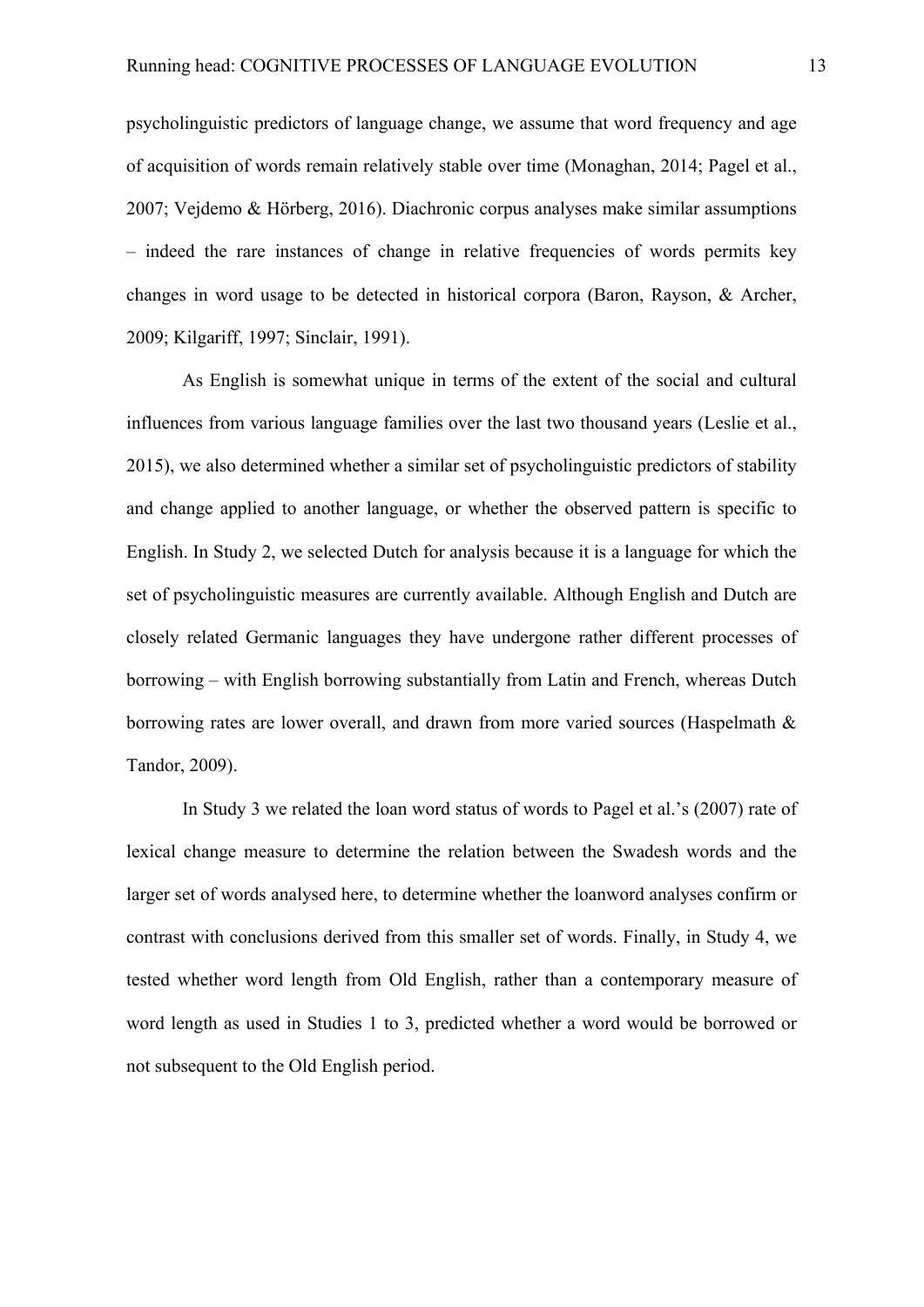# **Study 1: Psycholinguistic influences on loan words in English**

#### **Materials**

**Method**

The set of words were taken from the WOLD database (Haspelmath & Tadmor, 2009), which provides the word form, whether the word is borrowed from another language, and the point at which it is first documented as borrowed (Grant, 2009).

The English list was compiled by Grant (2009) and comprised 1515 word meanings. Word forms with distinct meanings are entered separately in the database, such as "sink" as noun and as verb. If the borrowed status of the word form was the same for each of the word's multiple usages then the entries were combined (so for "sink" both the noun and the verb usage were classified as borrowings). There were two word forms where usages differed in their borrowing status ("calf", where the young cow meaning had no evidence for borrowing, and the meaning referring to part of the leg was "probably borrowed" from Old Norse; and "boil", where the noun meaning provided no evidence of borrowing, but the verb meaning was "clearly borrowed" from Latin via Anglo-Norman French). Grammatical category information was taken from Brysbaert et al. (2014), which provided the grammatical category associated with the most frequent usage for each word form (e.g., for English word "sink", the noun usage is more frequent).

Phonology for the words in the list was taken from CELEX (Baayen, Pipenbrock & Gulikers, 1995). Words that did not appear in CELEX were hand-coded. Entries from WOLD that were multi-word phrases (e.g., low tide, driving licence) were omitted to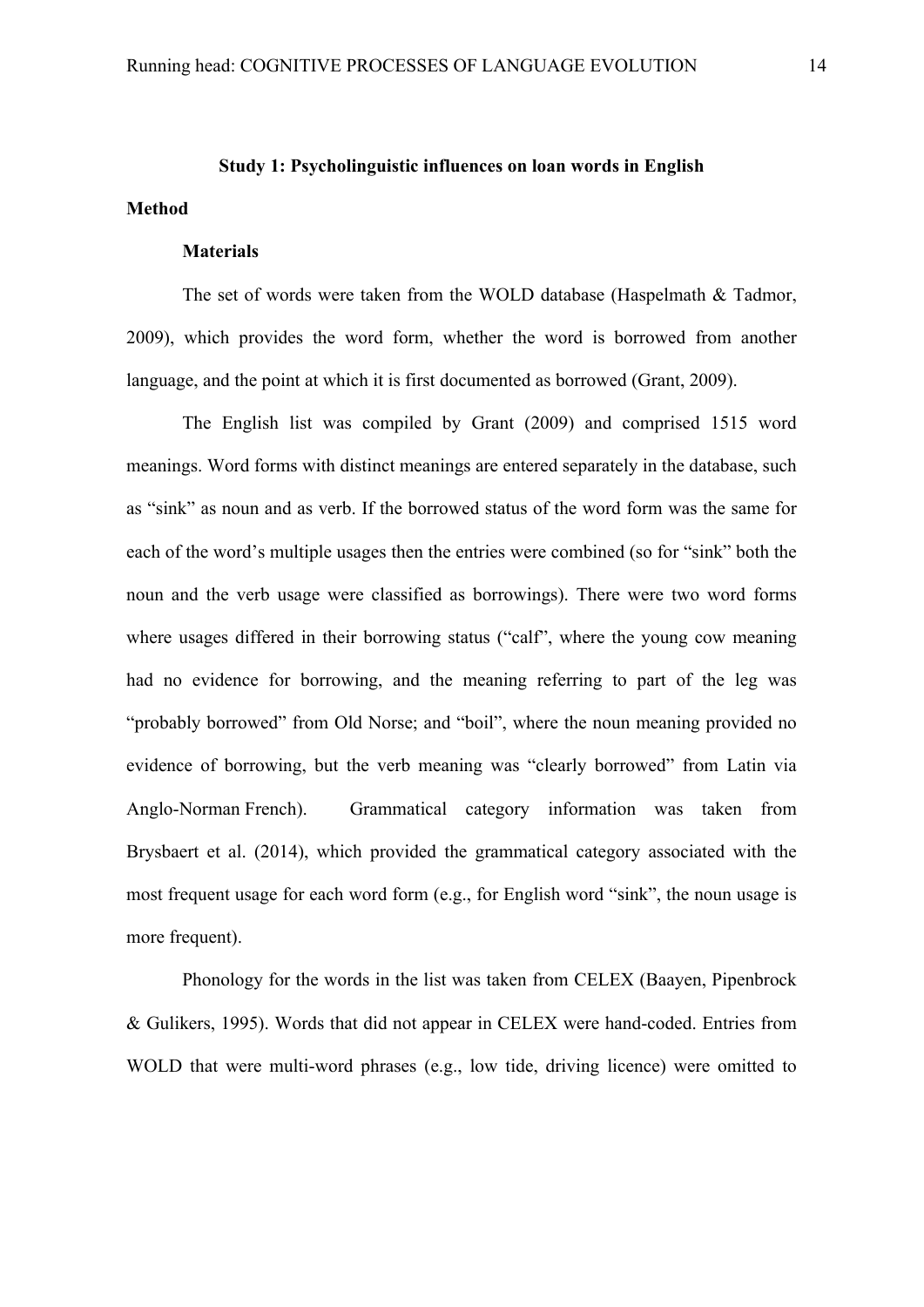ensure that all entries were individual words. Length in phonemes was then calculated, with diphthongs and affricates counting as single phonemes in the analyses.

Frequency was taken from the Zipf SUBTLEX-UK frequency (van Heuven, Mandera, Keuleers, & Brysbaert, 2014) which is an established measure of frequency that closely approximates spoken language usage.

Age of acquisition for each word was taken from Kuperman, Stadthagen-Gonzalez, and Brysbaert (2012). This measure was generated by participants making subjective ratings about the age at which they first learned each word, but these subjective measures have been shown to be highly valid when compared to actual acquisition age (Gilhooly & Gilhooly, 1980; Morrison, Chapell, & Ellis, 1997). A recent study has also provided objective test-based measures of age of acquisition for English (Brysbaert & Biemiller, 2017), and these ratings were also analysed to confirm the effect of the subjective age of acquisition measure.

We also included a measure of concreteness (Brysbaert, Warriner, & Kuperman, 2014) in order to test for cultural and technical innovations as a potential confound in analyses of loan word borrowing likelihood.

For English, there were 1390 distinct word forms with values for all psycholinguistic variables. Of these, 1317 were classified either as "clearly borrowed" or "no evidence of borrowing". All data and analysis scripts are available in an online repository (https://github.com/seannyD/BorrowingFreqAoA) and in supplementary materials 1, 2, 3, 4 and 5.

Of the words that were classified as clearly borrowed, 167 had the effect of replacement, 162 were coexistences, and 197 were insertions. The supplementary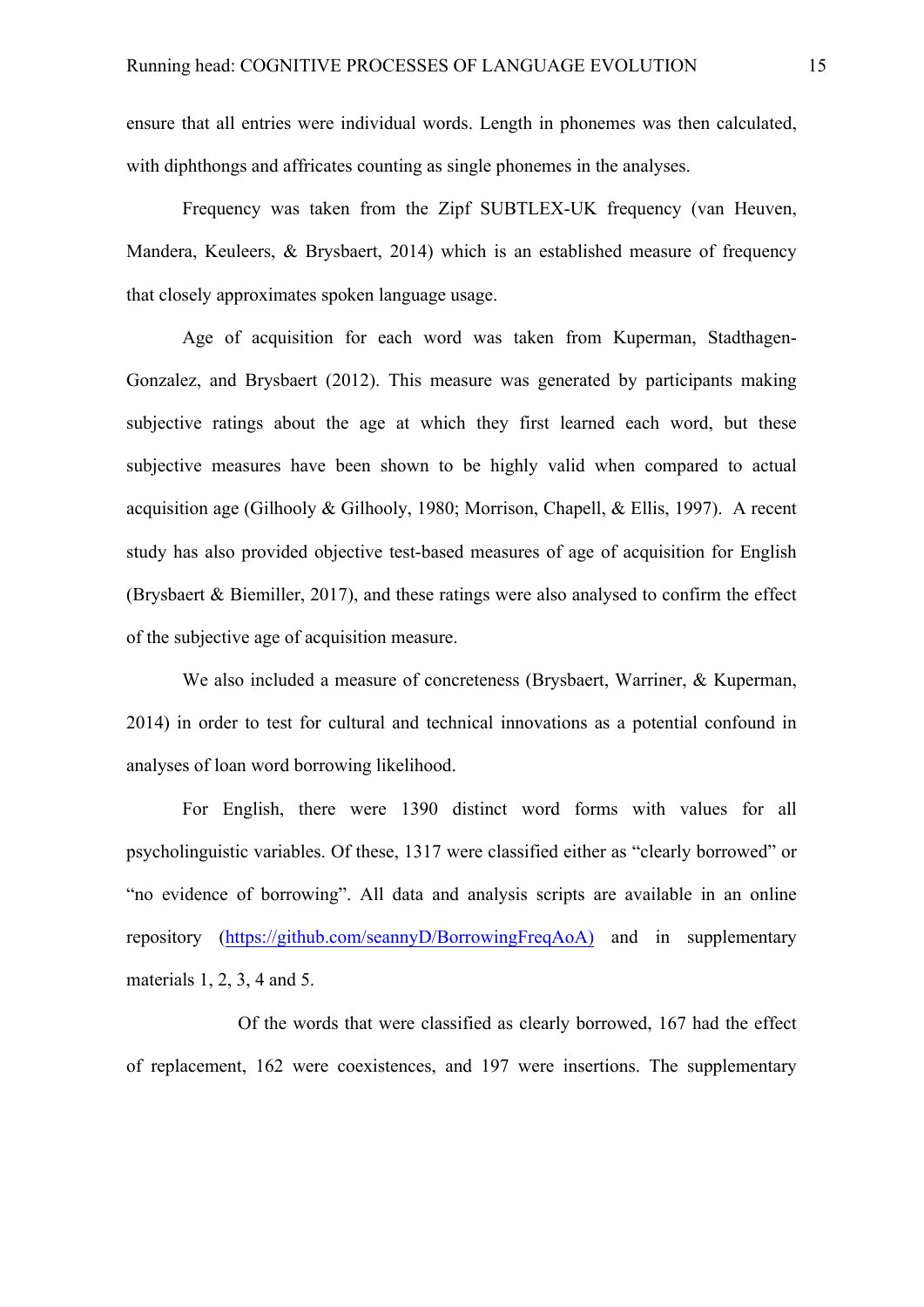materials (S4) show that the key psycholinguistic variables of interest in our analyses – length, age of acquisition, and frequency – apply similarly across all these borrowing types. The results also showed that higher concreteness significantly related to greater probability of insertions, indicating that novel innovations described in the language tended to be high concrete terms. This was due to many of the borrowings with highest concreteness being insertions, with technological and social concepts being rare, but labels for novel animals, domestic effects (such as *pillow*, or *toilet*), foods and clothes being frequent, each of which has high concreteness.

#### **Analysis**

Whether a word was classified as "clearly borrowed" or "no evidence of borrowing" was taken as the dependent variable, with borrowing coded as 1, and no borrowing as 0. The set of psycholinguistic variables were taken to be predictors (see supplementary materials S1).

Preliminary analyses revealed substantial non-linear relationships in the data. Linear models can accommodate this by adding extra fixed effects to represent the quadratic or cubic terms of a variable to represent an exponential, parabolic relationship (or higher terms to model an s-curve, and so on). However, this considerably increases the number of possible terms in the model, especially when considering multiple variables and interactions, making it difficult to identify the best model. To avoid this issue, we used general additive models (GAM) which fit non-linear curves to the data (using the R package *mgcv*, Wood, 2011). The analysis attempts to fit the data while avoiding overfitting by penalising the use of more complex curves. For each independent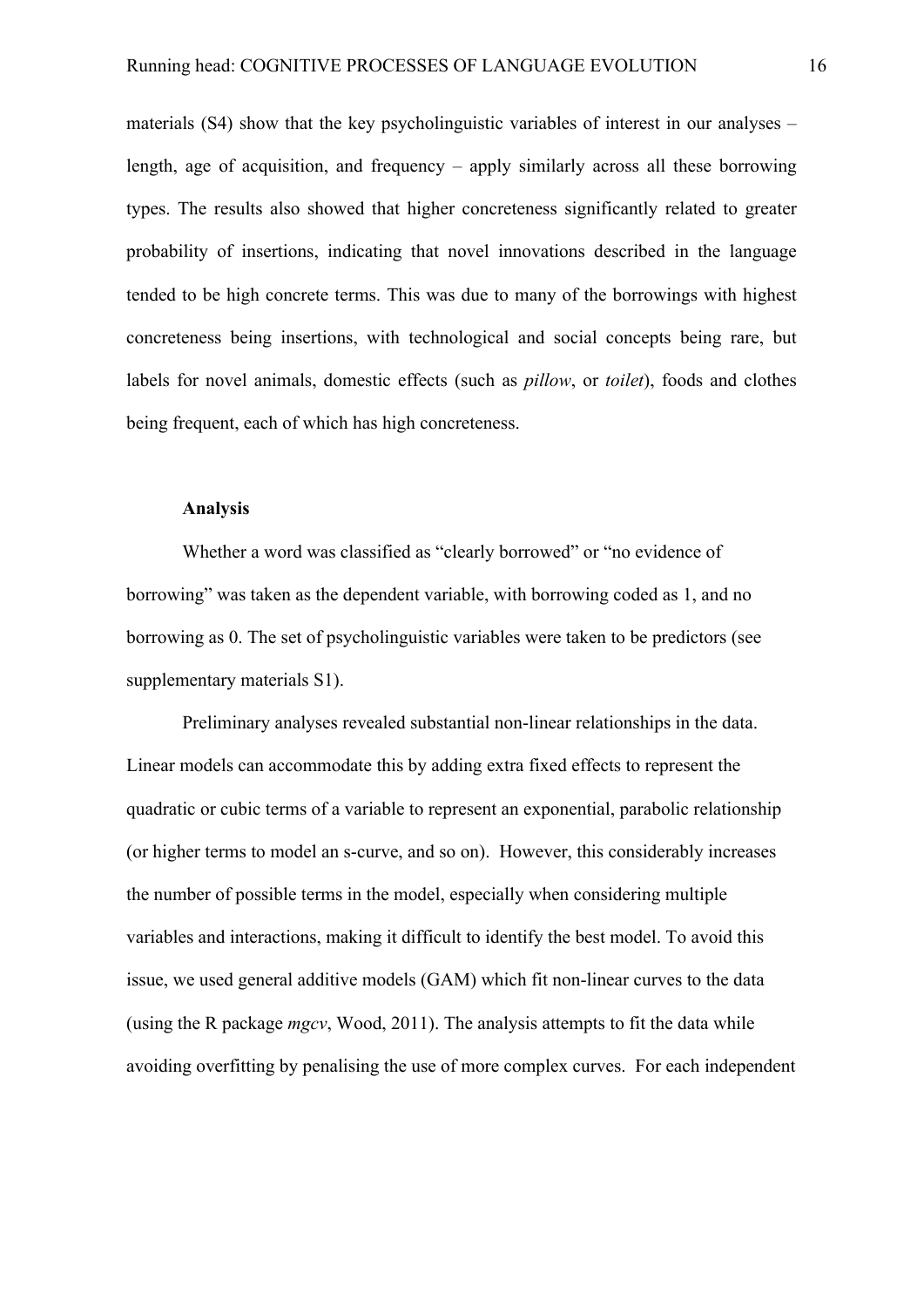term in the model, two basic statistics are provided: how well the term predicts the dependent variable (likelihood of borrowing in this case), represented by a  $\chi^2$  statistic and a *p*-value (lower *p*-values indicate a relationship unlikely to be due to chance); and how non-linear the relationship is, represented by the estimated degrees of freedom (edf, a value of 1 indicates a linear relationship, with higher values for more complex curves). We included fixed effects for length, age of acquisition, frequency and concreteness (variables were scaled and centred).

We included grammatical category as a random effect, which modelled the possibility that some parts of speech are more likely to be borrowed. Grammatical category was selected to be a random rather than a fixed effect primarily because the number of words in each category varied, which could have biased the model in favour of smaller categories, and also because there are additional parts of speech that occurred in Brysbaert et al. (2014) that did not occur in the current analysis. As an additional check, we ran additional analyses with grammatical category as a fixed effect and the results were very similar, so we do not report these analyses further here.

To test the possibility that the psycholinguistic variables have a greater effect for particular parts of speech, we included random slopes for each fixed effect with grammatical category. We also conducted model comparisons to determine whether there were significant interactions between fixed effects, but none of these were significant. See the supplementary materials for the full data and analysis scripts.

#### **Results and discussion**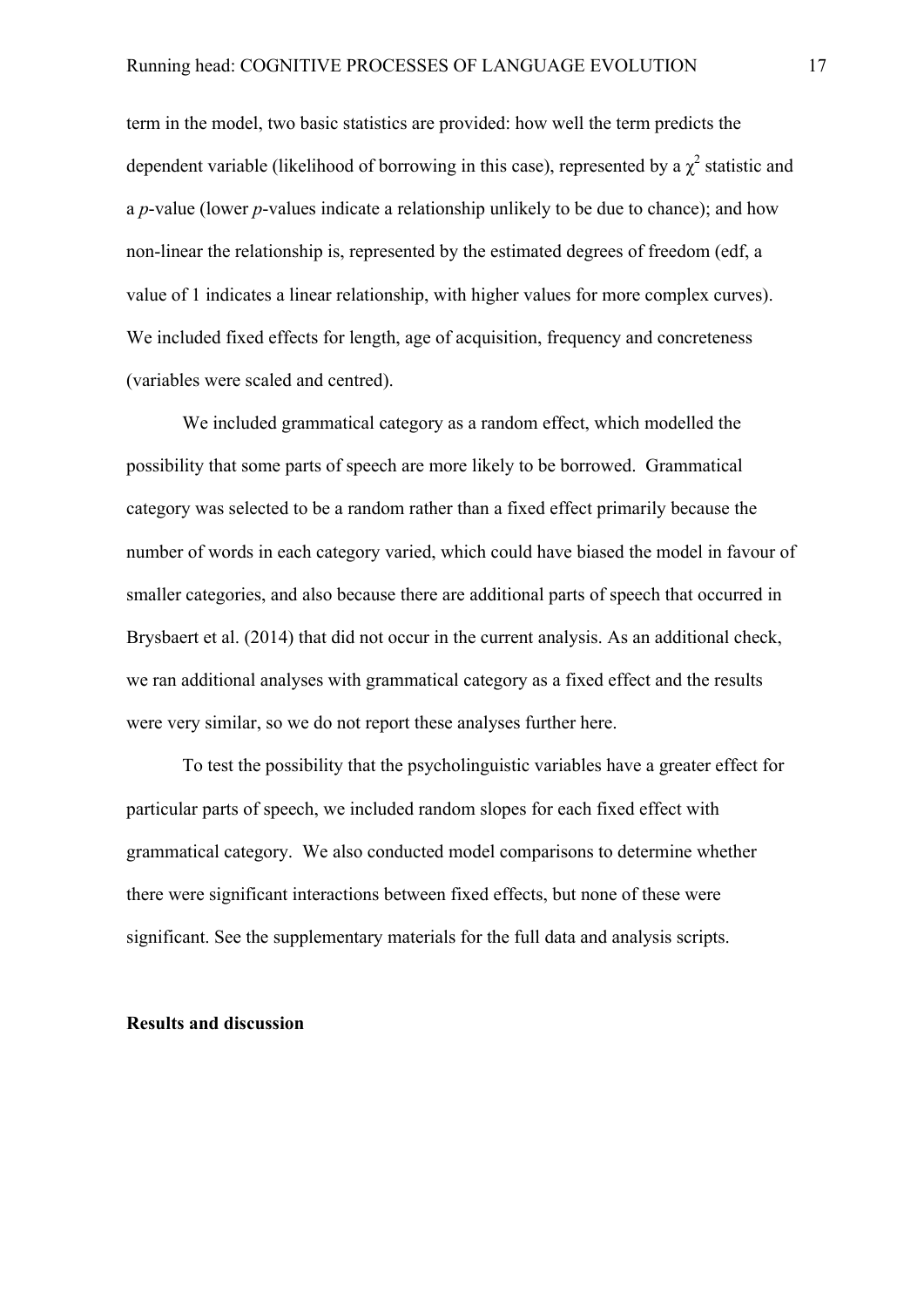The model accounted for 16.2% of the deviance  $(R^2 = 0.19)$ . The probability of a word being borrowed was significantly predicted by grammatical category (edf = 5.88,  $\chi^2$ )  $= 39.7, p < 0.0001$ ), length (edf = 1.62,  $\chi^2 = 32.3, p < 0.0001$ ), frequency (edf = 3.41,  $\chi^2 =$ 32.6,  $p < 0.0001$ ), age of acquisition (edf = 1.00,  $\chi^2$  = 35.6,  $p < 0.0001$ ), with a marginal effect for concreteness (edf = 2.68,  $\chi^2$  = 7.64, *p* = 0.073). The random slopes did not account for a significant proportion of the variation, meaning that the observed psycholinguistic effects were not distinct across the various grammatical categories.

There was little difference in the model fit when using the objective measure of age of acquisition instead of the subjective ratings (overall deviance explained 15.7%, length edf = 2.12,  $\chi^2$  = 34.8, p < .001, frequency edf = 3.44,  $\chi^2$  = 25.3, p < .001, objective age of acquisition edf = 1.76,  $\chi^2$  = 28.3, *p* < 0.0001), except that concreteness now exhibited a significant effect (edf = 2.22,  $\chi^2$  = 7.03, p = .043): more concrete words were less likely to be borrowed than more abstract words.

For grammatical category, the percentage of borrowings by category for the set of words in English is shown in Table 1. Consistent with Cassidy (1999), borrowing is more likely for nouns than adjectives and verbs, which are more likely to be borrowed than the other categories (although the percentage borrowing of some categories such as names is high, the number of observations is much lower, providing a lower confidence bound on the estimated probability of borrowing).

| Grammatical | Percentage        | <b>Total Number of words</b> |
|-------------|-------------------|------------------------------|
| category    | <b>Borrowed</b>   |                              |
| Noun        | 49.5% [46.1,52.9] | 812                          |
| Verb        | 33.3% [28.1,39.0] | 288                          |
| Adjective   | 35.2% [27.4,43.9] | 125                          |
| Name        | 50\% [9.5, 90.5]  |                              |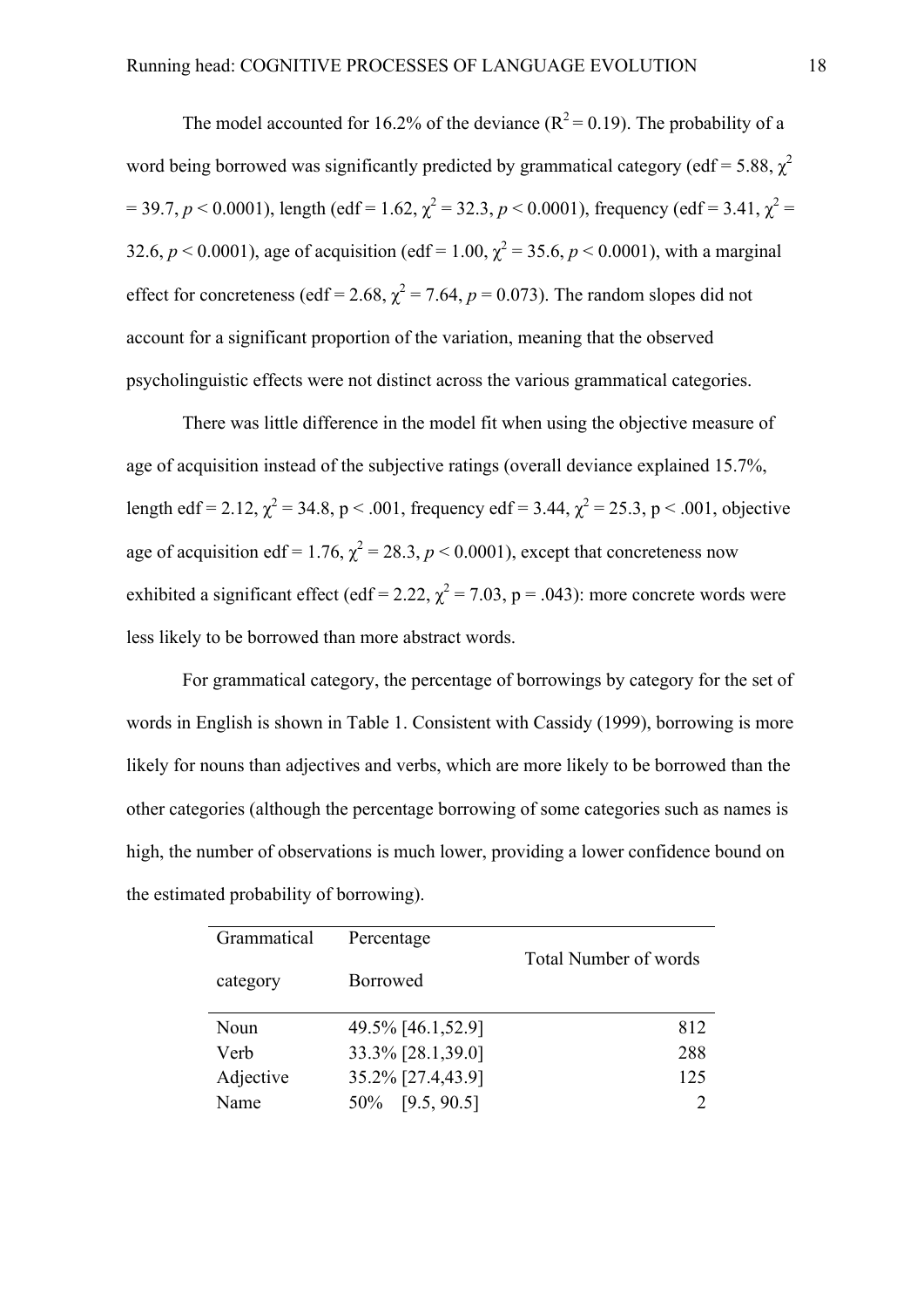| Conjunction  | $16.7\%$ [3.0, 56.4] |               |
|--------------|----------------------|---------------|
| Pronoun      | $11.1\%$ [2.0, 43.5] | 9             |
| Determiner   | $7.7\%$ [1.4, 33.3]  | 13            |
| Number       | $5.6\%$ [1.0, 25.8]  | 18            |
| Adverb       | $3.3\%$ [0.6, 16.7]  | 30            |
| Interjection | [0.0, 65.8]<br>$0\%$ | $\mathcal{D}$ |
| <b>Not</b>   | [0.0, 79.3]<br>$0\%$ |               |
| Preposition  | [0.0, 25.9]<br>$0\%$ |               |

Table 1. The percentage of words borrowed in each grammatical category in

English. Numbers in brackets give the confidence intervals for the percentage estimate using Wilson's (1927) binomial method. Categories are sorted by the estimated lower bound.



Figure 1. Relationship between probability of borrowing with length, frequency, and age of acquisition for English (top) and Dutch (bottom). Lines are model estimates (dotted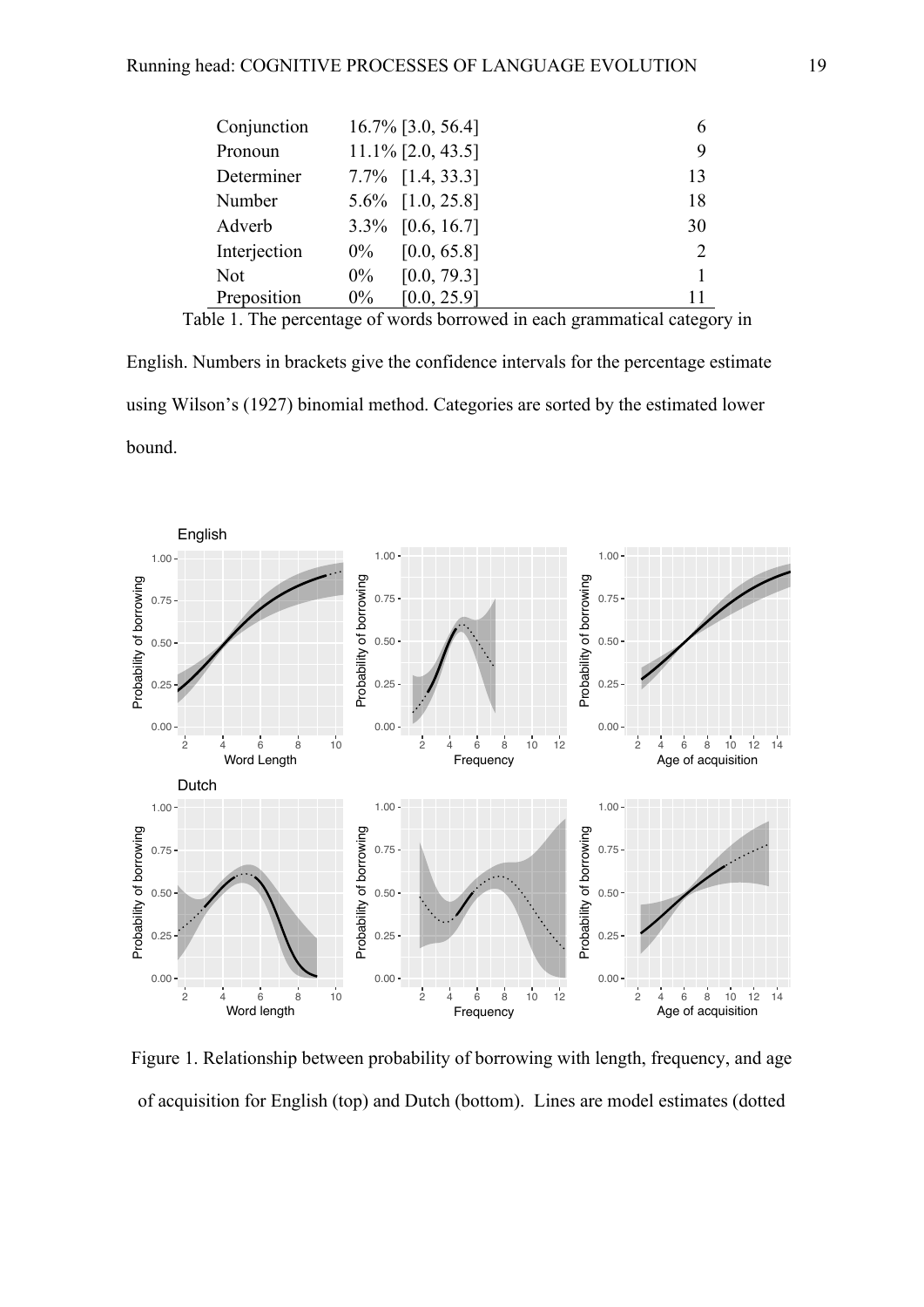lines are estimates and solid lines indicate where the estimates are significantly increasing or decreasing). Shading indicates 95% confidence intervals around the estimates.

Figure 1 (upper panels) shows the model estimates for the psycholinguistic variables that were significantly related to probability of borrowing in English. For length, as the word's form gets longer, the probability of it being borrowed increases in a monotonic relationship. Similarly, the relationship between age of acquisition and probability of borrowing is monotonic, where words that are acquired later tending to be more likely to be borrowed than those words acquired earlier in language development. These results are compatible with the observations of Monaghan (2014) for stability and volatility of a word's form relating to its length and age of acquisition: longer, lateracquired words are more vulnerable to change.

However, the relationship between borrowing probability and frequency is not straightforward. In Figure 1, the unit of frequency is  $log_{10}$  of words per billion, which is van Heuven et al.'s (2014) Zipf frequency measure. For mid- to high-frequency words (above approximately 5, corresponding to words with frequency greater than one occurrence every ten thousand words in a corpus), the relationship is negative and monotonic, with increasing frequency relating to reduced likelihood of borrowing, consistent with Pagel et al. (2007). However, for mid- to low-frequency words (with frequencies less than one per ten thousand) the relationship is positive and monotonic, with increasing frequency resulting in *greater* likelihood of borrowing, contrasting with previous observations of the link between vocabulary change and frequency in smaller sets of words.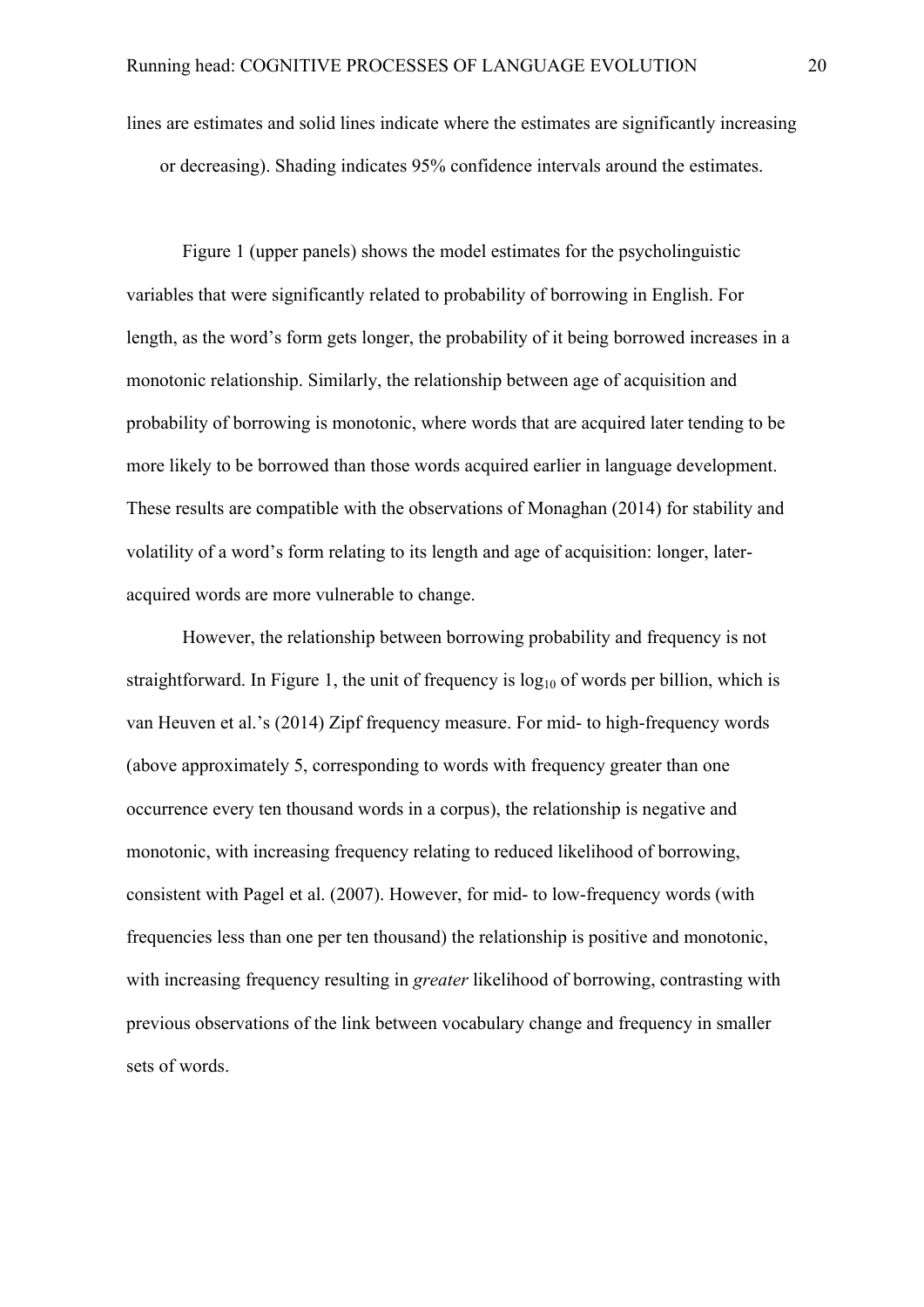In order to determine for each psycholinguistic variable for which region of the slope was it significantly increasing or decreasing, we determined the derivatives and standard errors for the derivatives along the gradient of the slope. Where the confidence interval for the derivatives do not overlap zero, there is a significant increase or decrease in the slope. Figure 1 shows the regions of the slopes that indicate significant change. For age of acquisition and length the results are straightforward, the monotonic increase in borrowing probability is significant at all ages, and for all lengths, except for the very longest words. For frequency, the derivatives of the slope analysis demonstrated that the only significant effect of frequency was for the low to mid-frequency words, where increasing frequency resulted in a greater likelihood of borrowing. For the mid- to highfrequency range, the negative slope did not have a significant decreasing gradient, and so for this larger set of words, there was not clear evidence of the negative effect of frequency on vocabulary change that was observed in studies of the Swadesh lists (e.g., Pagel et al., 2007).

It is possible that collinearity between the psycholinguistic variables may have affected the model fit, and so we also fit GAM models to probability of borrowing with each psycholinguistic predictor entered individually. The values and shapes of the GAM curves were very similar to the analysis when predictors were entered simultaneously, (length, edf = 2.09,  $\chi^2$  = 30.67, *p* < .001, frequency, edf = 2.94,  $\chi^2$  = 14.03, *p* = .006, age of acquisition, edf = 1.80,  $\chi^2$  = 34.87, *p* < .001, though concreteness was now significant, edf = 1.10,  $\chi^2$  = 23.85,  $p < .001$ ). Thus, the effect of frequency, length, and age of acquisition, was qualitatively similar regardless of whether the variables were considered simultaneously or individually.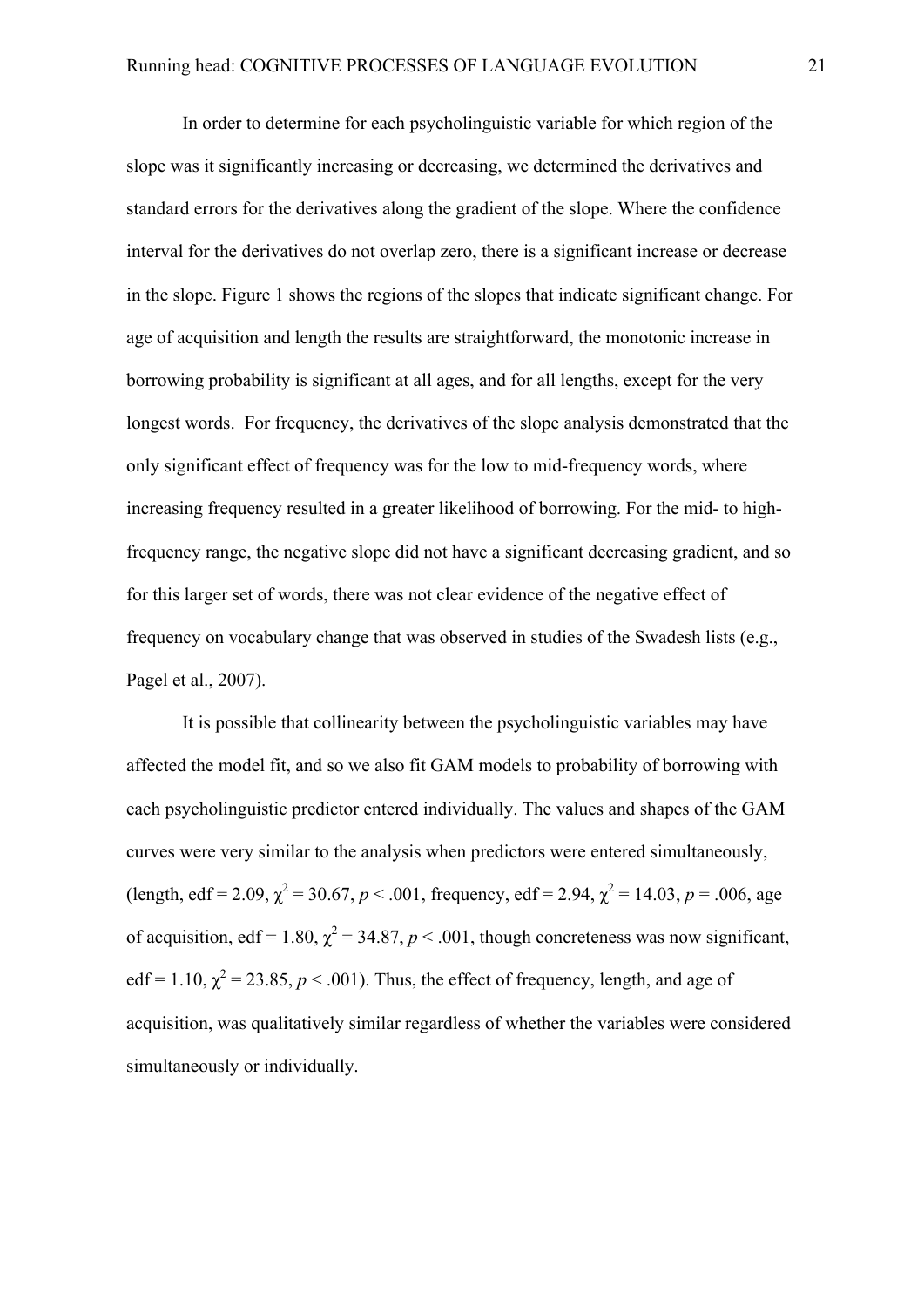The results replicate previous studies of psycholinguistic factors predicting vocabulary change. Previous studies showing grammatical category affecting probability of borrowing were confirmed by these analyses: nouns were more likely to be borrowed than other open class word categories, which were in turn more likely to be borrowed than function words. Furthermore, age of acquisition and word length, which relate to the robustness of the representation of a word in the speaker's vocabulary, were both found to relate significantly to the probability of a word being borrowed. Frequency, however, showed a different relation in the larger vocabulary than that previously observed in smaller-scale cladistics studies of rate of change in the vocabulary: a low-frequency word was less likely to be borrowed than a medium-frequency word, possibly because of the lower opportunity for exposure to words from another language. For mid- to highfrequency words, there was a trend in the same direction as found in cladistics studies of lexical change, where increasing frequency related to lower probability of borrowing.

#### **Study 2: Psycholinguistic influences on loan words in Dutch**

The overlap between the 41 languages available in WOLD and databases for which large-scale psycholinguistic measures are available is very small. However, broad coverage in terms of psycholinguistic variables were also available for Dutch, and so we determined whether observations of loan words in English in Study 1 showed a similar pattern in another language.

**Method**

**Materials**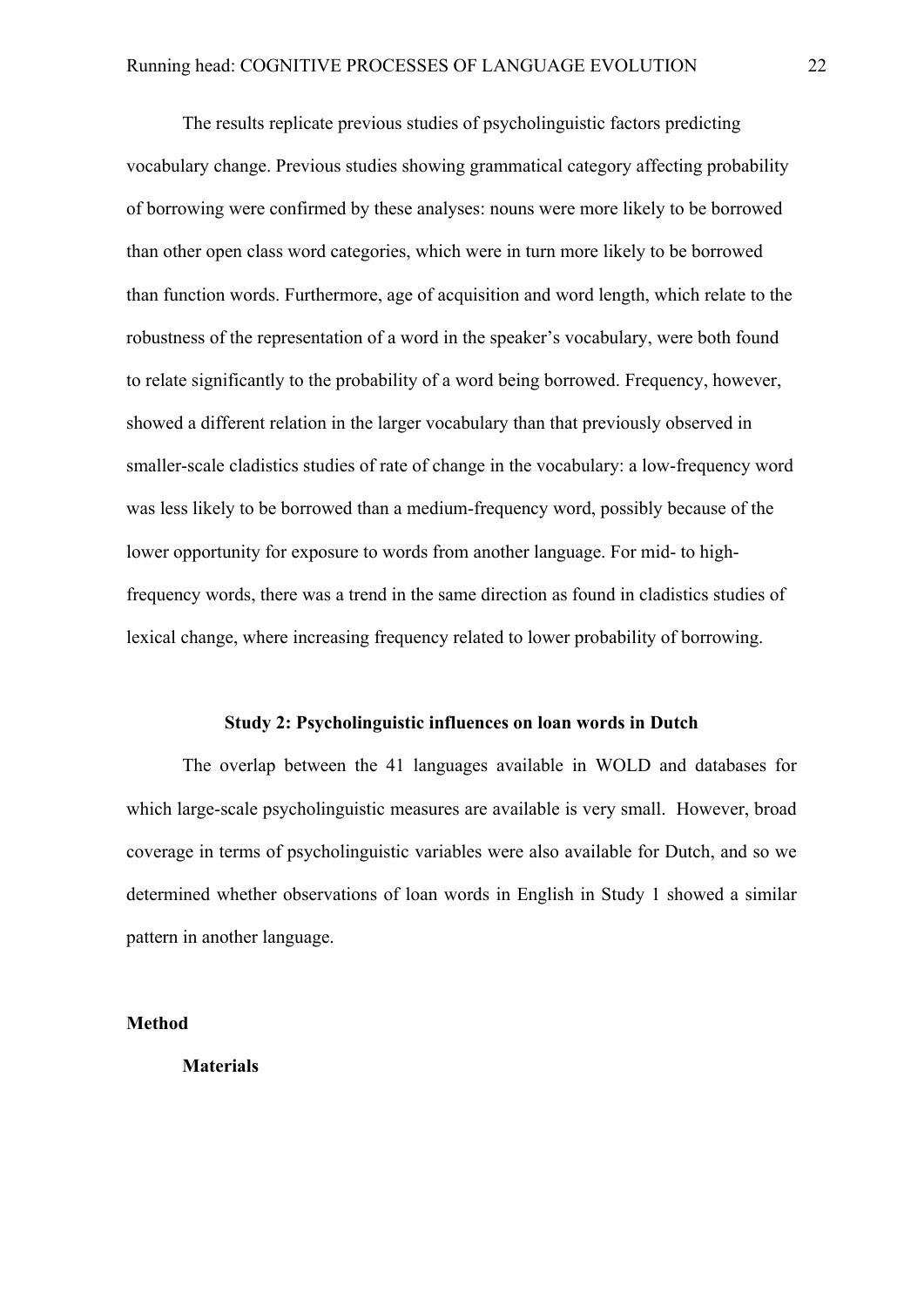The set of Dutch words were again taken from the WOLD database (Haspelmath & Tadmor, 2009), providing the word form, borrowing status, and the point at which it is first documented as borrowed. The Dutch list, compiled by van der Sijs (2009), was composed of 1588 words. Homonyms were combined in the same way as for the English database, i.e., if the borrowing status for homonyms was the same then they were combined, if borrowing status was distinct then the homonyms were maintained as separate entries in the database.

Grammatical category information was taken from Keuleers, Brysbaert, and New (2010) for Dutch. Phonology for the words in the list was again taken from CELEX (Baayen et al., 1995), and frequency for Dutch was the Zipf SUBTLEX-NL frequency (Keuleers et al., 2010). Age of acquisition was taken from Brysbaert, Stevens, De Deyne, Voorspoels, and Storms (2014), which was collected in an equivalent way to the English database (Kuperman et al., 2012). Concreteness was also taken from Brysbaert et al.'s (2014) database.

For Dutch, there were 1028 distinct word forms for which all the psycholinguistic variables were available and which were classified as either clearly borrowed or no evidence of borrowing.

#### **Analysis**

As for the English analysis, whether a word was classified as "clearly borrowed" or "no evidence of borrowing" was taken as the dependent variable, with borrowing coded as 1, and no borrowing as 0. As for the English analyses, we included fixed effects for length, age of acquisition, frequency and concreteness, with variables scaled and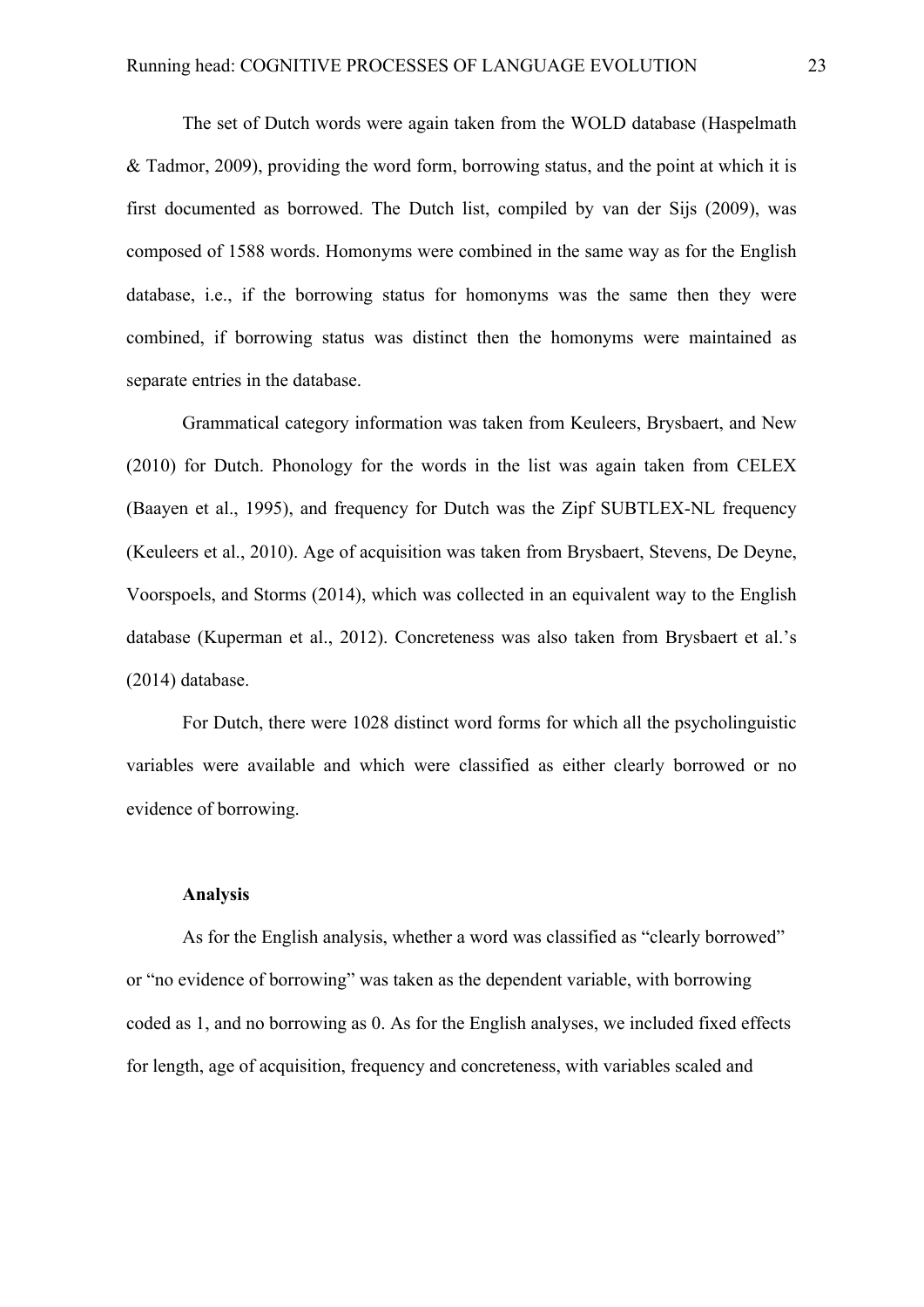centred. Grammatical category was again a random effect, as there were additional parts of speech in Keuleers et al. (2010) that were not present in the current corpus. Once again additional analysis checks with grammatical category as a fixed effect resulted in very similar results.

As for English, model comparison indicated that there were no significant interactions between fixed effects, so we report the same GAM analyses as for English, with models with fixed effects, and random slopes for each grammatical category.

#### **Results and discussion**

For Dutch, the model explained 13.7% of the deviance  $(R^2 = 0.11)$ , and the results were similar in terms of significant effects (see supplementary materials S2): there were significant effects of grammatical category (edf = 3.72,  $\chi^2$  = 38.6, *p* < 0.0001), length (edf = 2.64,  $\chi^2$  = 16.9, p = 0.0004), frequency (edf = 3.67,  $\chi^2$  = 12.0, p = 0.02), age of acquisition (edf = 1.37,  $\chi^2$  = 11.3, *p* = 0.007), but not concreteness (edf = 1.65,  $\chi^2$  = 3.03,  $p = 0.23$ ). As in English, random slopes did not account for significant variation.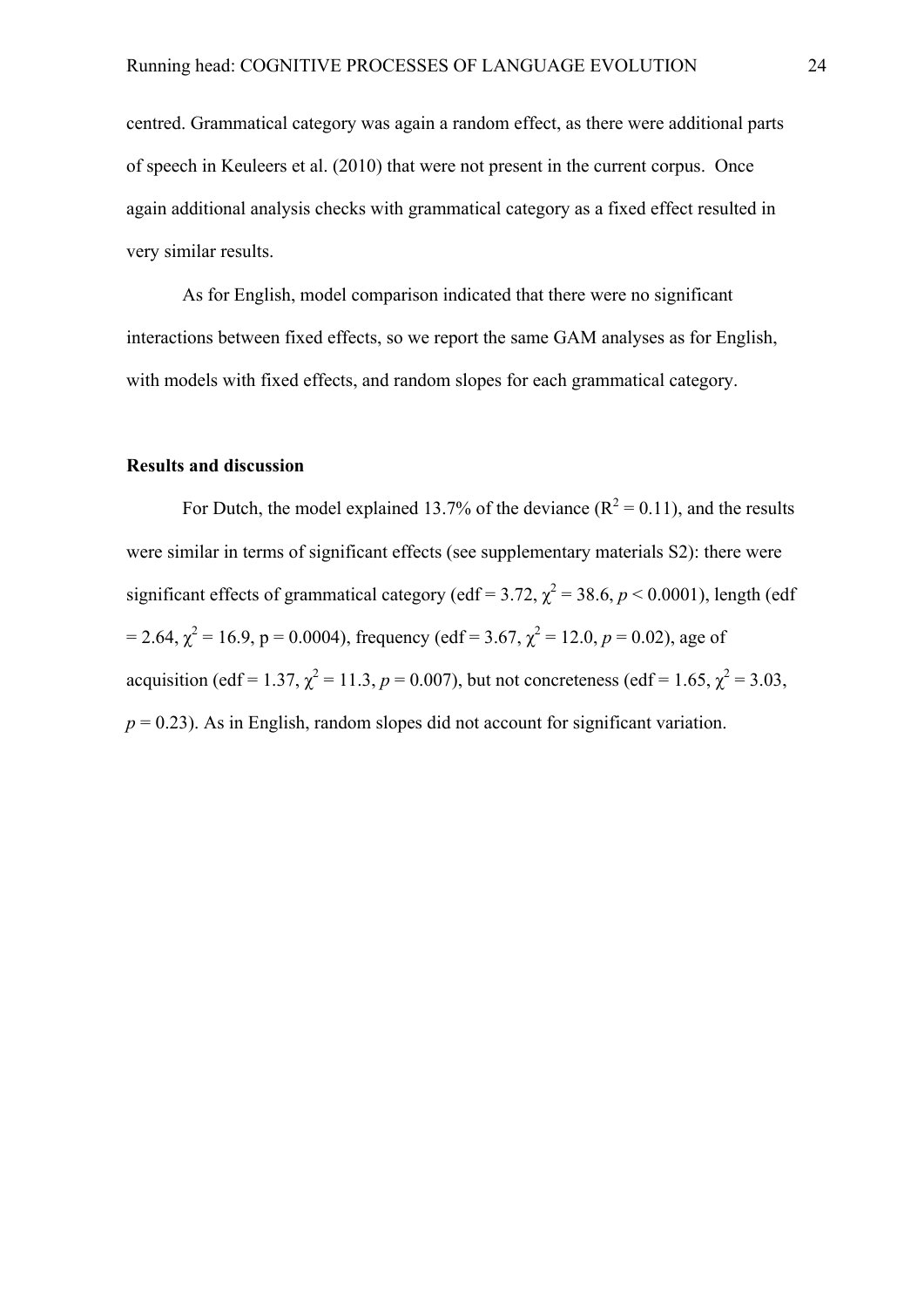| Grammatical  |                      |                       |
|--------------|----------------------|-----------------------|
| category     | Percentage Borrowed  | Total number of words |
| Noun         | 27.6% [24.3,31.2]    | 630                   |
| Adjective    | $14.4\%$ [8.9, 22.4] | 104                   |
| Verb         | $4.6\%$ [2.4, 8.5 ]  | 196                   |
| Name         | $7.1\%$ [1.3, 31.5]  | 14                    |
| Preposition  | $6.3\%$ [1.1, 28.3]  | 16                    |
| Number       | 5.6% [1.0, 25.8]     | 18                    |
| Adverb       | 4.3% $[0.8, 21.0]$   | 23                    |
| Conjunction  | $0\%$<br>[0.0, 43.4] | 5                     |
| Interjection | $0\%$<br>[0.0, 65.8] | $\overline{2}$        |
| Article      | $0\%$<br>[0.0, 65.8] | 2                     |
| Pronoun      | $0\%$<br>[0.0, 17.6] | 18                    |

Table 2. The percentage of words borrowed in each category in Dutch. Numbers in brackets give the confidence intervals for the percentage estimate using Wilson's (1927) binomial method. Categories are sorted by the estimated lower bound.

Table 2 shows the percentage of borrowings for each grammatical category in Dutch, and Figure 1 (lower panels) shows the model estimates for the significant psycholinguistic variables. Table 2 confirms that overall borrowing rates are lower in Dutch than English (Haspelmath & Tandor, 2009), and reflects Cassidy's (1999) observations of greater borrowings for nouns and adjectives than other parts of speech. However, verbs were not borrowed at a higher rate than other parts of speech, distinct from the results for English.

As shown in Figure 1, for length, the relationship is monotonic and positive for words up to length 5 phonemes (as in English) but then is negative for longer words, so longer words are less likely to be borrowed than medium length words. To formally test the differences between languages, we ran a single GAM with the combined data from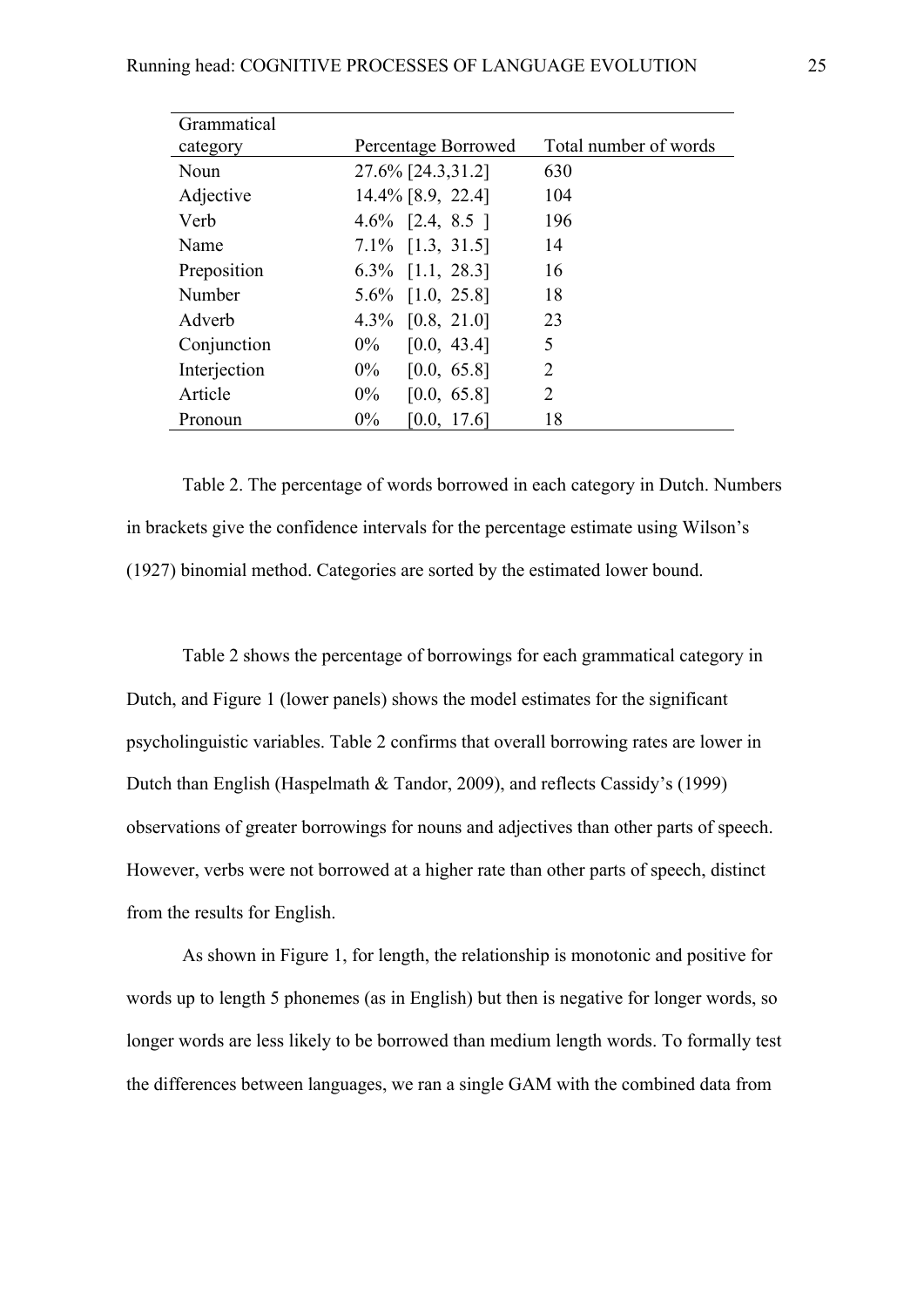both languages and a random effect for language (see supplementary materials S5). Adding a term which allowed the effect of length to vary by language significantly improved the model ( $\chi^2$  = 18.5, p < 0.001), suggesting that there are significant differences between the languages regarding the relationship between the probability of borrowing and word length.

This could reflect the role of compounding in Dutch, which tends to result in a greater proportion of longer, polymorphemic words in the vocabulary than in languages which have less of a tendency to compound words, such as English. Multimorphemic words require greater grammatical adaptation for the lexical root, as it requires accommodation to patterns of derivational and inflectional morphology. To explore this possibility, we ran a post hoc analysis on the borrowing dataset above, adding the morphological classification of each word from CELEX (85% of the words were monomorphemic). We fit a new GAM which allowed the effect of word length to vary by whether the word was monomorphemic or not. This new model significantly improved the fit compared to the first model above ( $\chi^2$  = 9.53, *p* = 0.002) and the effects of grammatical category, frequency, age of acquisition and concreteness did not change qualitatively (see supplementary materials S2). In this analysis, the relationship for length is now split into two components, illustrated in Figure 2. The relationship for monomorphemic words is monotonic and positive (edf = 1.08,  $\chi^2$  = 14.8, *p* = 0.0003), much like the English data, while multimorphemic words have a weaker, negative relationship (edf = 2.02, 9.20,  $p = 0.06$ ) with longer multimorphemic words less likely to be borrowed than medium length multimorphemic words. For completeness, we also ran this analysis for English (using morphological classifications from CELEX, 80% of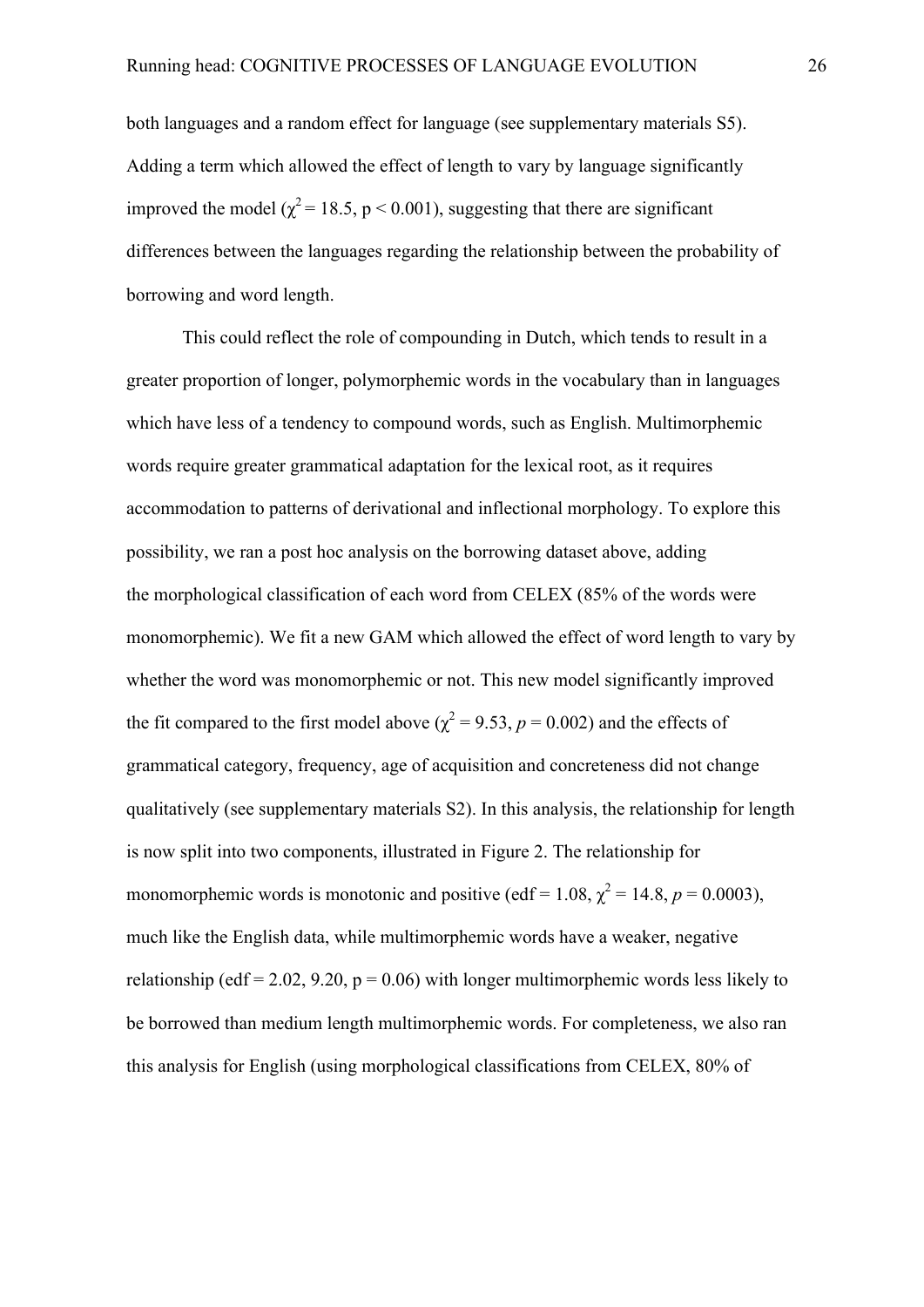words were monomorphemic). Allowing separate curves for monomorphemic and multimorphemic words significantly improved the model ( $\chi^2$  = 4.75, p = 0.03, see supplementary materials S1). Both types of word had a significant, positive, linear relationship with probability of borrowing (monomorphemic: edf = 1.0,  $\chi^2$  = 35.9, p < 0.0001; multimorphemic: edf = 1.0,  $\chi^2$  = 11.7, p = 0.0006, see SI), and the relationship of the other variables did not differ qualitatively. Though the analysis was conducted post hoc, it was consistent with broader theories of grammaticalisation affecting probability of borrowings.



Figure 2: Relationship between probability of borrowing with length for Dutch words that are monomorphemic (left) and multimorphemic (right). Lines are model estimates (dotted lines are estimates and solid lines indicate where the estimates are significantly increasing or decreasing). Shading indicates 95% confidence intervals around the estimates.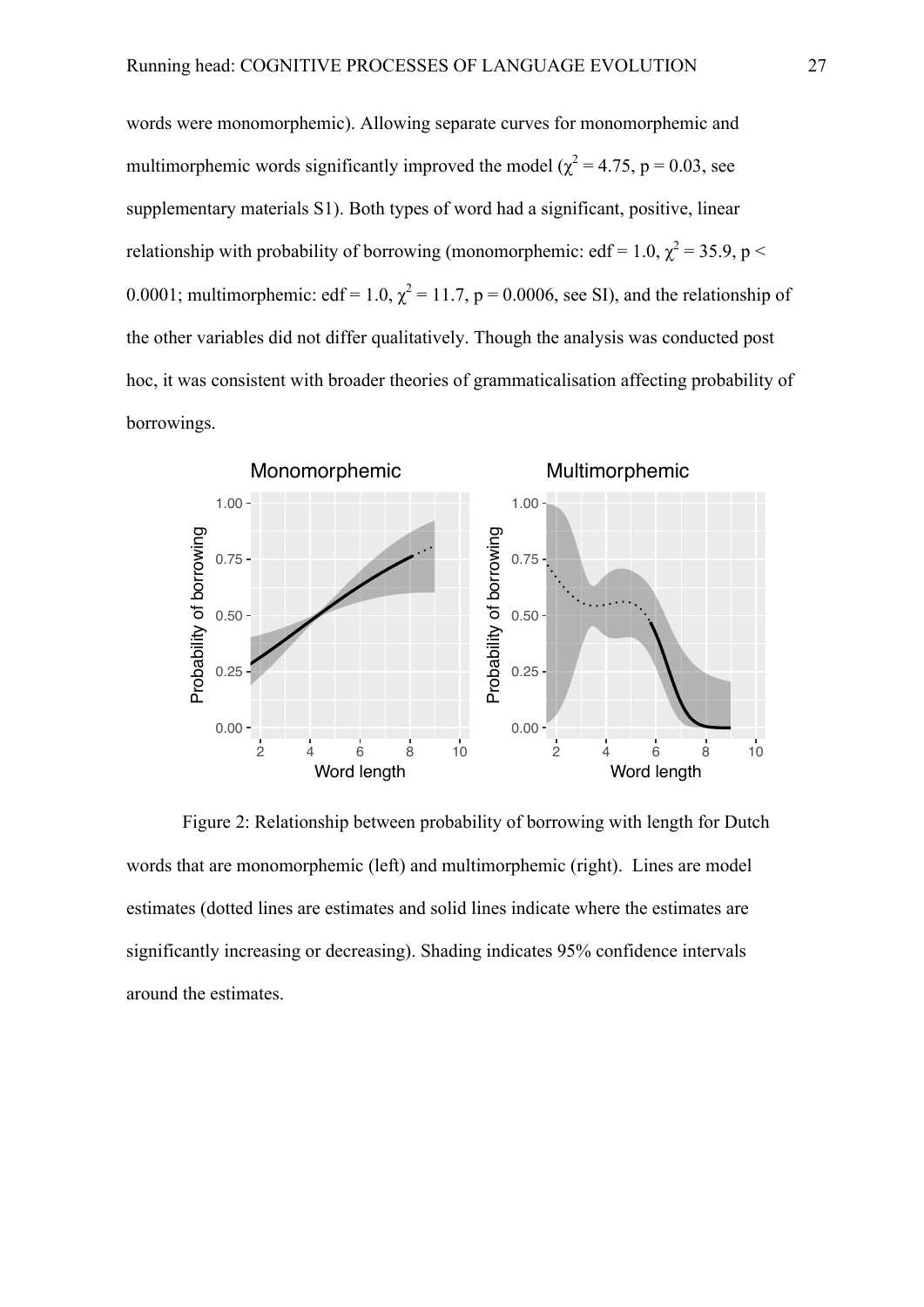Returning to the other psycholinguistic predictors in the model, as illustrated in Figure 1, age of acquisition in Dutch has the same effect as in English: earlier acquired words are less likely to be borrowed than later acquired words. A formal comparison, as above, showed no significant difference between languages ( $\chi^2 = 0.8$ ,  $p = 0.64$ ).

The relationship for frequency is similar to English, with a monotonic and negative relationship between frequency and probability of borrowing for mid- to highfrequency words, and a positive relationship between frequency and probability of borrowing for low- to mid-frequency words. A formal comparison revealed that the frequency curves significantly differed between languages ( $\chi^2$  = 9.2, *p* < 0.001), but this was due to differences for very low frequency words, where the confidence intervals are so large that the differences should be considered unreliable.

The disparity in the frequency effect found in our analyses of probability of borrowing and that found in previous cladistics studies of vocabulary change are possibly due to increased power in the analyses resulting from a larger data set, or due to a different range of distributions of frequency in the data. However, it remains possible that borrowing is a very different process to that measured by comparing similarities and differences of cognate forms across different languages as in cladistics studies. Another possibility is that the non-linear statistical modelling we applied may have resulted in very different statistical results compared to a model that applies only a linear fit to the data, as has been used in previous analyses of psycholinguistic contributors to language change (Monaghan, 2014; Pagel et al., 2007; Vejdemo & Hörberg, 2016). In Study 3, we compared the distribution of psycholinguistic variables in the 200 word Swadesh vocabulary and the larger set of words in the loanword database. We also measured the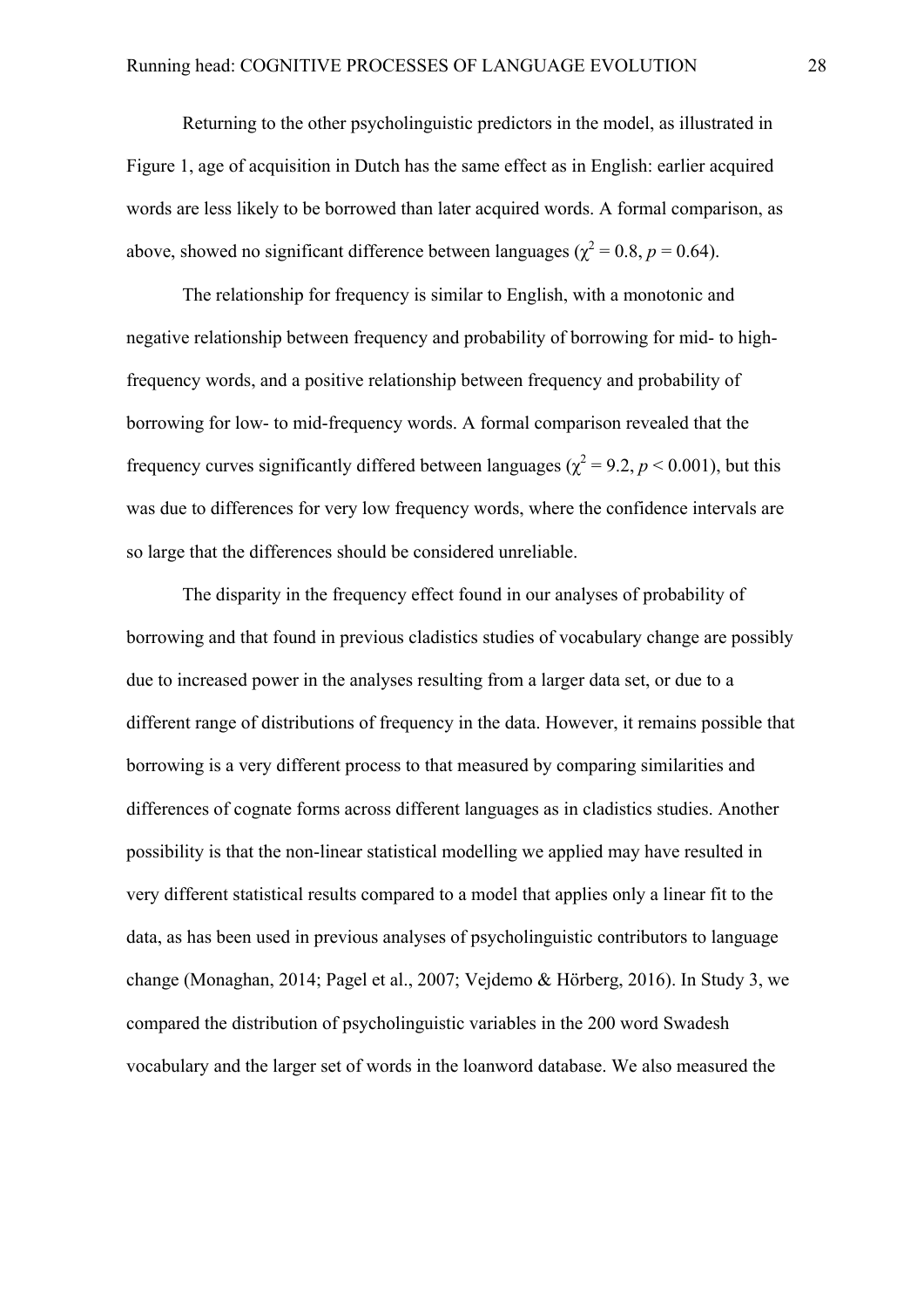relationship between borrowing and rate of lexical change in Pagel et al.'s (2007) set of vocabulary items, and reanalyzed rate of lexical change in the smaller set of words using non-linear modelling techniques to determine whether non-linear effects of frequency, or length and age of acquisition, were also observable in the English Swadesh word list.

## **Study 3: Relations between lexical rate of change of words and loan word status Method**

#### **Data**

The data were the English Swadesh list, with rate of lexical change taken from Pagel et al. (2007), and grammatical category, length, age of acquisition, concreteness, and frequency measures exactly those used in Study 1 for the English loanword data set. The overlap between the loanword word set and the Swadesh list comprised 190 words.

#### **Analysis**

We first compared the distribution of psycholinguistic variables in the loan word data set in English and the English Swadesh list. We then determined the relation between Pagel et al.'s (2007) rate of lexical change of English words and probability of borrowing with a linear regression model. We next analysed rate of lexical change using a preliminary GAM analysis with the psycholinguistic predictors of length, frequency, age of acquisition, and concreteness. However, these analyses demonstrated that all relations were linear (see supplementary materials S3). We thus used a linear regression model to predict Pagel et al.'s (2007) rate of lexical change of English words, using the same set of predictors as employed in Study 1. Model comparison was used to test whether or not to include each of the psycholinguistic variables as main effects. Finally,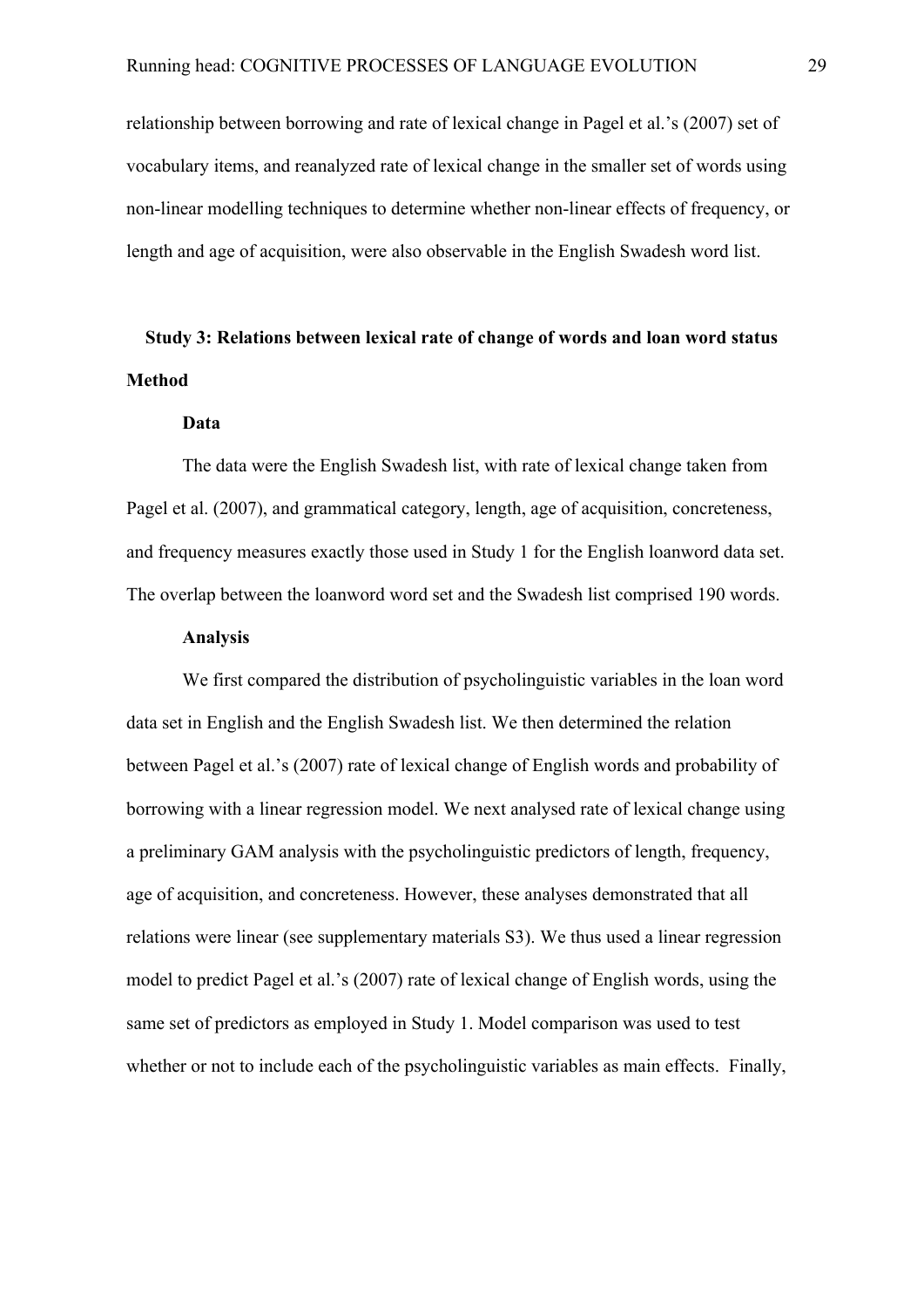we repeated the GAM analyses of Study 1 with borrowing as the dependent variable for this subset of words. Together these analyses enable a test of whether the sampling of the Swadesh list was representative of the larger corpus.

#### **Results and discussion**

Figure 3 compares the distribution of the key psycholinguistic variables in the Swadesh word list and the larger loanword database. The results indicate that the inclusion of words from the wider vocabulary has extended the range of all variables compared to the Swadesh list.



Figure 3. The distribution of words in the English data for length, frequency, age of acquisition, and concreteness for words according to whether they appear in the Swadesh word list and the wider lexicon in the loanword database.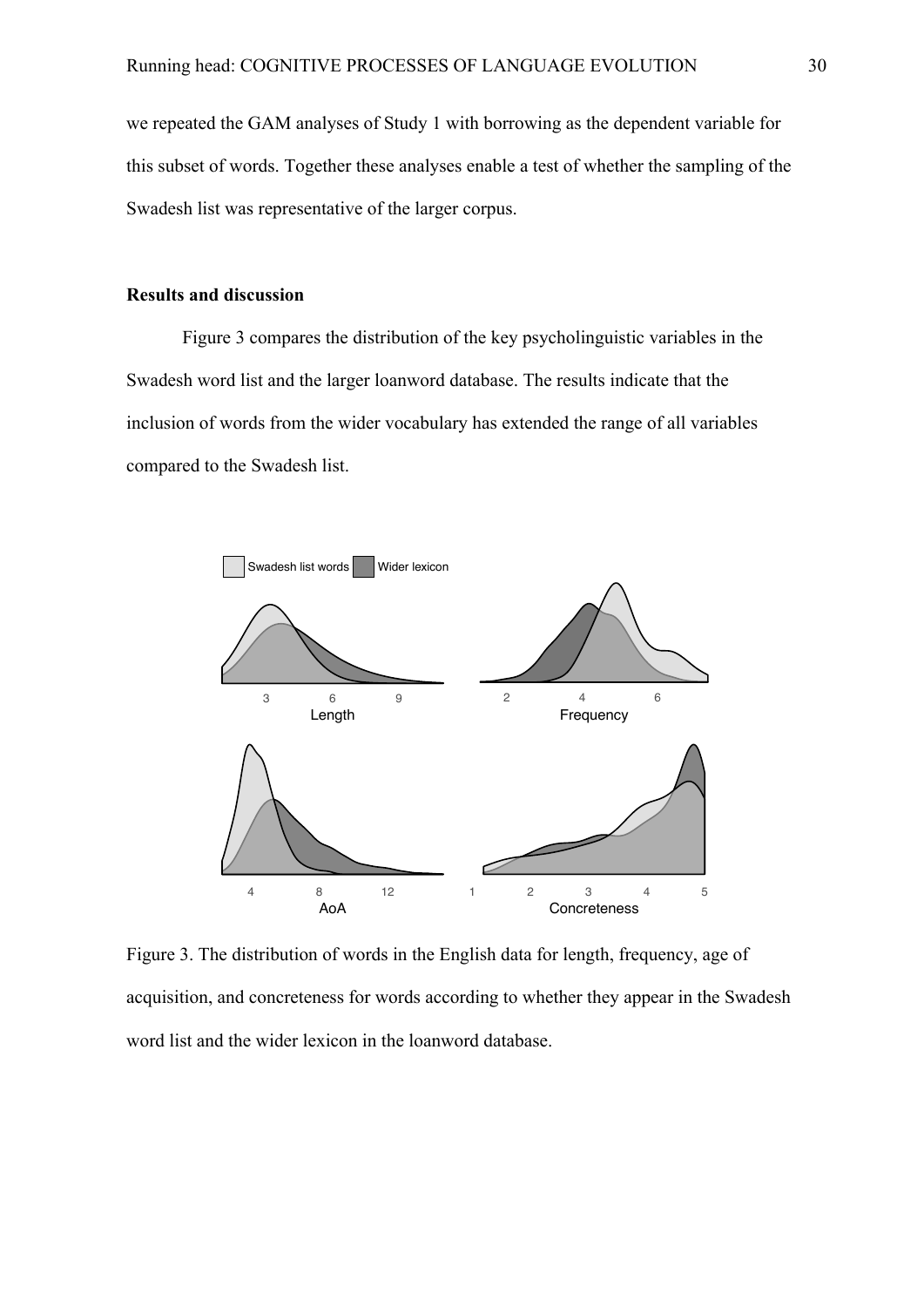Rates of lexical change were greater for borrowed words ( $M = 4.08$ , SD = 2.10, N  $= 162$ ) than for non-borrowed words (M = 2.89, SD = 1.73, N = 23,  $t(188) = 3.25$ ,  $p = 1.73$ .001,  $d = .613$ ), indicating that borrowings provide a record consistent with diversity calculated from cladistics studies.

In a linear model of the multiple psycholinguistic predictors of rate of lexical change, with grammatical category included as a random effect, we replicated the effect observed by Pagel et al. (2007) of a significant main effect of frequency on rate of lexical change ( $\beta$  = -.312, SE = .086, p < .001). When frequency, age of acquisition and length were entered, we found that word length was also significantly related to rate of change ( $\beta$  = .189, SE = .068, *p* = .006), as was age of acquisition ( $\beta$  = .174, SE = .071, *p* = .015), similar to Monaghan (2014). There was no significant quadratic (non-linear) effect for frequency, length nor age of acquisition (see supplementary materials S3), indicating that a linear, rather than a non-linear model fit was effective for predicting rate of change for the Swadesh list of words. Rates of change were higher for less frequent words, longer words, and words acquired later in language development (Figure 4). The effect of frequency for rates of lexical change corresponds to the result found for the relation between mid- to high-frequency words in the loanword database analysis, where increasing frequency related to lower levels of borrowing.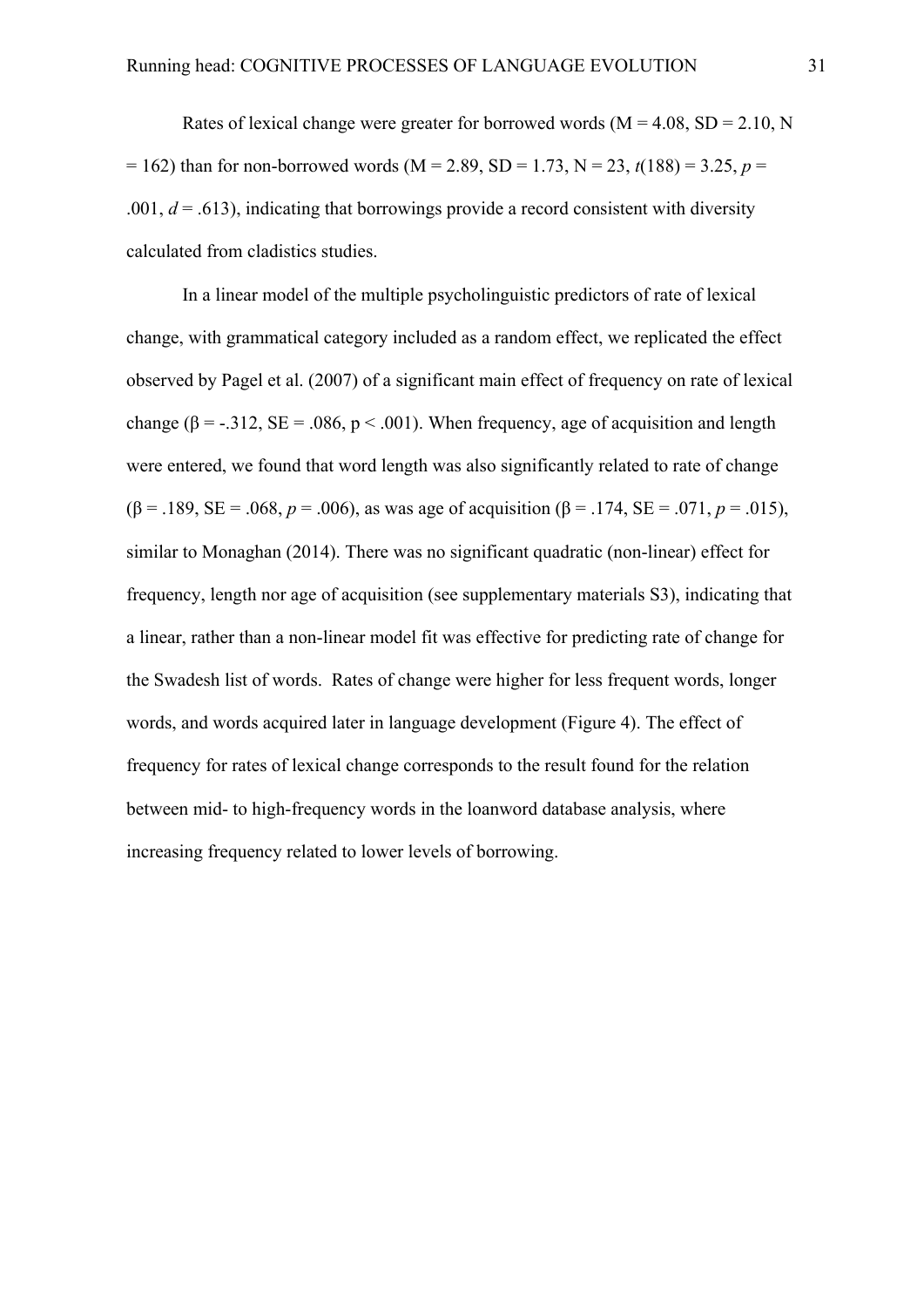

Figure 4. Model estimates for the relationship between rate of lexical change (vertical axis) and word length, frequency and age of acquisition.

The GAM analysis of probability of borrowing for the Swadesh word list resulted in only a significant effect of length (edf = 2.17,  $\chi^2$  = 9.42,  $p = 0.0272$  (see Supplementary Materials S3 for full details), suggesting that for a binary variable the dataset was too limited to replicate effects shown in the lexical replacement data. Frequency was monotonically decreasing, demonstrating a similar but non-significant pattern to the lexical replacement analysis (edf = 1.00,  $\chi^2 = 1.32$ ,  $p = 0.252$ ), age of acquisition showed no monotonic change (edf = 1.80,  $\chi^2$  = .006,  $p$  = 0.9360), and grammatical category was also not significant (edf < .001,  $\chi^2$  = 0.00, *p* = 0.6892).

Thus, the results of analyses of the smaller Swadesh set of words are less likely to represent the mechanisms of vocabulary change that are evident for low- to midfrequency words, where increasing frequency related to higher levels of borrowing.

#### **Study 4: Changes from Old English to Modern English**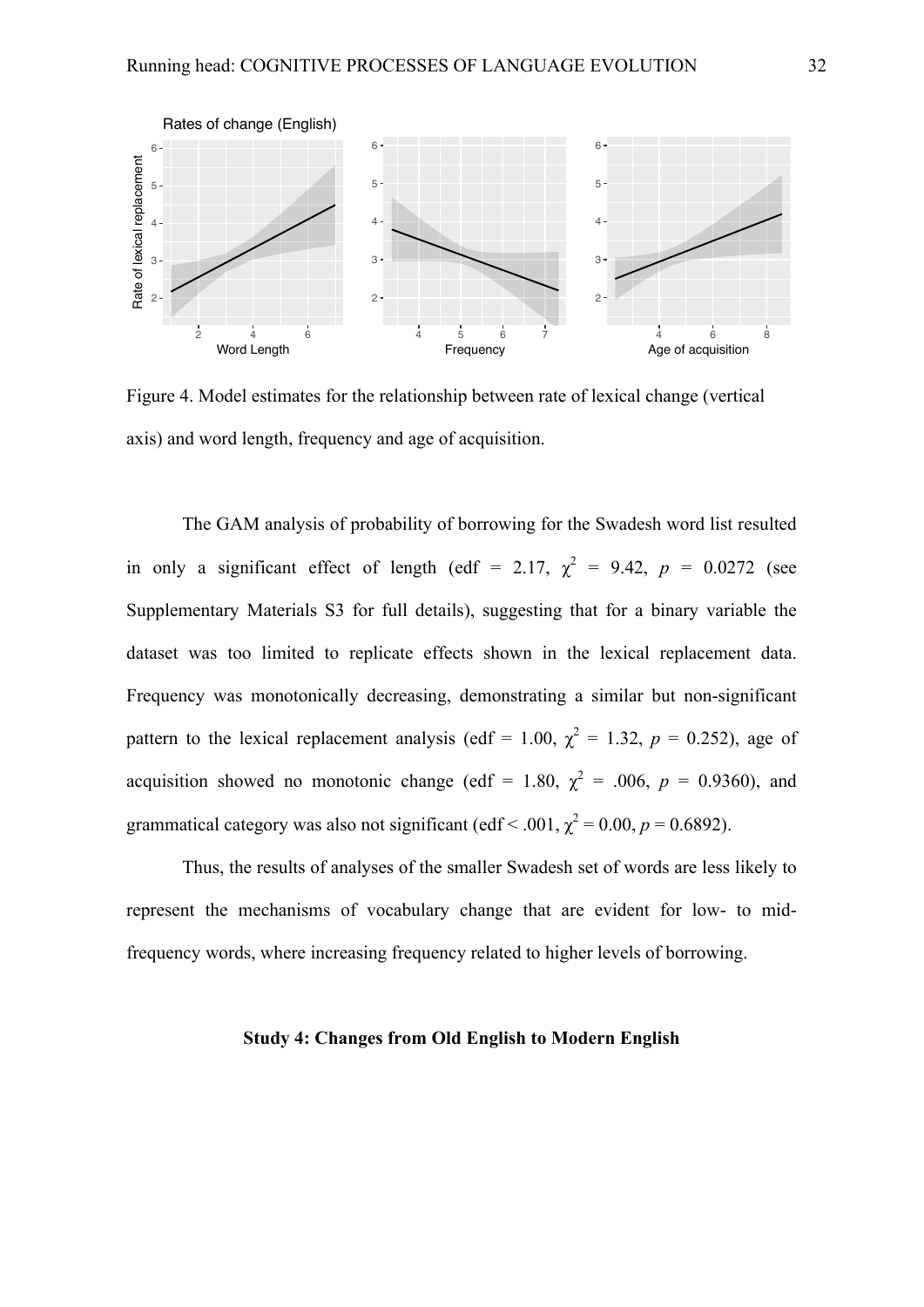We have thus far presented analyses of word length, frequency, and age of acquisition as predictors of vocabulary change, which are derived from principles of how robustly individual word forms are represented in the speaker's vocabulary. For frequency and age of acquisition, it is a reasonable assumption that these factors remain relatively stable over time – certain concepts are acquired earlier, and used more frequently, independent of transient cultural influences (e.g., Baron et al., 2009; Li, Engelthaler, Siew, & Hills, in press; Sinclair, 1991).

However, we have also used length of contemporary forms of words as a predictor of stability, due to longer words being less accurately represented than shorter words in models of memory and lexical access (e.g., Davies, Arnell, Birchenough, Grimmond, & Houlson, 2017). This measure is somewhat problematic, though, because if longer words are found to be more likely to be borrowed, this may instead be a relic of the language from which the word is borrowed rather than being a driver of change in the vocabulary. For instance, if donor languages tend to contain longer words than the language to which the word is donated, then a borrowed word is more likely to be longer than original forms. To address this, we conducted an additional analysis on borrowing in English with length taken from Old English word forms. If length of the word form influences stability of that form, then longer words in Old English are more likely to be subsequently replaced by another word than shorter words in Old English.

#### **Method**

#### **Data**

The list of words was as for Study 1, with Old English word forms taken from the Intercontinental Dictionary Series (Key & Comrie, 2015). Frequency and age of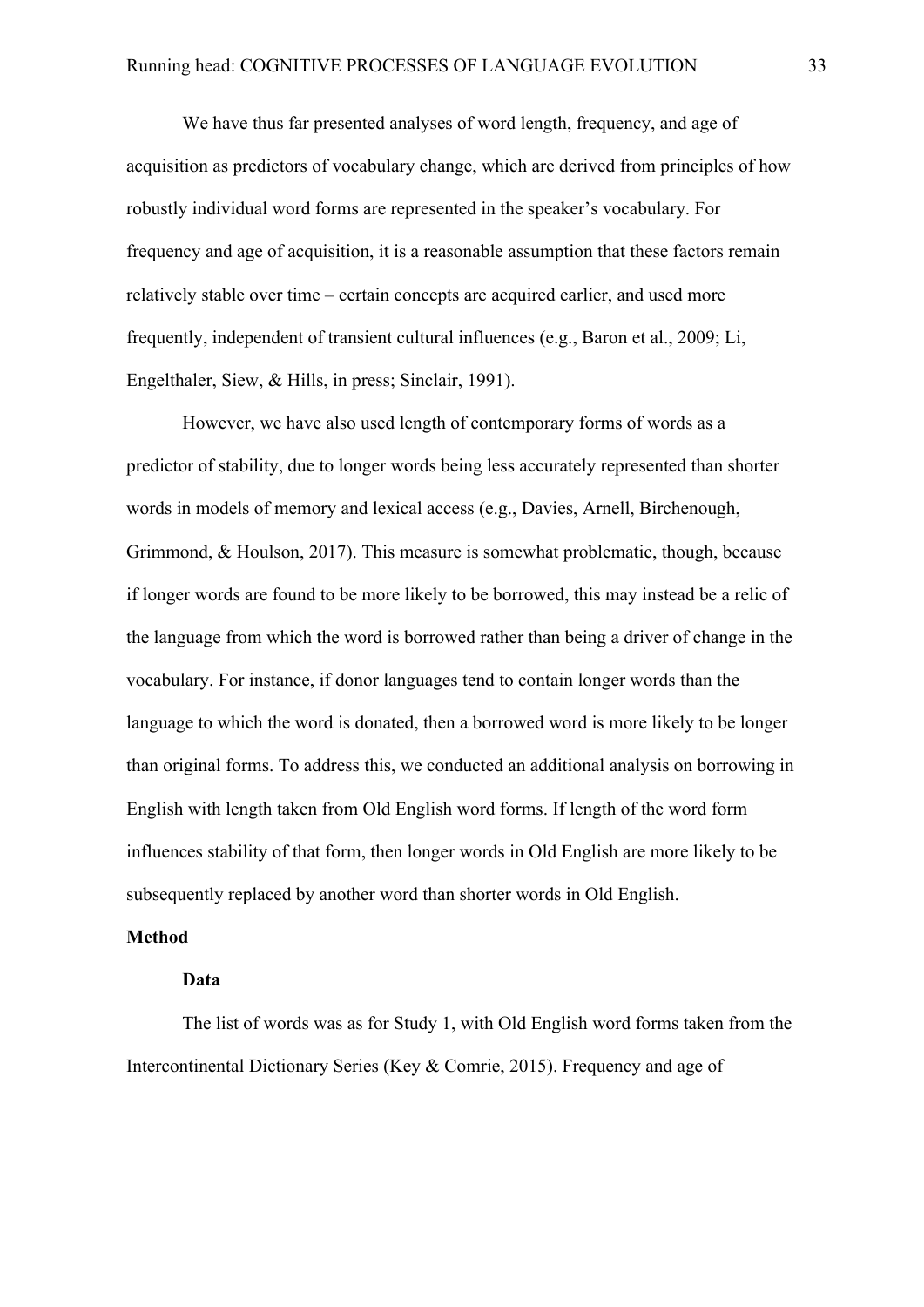acquisition were the same as Study 1, measured from contemporary sources. Length was taken from the Old English form of the word. Words which were recorded as borrowed since 900CE were classified as borrowed, words which had not been borrowed since 900CE were classified as not borrowed. There were 1139 words in the database with all psycholinguistic predictors available, of which 403 had been borrowed since 900CE.

#### **Analysis**

We conducted GAM analysis on borrowing status since 900CE using the same procedure as for Study 1, with random effect of grammatical category, fixed effects for Old English word length, frequency, age of acquisition, and concreteness, and random slopes for the psycholinguistic variables.

#### **Results and discussion**

As for the analyses of English using contemporary word length, there was a significant effect of grammatical category (edf = 5.27,  $\chi^2$  = 32.6, *p* < 0.001), frequency  $\text{(edf = 3.49, } \chi^2 = 25.4, p < 0.0001\text{),}$  age of acquisition  $\text{(edf = 1.00, } \chi^2 = 33.3, p < 0.001\text{),}$ and the effect of concreteness was also now significant (edf = 2.56,  $\chi^2$  = 18.3, *p* < .001). There was no significant main effect of Old English length (edf = 1.00,  $\chi^2$  = .851, *p* = .356), but there was a significant slope effect for Old English length by grammatical category (edf = 2.31,  $\chi^2$  = 41.0, *p* = .002), indicating that length had a significant effect on borrowing status which varied according to different parts of speech. No other slope effects were significant (all  $\chi^2$  < 0.001, *p* > .456).

Analyses of borrowings for each grammatical category separately showed that Old English length was significant and monotonically increasing for nouns (edf = 1.00,  $\chi^2$ )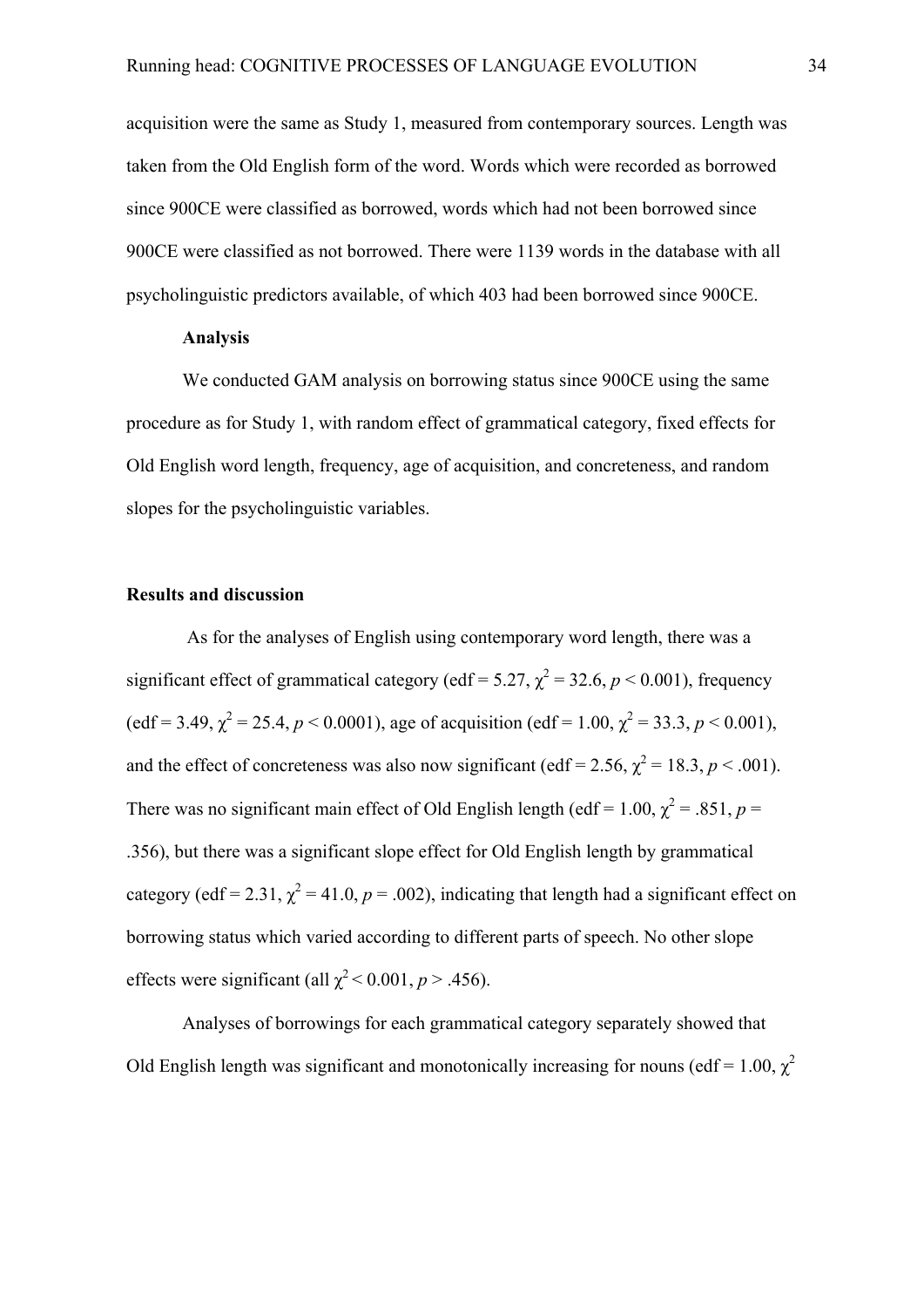$= 13.01, p < .001$ ), and adjectives (edf = 2.16,  $\chi^2 = 8.31, p = .025$ ), but was not significant for verbs (edf = 2.48,  $\chi^2$  = 4.08, *p* = .238). Other parts of speech could not be analysed because the number of items and range of lengths was too small. Finally, a GAM without random slopes for grammatical category showed that overall there was a significant effect of Old English word length (edf = 1.00,  $\chi^2$  = 11.27, *p* < .001, see supplementary materials S4). Thus, longer words in Old English are more likely to have been subsequently replaced with a borrowed form from another language over the last 1100 years of English language history. This is consistent with our hypothesis that shorter word length forms are more robustly represented in the speaker's vocabulary which results in the greater stability of the form in the speaker's language.

#### **General Discussion**

The analyses of a substantially larger dataset than that used in previous cladistics studies enabled us to test the extent to which observations of psycholinguistic variables relating to vocabulary change were confirmed in a larger and more representative vocabulary. The analyses in English largely confirmed previous psycholinguistic predictors of language change, with one important exception. Whereas effects of grammatical category, length (longer words are more likely to change, in terms of being borrowed into the language), and age of acquisition (later acquired words are more likely to be borrowed) showed similar effects to previous analyses (e.g., Monaghan, 2014), the effect of frequency was shown to be more nuanced than in the original analyses of rate of lexical change for 200 words (Pagel et al., 2007; Vejdemo & Hörberg, 2016). For higher frequency words, the results were consistent with these previous analyses: increasing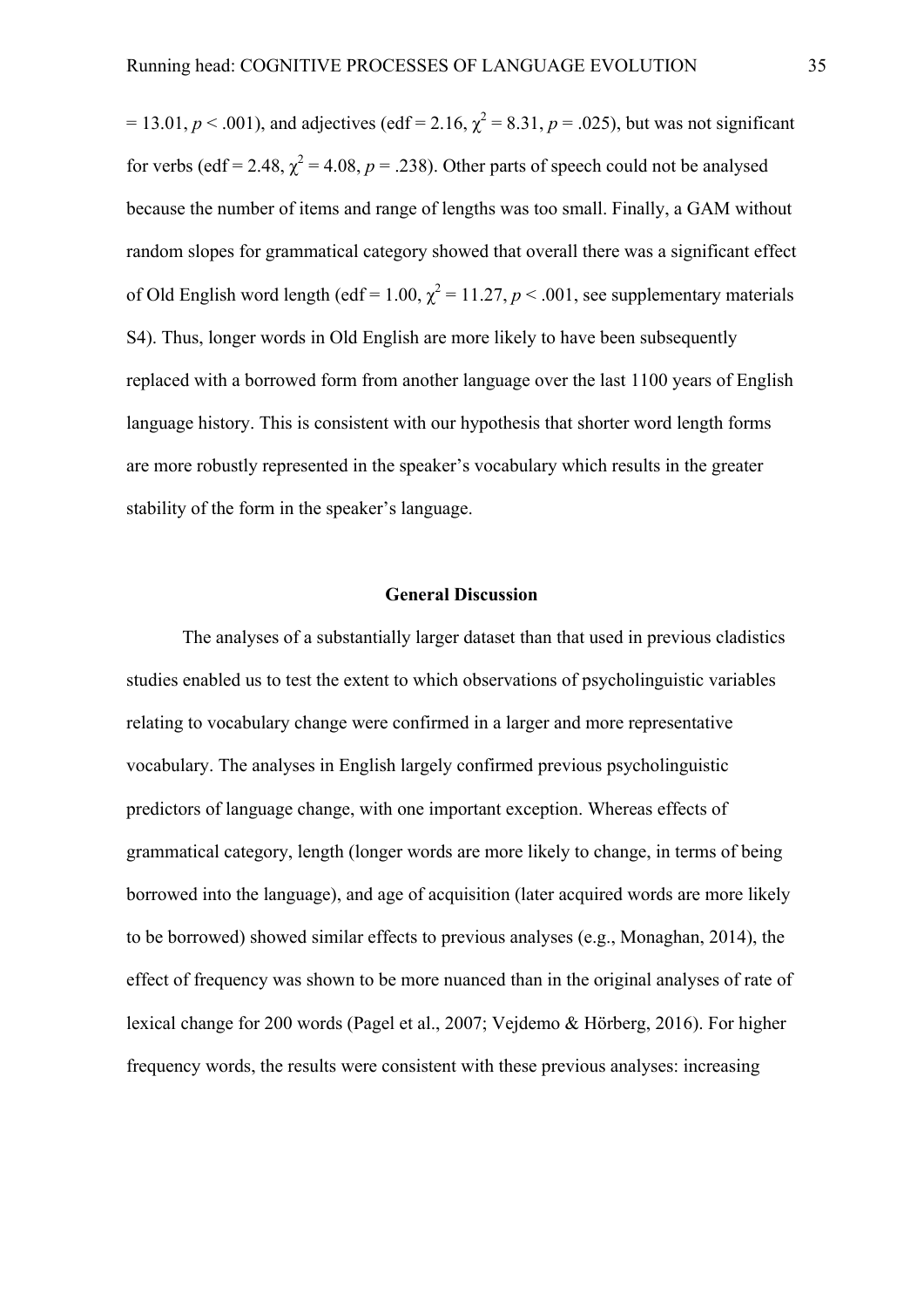frequency related to reduced probability of borrowing. But for the majority of words in the language, which were lower to mid-range frequency, the effect of frequency was reversed: increasing frequency related to increased probability of borrowing.

The results in Dutch confirmed these analyses: grammatical category, length, age of acquisition and frequency were all significant predictors, with frequency demonstrating a similar non-linearity in relation to borrowing as that found in English.

Taken together, these results indicate that numerous factors relate to the likelihood of a word being borrowed. The observed effects are, first of all, consistent with accounts that suggest that grammaticalisation influences likelihood of borrowing. Open class words (such as nouns, verbs, and adjectives) are more likely to be borrowed than closed class words, such as pronouns, numerals, conjunctions, prepositions, or determiners. Interestingly, adverbs were also found to be less likely to be borrowed than other open word classes, a result that appears to be cross-linguistically valid (Tadmor, 2009). Such effects of grammatical category are consistent with greater difficulty of borrowing a word when it requires adaptation to the syntax and morphology of the recipient language (Myers-Scotton, 1993). For example, in Lithuanian, a language with a complex inflectional system, the incorporation of loan words into the language has been shown to be a gradual process, with forms varying in terms of whether they are fully, partially, or not at all integrated into the inflectional system (Rimkutė & Raižytė, 2014). The complexity of the grammaticalisation of a loan word may also vary within grammatical categories. For instance, an analysis of Czech, Russian, and Serbo-Croatian shows that loanwords ending in consonants can be entered into the morphological system for nouns within an established declension class (Thomas, 1983). Loanwords ending in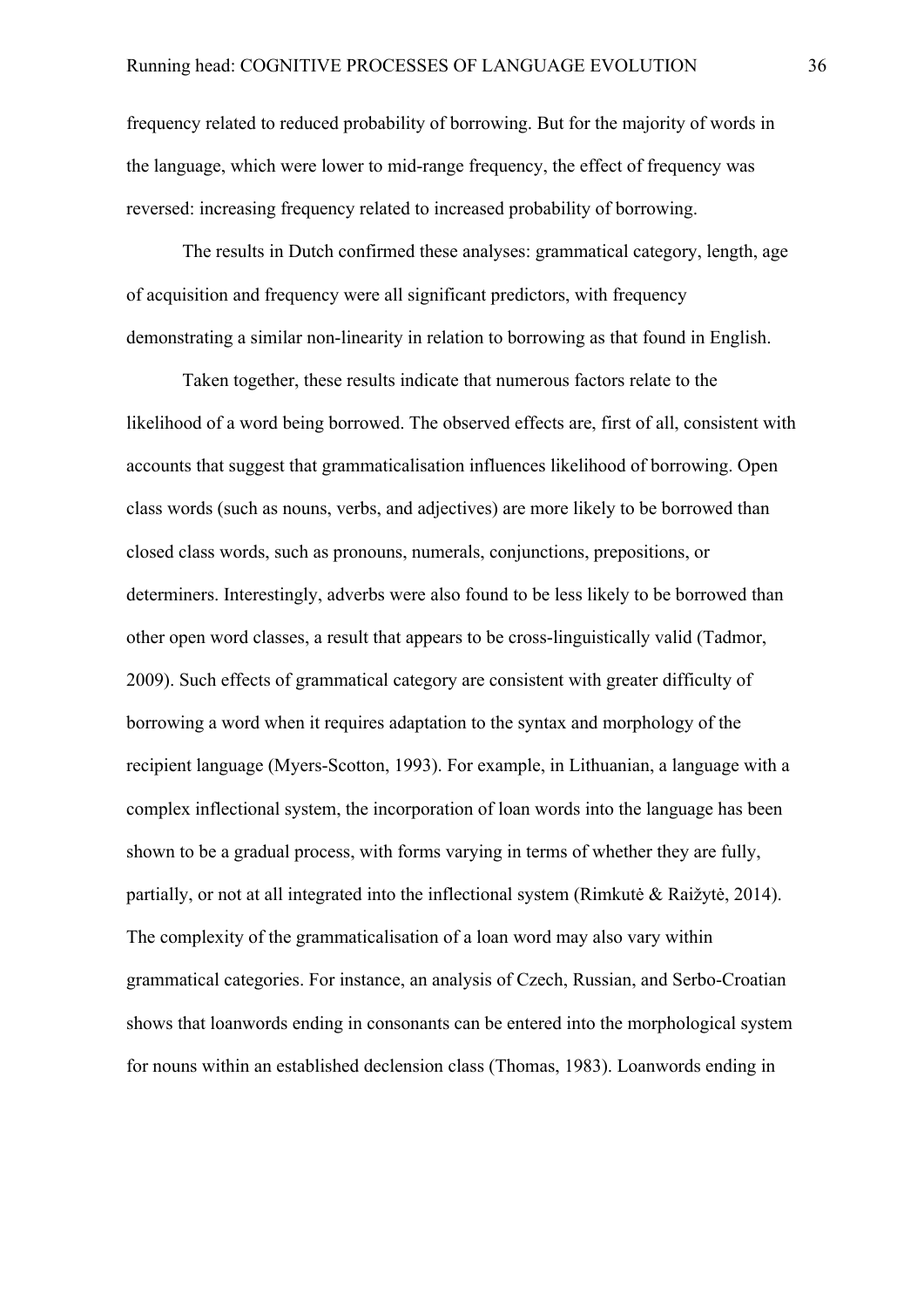vowels, however, must be adjusted because no noun stems can end in a vowel, requiring adaptation of their form. A prediction arising from this observation, if grammaticalisation complexity is a driver of borrowing, would be that Slavic languages are less likely to borrow words ending in a vowel than those ending in a consonant.

The discrepancy between English and Dutch in terms of borrowings of verbs – they are more likely than other grammatical categories in English, but not in Dutch – may be due to the influence of more complex conjugation in Dutch than English. Dutch has distinct forms of conjugation for person (first, second, and third person), tense and mood, whereas English generally has only an inflected form for the third person singular, past tense, past participle, and a gerund or present participle form. Thus, there is larger system of grammaticalisation of verbs in Dutch than English that would have to be applied to a newly introduced verb form. However, without a broader cross-linguistic analysis, such comparisons between pairs of languages remain speculative.

The finding that several psycholinguistic predictors relate to vocabulary change suggest that cognitive processes of memory and learning exert a profound effect on diachronic language change. We contend that this is because words that are more salient and robustly represented in the language user's vocabulary are less likely to be prone to external forces of change – social, cultural, economic – on language structure. However, our analyses are not able to establish causality between these cognitive influences – and the psycholinguistic predictors that relate to the cognitive processes – and language change.

Nevertheless, it remains the case that earlier acquired words are more robustly represented in the vocabulary in terms of accuracy and speed of access (Juhasz, 2005).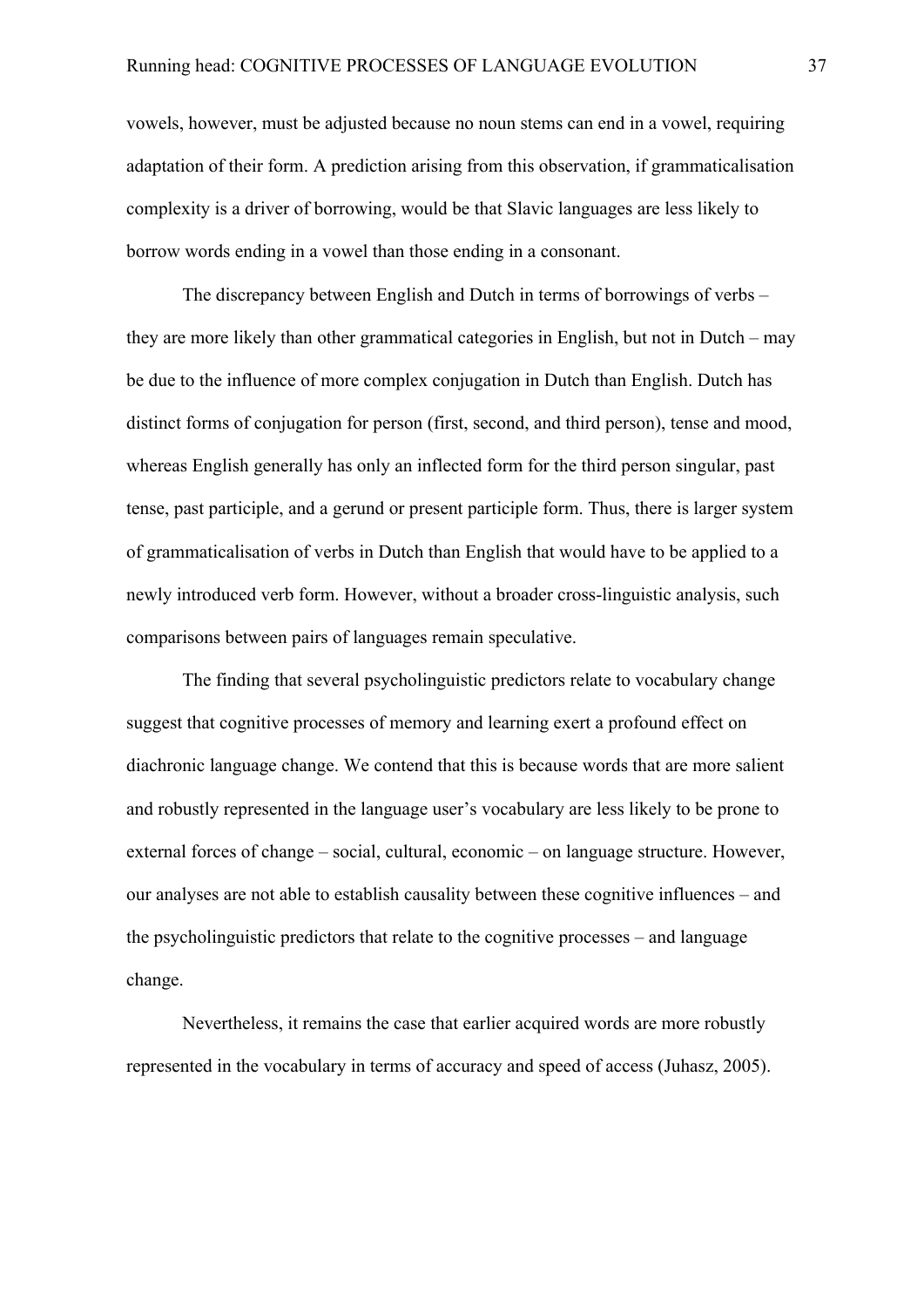This representational fidelity is a consequence of learning (Ellis & Lambon Ralph, 2000; Monaghan & Ellis, 2010) but continues to exert its effect throughout the lifespan (Hodgson & Ellis, 1998). As in Monaghan's (2014) analyses, the effect of age of acquisition applies not only to representation of a word in the individual's vocabulary, but also has implications for the robustness of the word's representation in the community's language (Baumann & Ritt, in press). These observations of acquisition influences on language stability are also consistent with Labov's (2007) suggestion that transmission requires replication of the care-giver's language, thus early acquired forms must be reproduced accurately in the learner's language, whereas incrementation occurs once the language structure has been acquired to a degree of accuracy. Thus, the pressure points for change in the language are more likely to be for later acquired vocabulary items.

The length of the word in English was also found to be a predictor of whether a word was borrowed, consistent with previous studies of lexical change based on cladistics studies (Monaghan, 2014; Pagel, 2007; Pagel et al., 2013). Again, this effect is consistent with models of memory and representational fidelity – it is easier to remember a short sequence than a long sequence (Baddeley, Thomson, & Buchanan, 1975), which then is more likely to be robustly established in the vocabulary of the learner. However, the effect of length may also be partially due to English words borrowed from Latin or French being longer than those that were original Germanic word forms (Reilly, Westbury, Kean, & Peelle, 2012). The analyses in Study 4 of Old English word length predicting whether a word is subsequently borrowed are not compatible with this explanation. Furthermore, the role of the source language is partly offset by the inclusion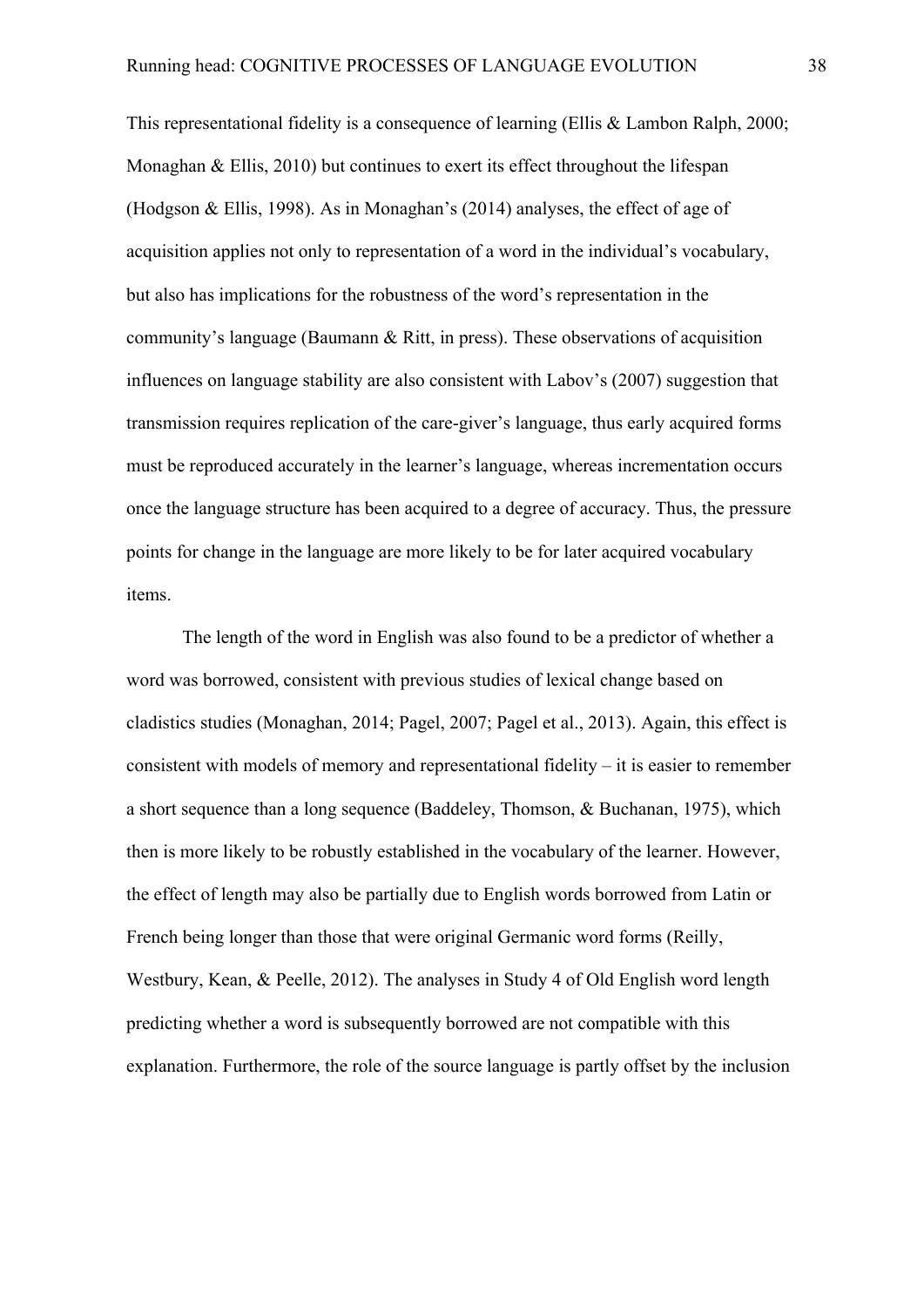of concreteness as a measure, which can partially account for the effect of loan words from French or Latin which tend to refer to cultural and technological terms which are generally more abstract (Lewis & Frank, 2016; Reilly & Kean, 2007). Though, note that concreteness did not reliably predict likelihood of whether a word was borrowed or not in English and so effects of whether a word was a cultural or technological innovation are likely to explain only limited deviance in probability of borrowing.

The analyses of Dutch did not reveal a monotonic effect of word length, but found that mid-length words were more likely to be borrowed than shorter and longer words. The robustness of representation might then be a combination of length in phonemes and morphological complexity. In Dutch compared to English, longer words are more likely to be multimorphemic, hence composed of morphemes that individually can be represented with fidelity, but also exerting a grammaticalisation effect on the lexical root which has to be adapted by the morphological rules of the language. Thus, longer, multimorphemic words were less likely to be borrowed than a medium length word, either because of the increased grammaticalisation required for attachment of suffixes, or because the individual morphemes were short and more easily memorable than a medium length word. Further explorations are required to decide between these accounts. Note, however, that these analyses of word length were based on contemporary word forms in Dutch. Unlike in English, no corpus was available to determine the length of words historically, but we assume that the consistency between analyses in English, Old English, and Dutch (for monomorphemic words) indicates that length is operating as predicted across these languages in terms of affecting representational robustness and stability of the word form.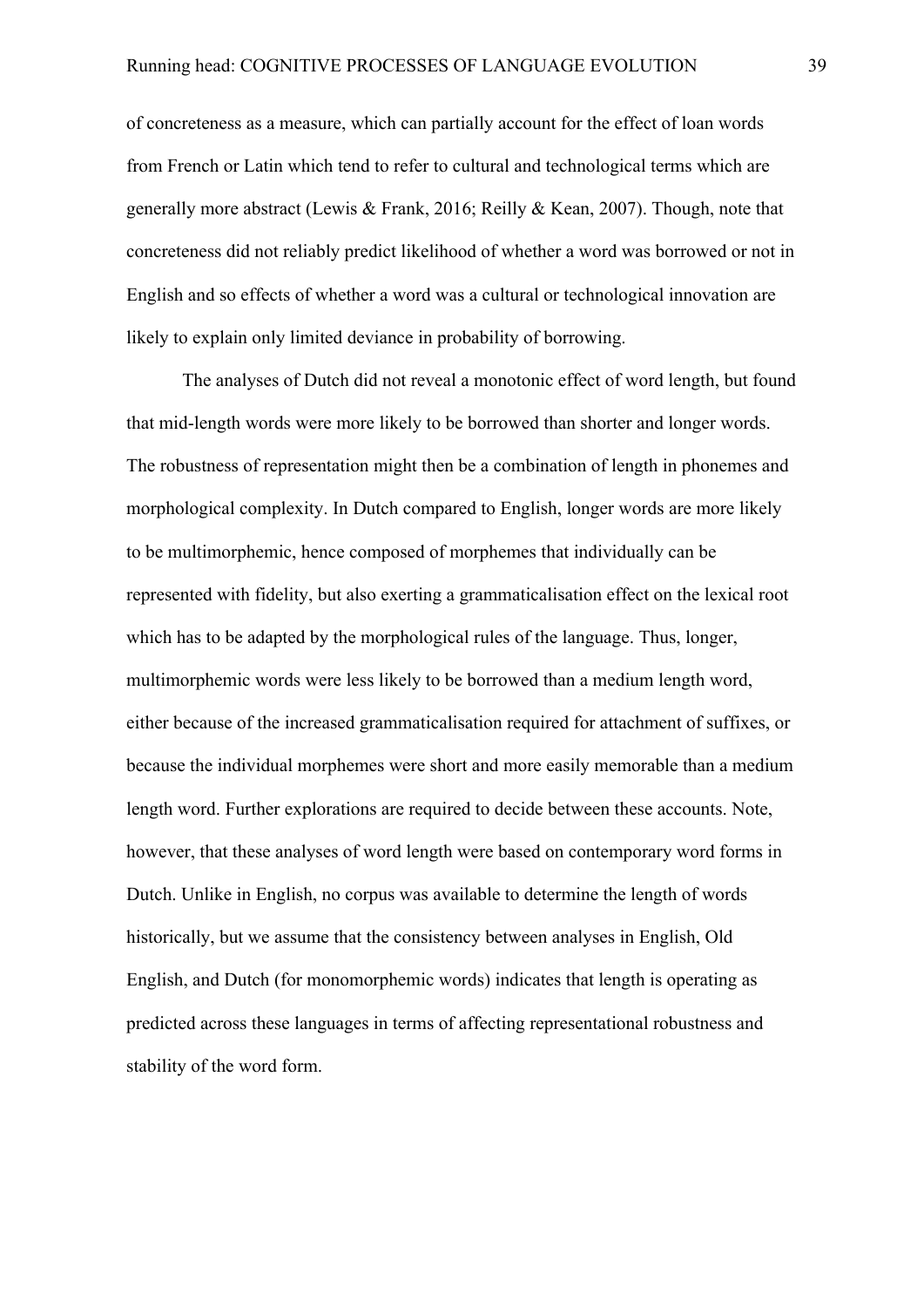The effect of frequency in the analyses was largely consistent across English and Dutch, but distinct from previous smaller-scale analyses of the relation between frequency and vocabulary change. Previously, higher-frequency words were found to be more resilient to change in cladistic studies of vocabulary change (Pagel et al., 2007). For the substantially larger set of words analysed here, only the comparison between midfrequency and high-frequency words replicated the negative linear relationship between frequency and change, with higher frequency resulting in lower rates of change. However, when the range of lower-frequency words was represented more effectively as it was in the loanword database analysis, the effect of frequency between low- and midfrequency words was in the reverse direction. Lower frequency words were less likely to be borrowed than mid-frequency words. Note that this discrepancy in the results was not due to borrowing data being a very different measure of change than rate of lexical change in Pagel et al.'s (2007) analyses, as there was a significant relation between these measures: borrowed words tended to have greater rates of lexical change, as shown in Study 3.

Taken together, these psycholinguistic predictors of borrowing suggest that more robustly represented vocabulary items, as reflected in psycholinguistic predictors of speed and accuracy of vocabulary access (e.g., Brysbaert & Ghyselinck, 2006), highlight cognitive principles explaining processes in diachronic change of the vocabulary. But these effects are, in some cases, modulated by other factors influencing change. The analyses of the larger data set provide ways by which these multiple forces may be distinguished. For instance, a word is less likely to be replaced by a word from another language if it is very high frequency. In these cases, there is an overlap between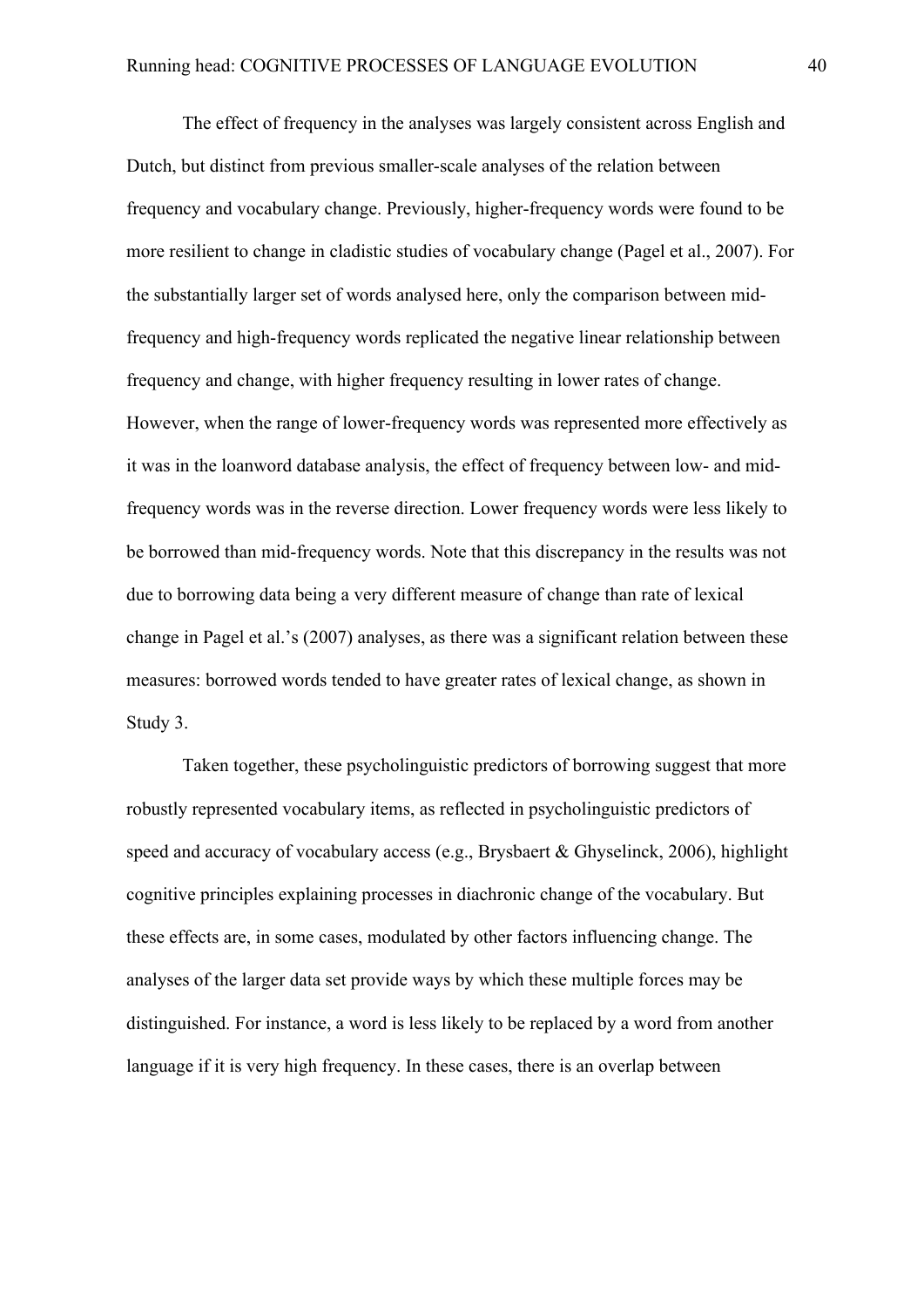explanations based on representational fidelity of the word and social-usage models of language change, whereby misunderstandings will be more frequent if speakers use distinct words for the same concept (Boyd & Richerson, 1985; Bybee, 2007; Pagel et al., 2013). However, if the word is not high frequency, then borrowings become more likely if the speaker is using the concept more than occasionally in speech. Incrementation of the language (Labov, 2007) appears to be licensed for words that are not the most common in the language, but that are still in regular use, either by increasing the chances of exposure to an alternative form from a speaker of another language or through innovation within a group of speakers.

How general are the results to other languages? There are suggestions that some languages may demonstrate more borrowings with basic words than more complex words. In several Southeast Asian languages, there are observations of numerals and pronoun borrowing (Cooke, 1968; Thomason & Everett, 2001), which are parts of speech less likely to be borrowed in English. However, these languages tend to have very large sets of pronouns, and it may be that the less frequent pronouns are the ones that come to be borrowed (Tadmor, 2007), thus the results may be consistent with the principles of the influence of psycholinguistic effects presented for English and Dutch. One particular example is Ceq Wong (Kruse, 2009), which demonstrates high levels of borrowing of basic vocabulary from Malay. Tadmor (2007) suggests that this could be due to assimilation of the words that Ceq Wong speakers knew in Malay, with these comprising the basic vocabulary items, though this is curious because of the lack of cultural influence from Malay on this society (Kruse, 2009). Such an explanation is consistent with innovations in vocabulary resulting from exposure to novel items – the basic vocabulary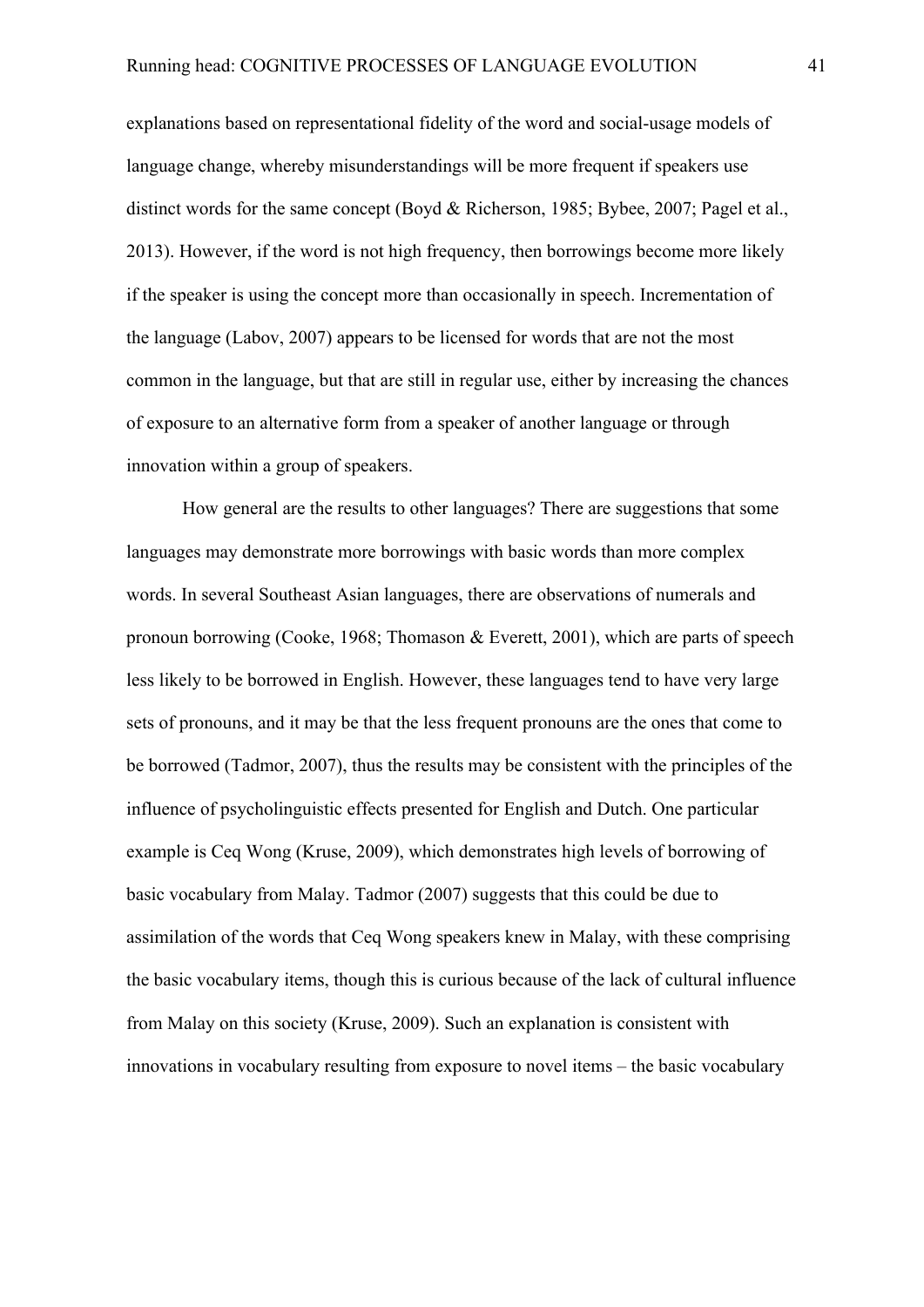items cannot be borrowed unless they are heard. However, Kruse's (2009) analysis of Ceq Wong still demonstrates that a higher proportion of nouns than function words are borrowed, but an equal number of verbs and function words, which is indeed a similar pattern to that observed for Dutch (see Table 2).

Thus, it is too early to say whether languages exist where the psycholinguistic effects established for English and Dutch, based on cognitive principles of learning and representation, may be consistent or inconsistent with other languages. What is needed is the construction of reliable psycholinguistic variables in each language. For Ceq Wong, there is a current absence of both frequency and age of acquisition measures, and these measures are necessary in order to determine the generality of the results for English and Dutch, and the extent to which societal influences may over-rule the proposed cognitive principles driving lexical stability and change. But the observed frequency effects in English and Dutch for whether a word is borrowed or not (i.e., mid frequency words are most likely to be borrowed) may indeed be consistent with views of vocabulary assimilation that are at least in part driven by usage – those words frequently encountered from other dialects may be the ones that are more likely to be incorporated into the language.

These results require a reconsideration of accounts of language evolution that claim that change is driven by the process of acquisition (Bickerton, 1990). The age of acquisition results demonstrate that acquisition is implicated in evolution of the vocabulary, but actually as a preserving influence rather than a driver of change. The process of acquisition, then, is much more likely to establish stability in the vocabulary. The alternative theory that change in language results from innovations by proficient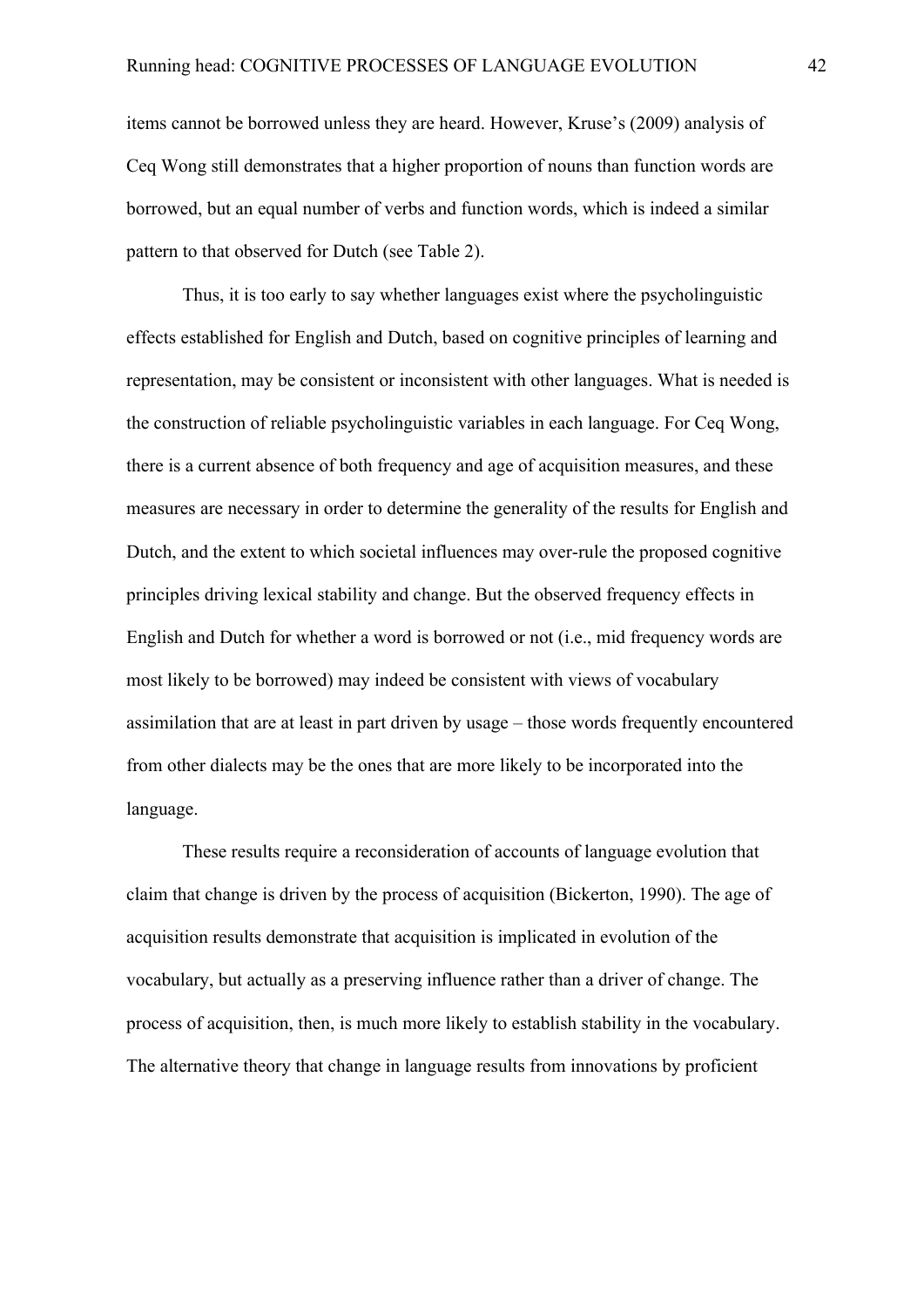speakers of the language (Bybee & Slobin, 1982; Joseph, 1992; Labov, 2007; Slobin, 2005; Smith & Durham, 2009) is more consistent with the current psycholinguistic results, but with the clarification that innovations are constrained by cognitive processes determining representations of the vocabulary.

Nevertheless, the extent to which acquisition prevents rather than drives change may be constrained to evolution of only certain language levels, such as vocabulary (Monaghan, 2014) or sublexical structure (Baumann & Ritt, 2018). The role of acquisition may be very different for evolution of morphology or syntax, where the process of acquisition appears to exert a profound influence on syntactic structural change (Rische & Komorova, 2016; Senghas & Coppola, 2001). Indeed, it has been shown that syntactic restructuring can emerge quite independently of changes to individual word forms (Coppola & Newport, 2005), indicating that the processes influencing vocabulary change may be very different than those applying to syntax or discourse (Haselow, 2018). Such a view is consistent with separations in speech production models between vocabulary access and syntactic constructions (e.g., Levelt, 1989) and this evolutionary approach can thereby provide an additional set of data that can highlight distinctions in the mechanisms of implicit memory associated with syntax and explicit memory associated with vocabulary learning (Ullman, 2004). Clearly, a full account of language evolution will require a more complex account of how change driven by acquisition or by proficient speaker innovations operate at different levels of language structure.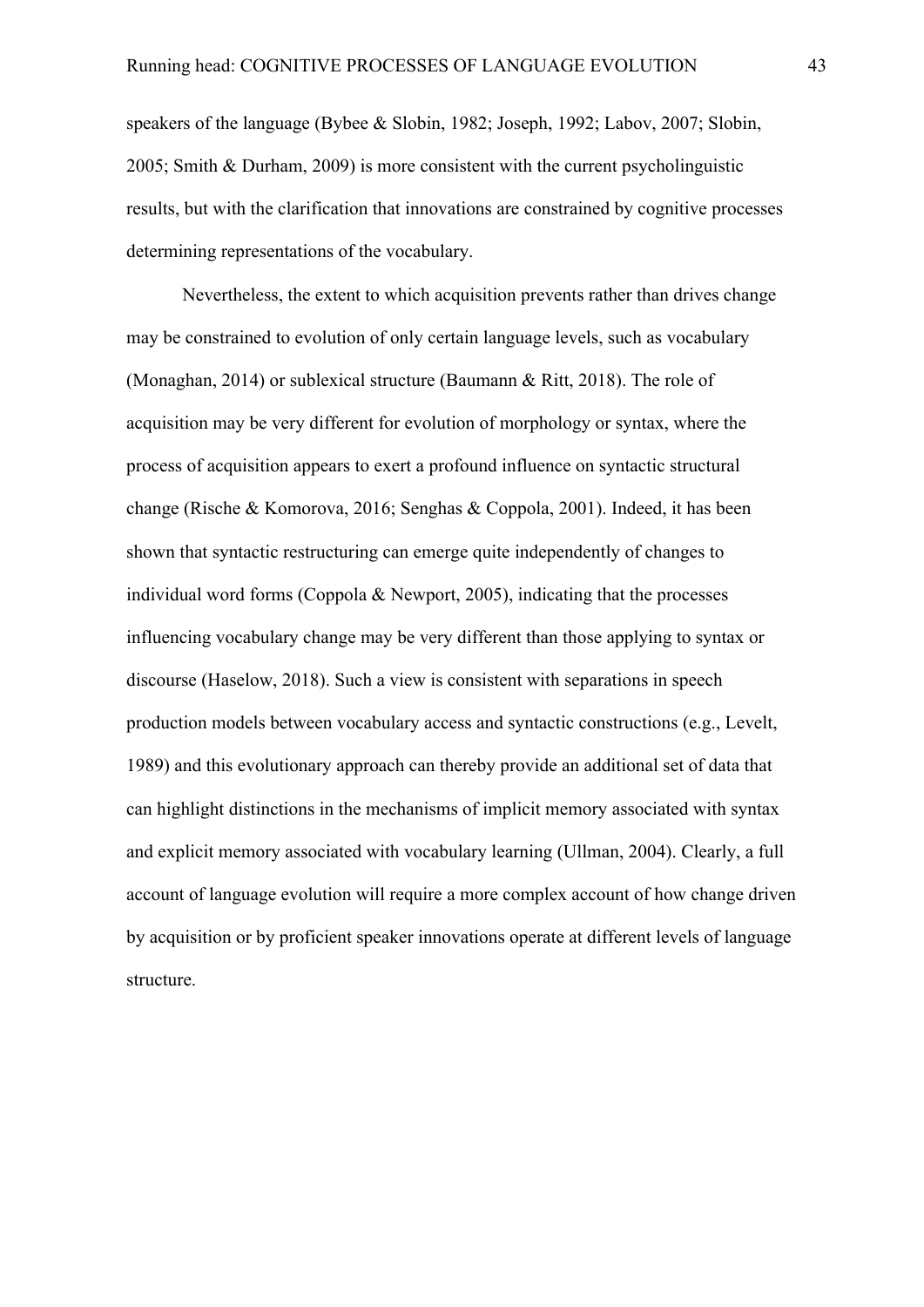### **Acknowledgements**

SR is supported by a Leverhulme early career fellowship (ECF-2016-435).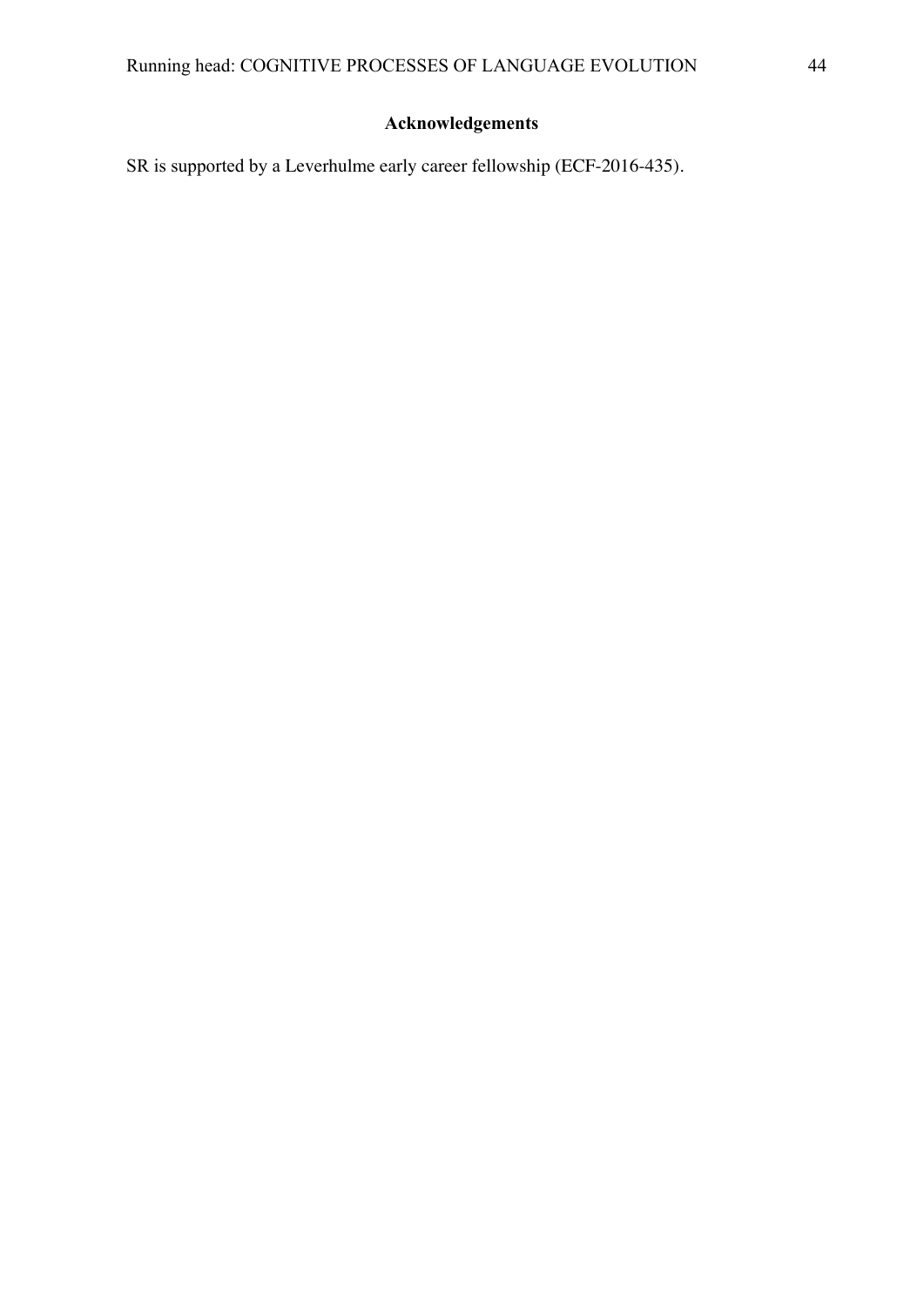#### *References*

- Atkinson, Q. D. (2011). Phonemic diversity supports serial founder effect model of language expansion from Africa. *Science, 332*, 346-349.
- Atkinson, Q. D., Meade, A., Venditti, C., Greenhill, S. J., & Pagel, M. (2008). Languages evolve in punctuational bursts. *Science*, *319*(5863), 588-588.
- Baayen, R., Pipenbrock, R., and Gulikers, L. (1995). The CELEX lexical database (Version 2) [CD-ROM]. University of Pensylvania, Linguistic Data Consortium, Philadelphia.
- Baddeley, A. D., Thomson, N., & Buchanan, M. (1975). Word length and the structure of short-term memory. *Journal of Verbal Learning and Verbal Behavior*, *14*(6), 575- 589.
- Baron, A., Rayson, P., & Archer, D. (2009). Word frequency and key word statistics in historical corpus linguistics. *Anglistik*, *20*(1), 41-67.
- Baumann, A., & Ritt, N. (2018). The basic reproductive ratio as a link between acquisition and change in phonotactics. *Cognition*, 176, 174-183.

Bickerton, D. (1990). *Language and species*. Chicago: University of Chicago Press.

- Bloomfield, L. (1933). *Language*. New York: Henry Holt.
- Borin, L., Comrie, B., & Saxena, A. (2013). The Intercontinental Dictionary Series a rich and principled database for language comparison. In L. Borin, & A. Saxena (Eds.), *Approaches to Measuring Linguistic Differences* (pp. 285-302). Berlin: Mouton de Gruyter.
- Boyd, R. & Richerson, P. J. (1985). *Culture and the evolutionary process.* Chicago, IL: University of Chicago Press.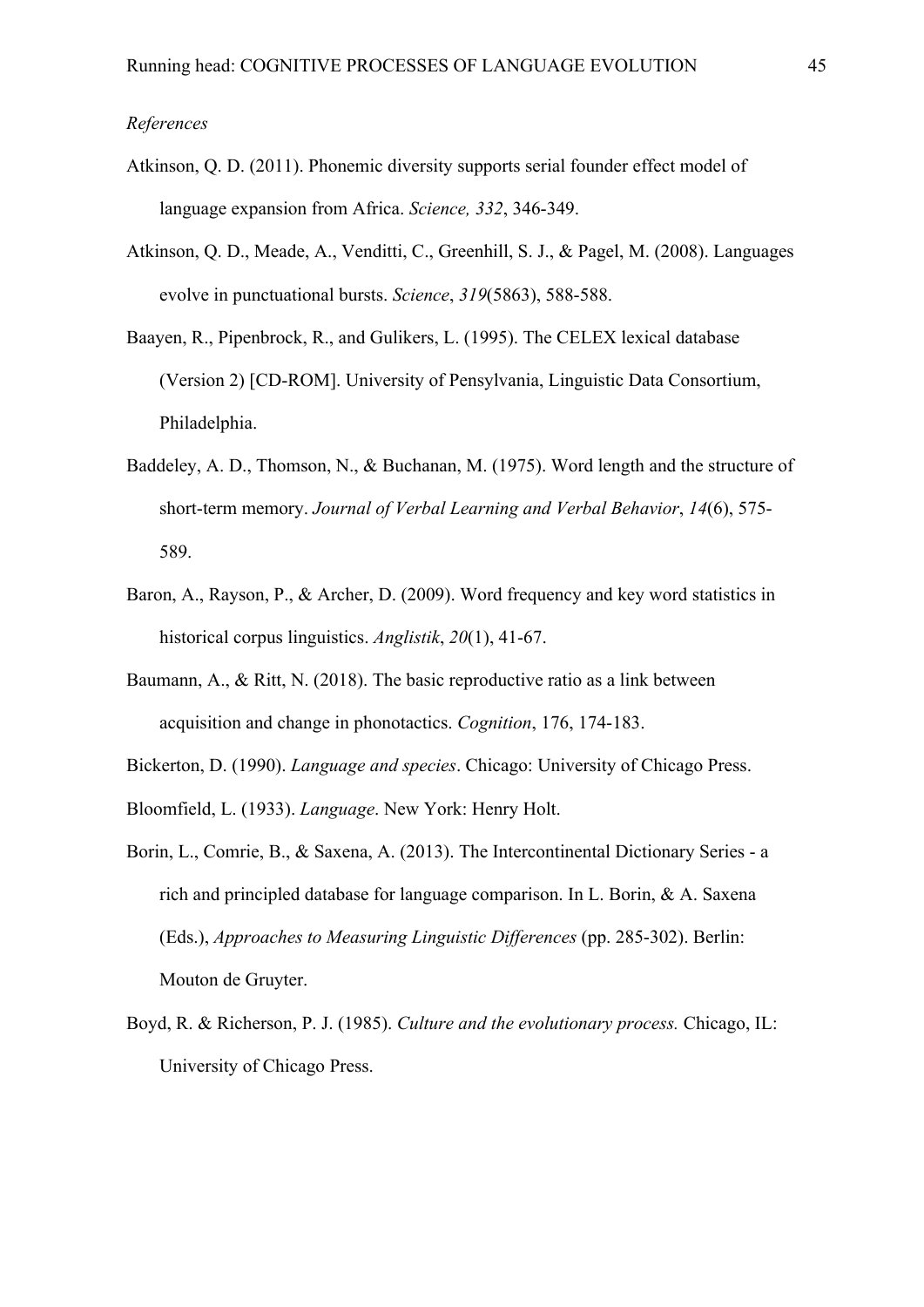- Brysbaert, M., & Ghyselinck, M. (2006). The effect of age of acquisition: Partly frequency related, partly frequency independent. *Visual Cognition, 13*(7-8), 992- 1011.
- Brysbaert, M., Stevens, M., De Deyne, S., Voorspoels, W., & Storms, G. (2014). Norms of age of acquisition and concreteness for 30,000 Dutch words. *Acta Psychologica, 150*, 80-84.
- Brysbaert, M., Warriner, A. B., & Kuperman, V. (2014). Concreteness ratings for 40 thousand generally known English word lemmas. *Behavior Research Methods, 46*, 904–911.
- Brysbaert, M., & Biemiller, A. (2017). Test-based age-of-acquisition norms for 44 thousand English word meanings. *Behavior Research Methods, 49*, 1520-1523.
- Bybee, J. L. (2007). *Frequency of use and the organization of language*. Oxford: Oxford University Press.
- Bybee, J. L., & Slobin, D. I. (1982). Why small children cannot change language on their own: Suggestions from the English past tense. In A. Ahlqvist (Ed.), Papers from the 5th International Conference on Historical Linguistics (pp. 29–37). Amsterdam/Philadelphia: John Benjamins.
- Buck, C. D. (1949). *A dictionary of selected synonyms in the principal Indo-European languages*. Chicago, IL: University of Chicago Press.
- Cassidy, F. G. (1999). English: A Germanic language? In Carr, G. F., Harbert, W., & Zhang, L. (Eds.), *Interdigitations: Essays for Irmengard Rauch* (pp. 75-79). New York: Peter Lang.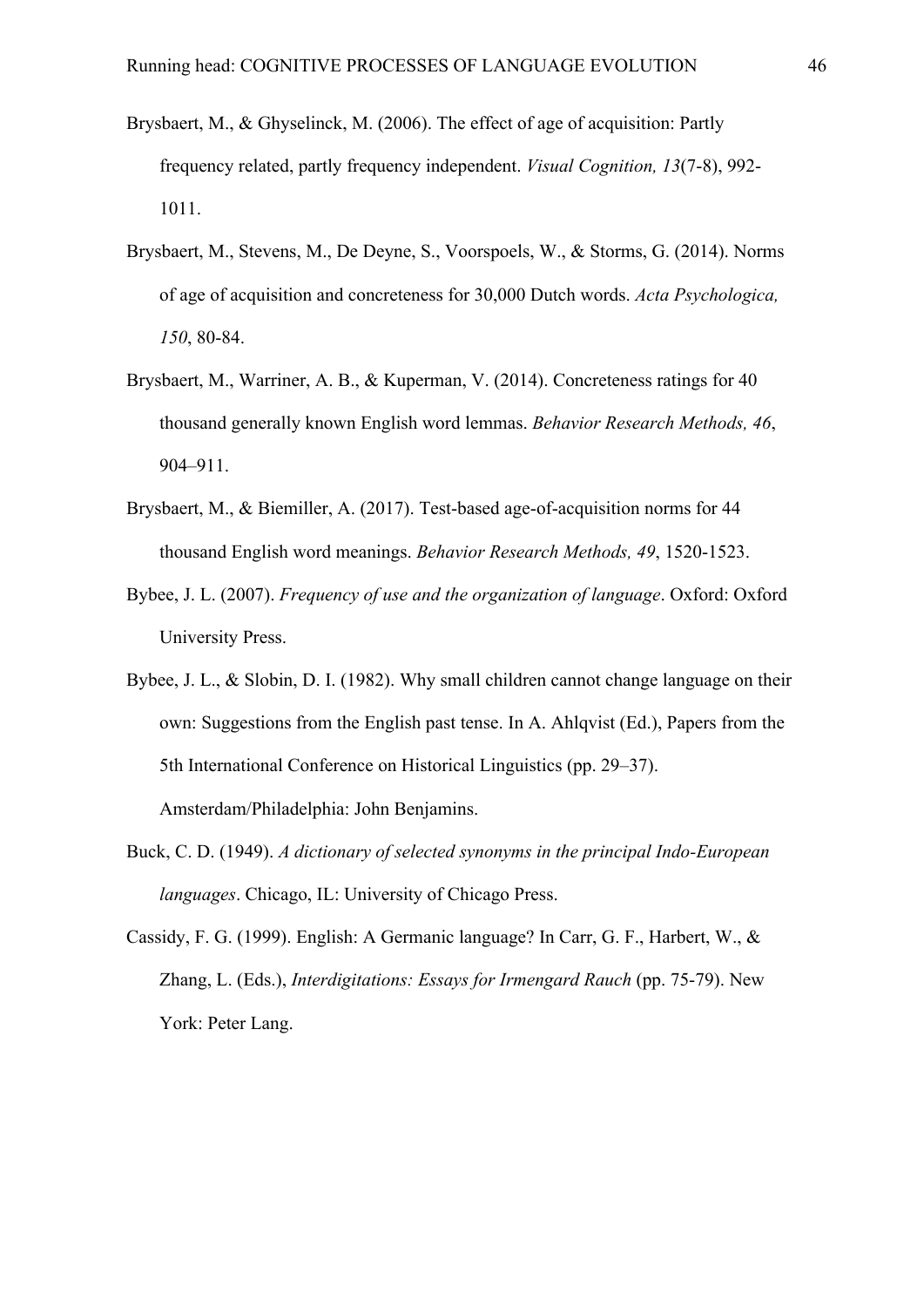- Coppola, M., & Newport, E. L. (2005). Grammatical subjects in home sign: Abstract linguistic structure in adult primary gesture systems without linguistic input. *Proceedings of the National Academy of Sciences of the United States of America, 102(52)*, 19249-19253.
- Corballis, M. C. (2017). Language evolution: a changing perspective. *Trends in Cognitive Sciences*, *21*, 229-236.
- Cooke, J. R. (1968). *Pronominal reference in Thai, Burmese, and Vietnamese*. Berkeley: University of California Press.
- Croft, W. (2000). Explaining language change: An evolutionary approach. Harlow: Pearson Education.
- Davies, R. A., Arnell, R., Birchenough, J. M., Grimmond, D., & Houlson, S. (2017). Reading through the life span: Individual differences in psycholinguistic effects. *Journal of Experimental Psychology: Learning, Memory, and Cognition*, *43*(8), 1298-1338.
- Dyen, I., Kruskal, J. B., & Black, P. (1992). An Indo-European classification, a lexicostatistical experiment. *Transaction of the American Philosophical Society, 82*, 1–132.
- Embleton, S. (1986). *Statistics in historical linguistics.* Bochum: Brockmeyer.
- Gilhooly, K. J., & Gilhooly, M. L. M. (1980). The validity of age-of-acquisition ratings. *British Journal of Psychology*, *71*(1), 105-110.
- Grant, A. (2009). Loanwords in British English. In Haspelmath, M. & Tadmor, U. (Eds.), *Loanwords in the world's languages: A comparative handbook* (pp.360-383)*.* Berlin: De Gruyter Mouton.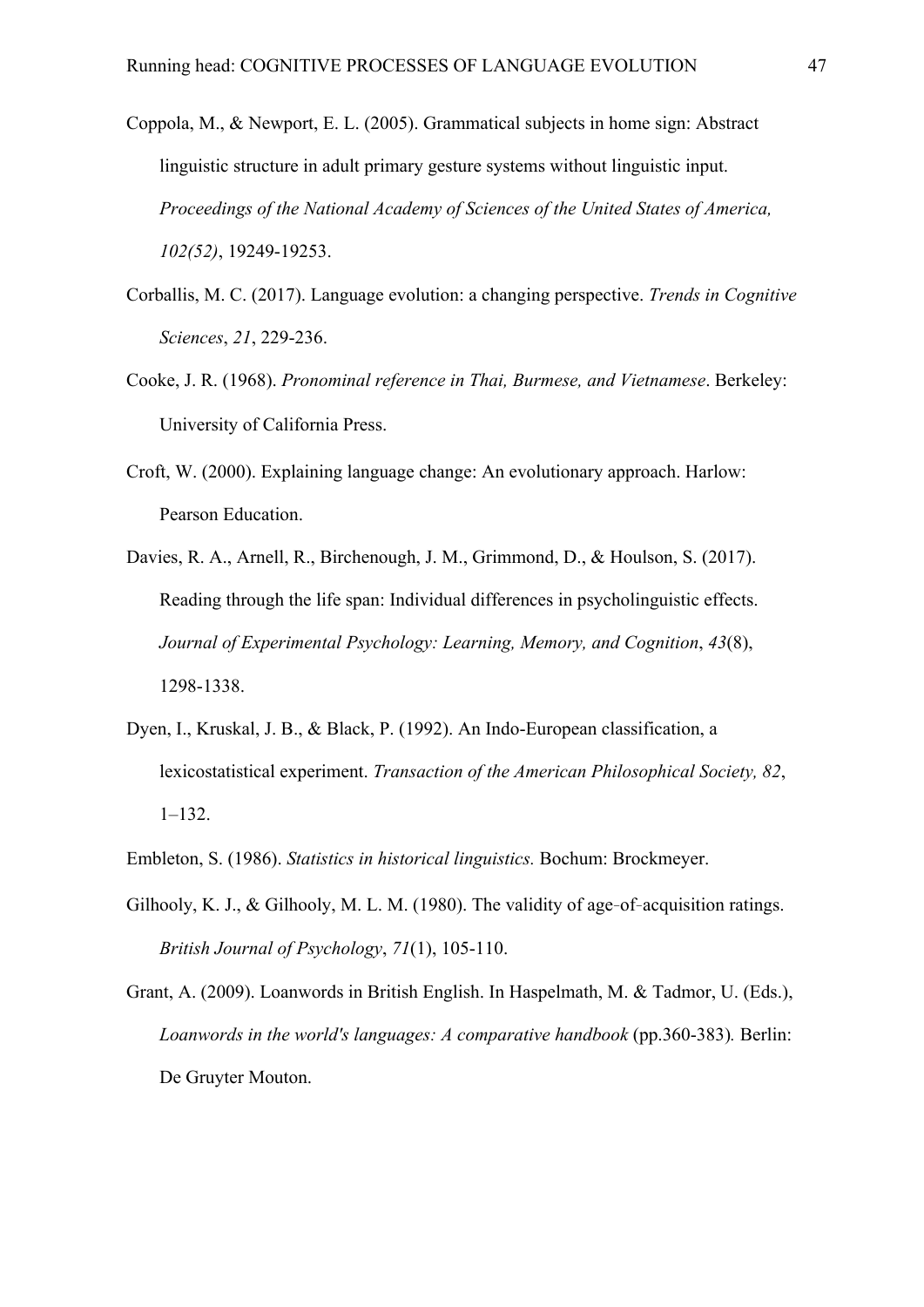- Gray, R. D., & Atkinson, Q. D. (2003). Language-tree divergence times support the Anatolian theory of Indo-European origin. *Nature*, *426*(6965), 435-439.
- Haselow, A. (2018). Language change from a psycholinguistic perspective: The longterm effects of frequency on language processing. *Language Sciences, 68,* 56-77.
- Haspelmath, M. & Tadmor, U. (2009). *World loanword database*. Leipzig: Max Planck Institute for Evolutionary Anthropology. http://wold.clld.org/vocabulary/13, Accessed on 2016-09-16.
- Haspelmath, M. (2009). Lexical borrowing: Concepts and issues. In Haspelmath, M., & Tadmor, U. (Eds.), *Loanwords in the world's languages: A comparative handbook*  (pp.35-54)*.* Berlin: De Gruyter Mouton.
- Haspelmath, M., & Tadmor, U. (2009). The loanword typology project and the world loanword database. In Haspelmath, M., & Tadmor, U. (Eds.), *Loanwords in the world's languages: A comparative handbook* (pp.1-34). Berlin: De Gruyter Mouton.

Haugen, E. (1950). The analysis of linguistic borrowing. *Language, 27*, 210-231.

- Hodgson, C. & Ellis, A.W. (1998). Last in, first to go: Age of acquisition and naming in the elderly. *Brain and Language, 65*, 146-163.
- Holmes, S. J., Fitch, F. J., and Ellis, A. W. (2006). Age of acquisition affects object recognition and naming in patients with Alzheimer's disease. *Journal of Clinical and Experimental Psychology, 28*, 1010-1022.
- Hudson Kam, C. L., & Newport, E. L. (2005). Regularizing unpredictable variation: The roles of adult and child learners in language formation and change. *Language Learning and Development*, *1*(2), 151-195.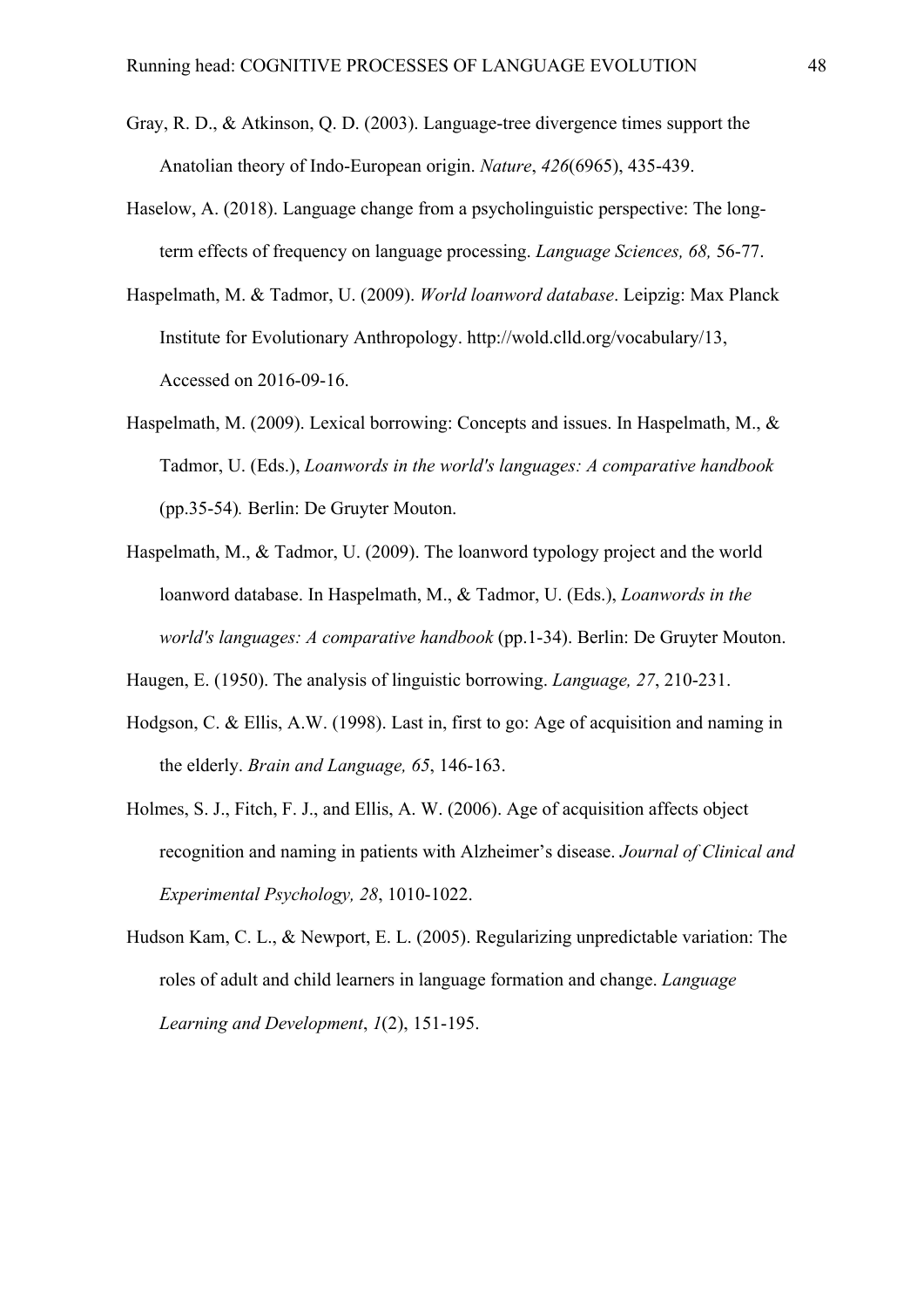- Joseph, B. D. (1992). Diachronic explanation: Putting speakers back into the picture. In G. Davis & G. Iverson (Eds.), Explanation in historical linguistics (Current Issues in Linguistic Theory, 84) (pp. 123–144). Amsterdam: John Benjamins.
- Juhasz, B.J. (2005). Age-of-acquisition effects in word and picture identification. *Psychological Bulletin, 131,* 684-712.
- Kempe, V., Gauvrit, N., & Forsyth, D. (2015). Structure emerges faster during cultural transmission in children than in adults. *Cognition*, *136*, 247-254.
- Keuleers, E., Brysbaert, M. & New, B. (2010). SUBTLEX-NL: A new frequency measure for Dutch words based on film subtitles. *Behavior Research Methods, 42*(3), 643-650*.*
- Key, M. R., & Comrie, B. (2015). *The intercontinental dictionary series.* Leipzig: Max Planck Institute for Evolutionary Anthropology. http://ids.clld.org, Accessed on 2016-09-16.
- Kilgarriff, A. (1997). Using word frequency lists to measure corpus homogeneity and similarity between corpora. *Proceedings of the 5th ACL workshop on very large corpora*, 231-245.
- Kuperman, V., Stadthagen-Gonzalez, H., & Brysbaert, M. (2012). Age-of-acquisition ratings for 30,000 English words. *Behavior Research Methods*, *44*(4), 978-990.
- Labov, W. (2001). *Principles of linguistic change, vol. 2: Social factors*. Oxford: Blackwell.
- Labov, W. (2007). Transmission and diffusion. *Language*, *83*(2), 344-387.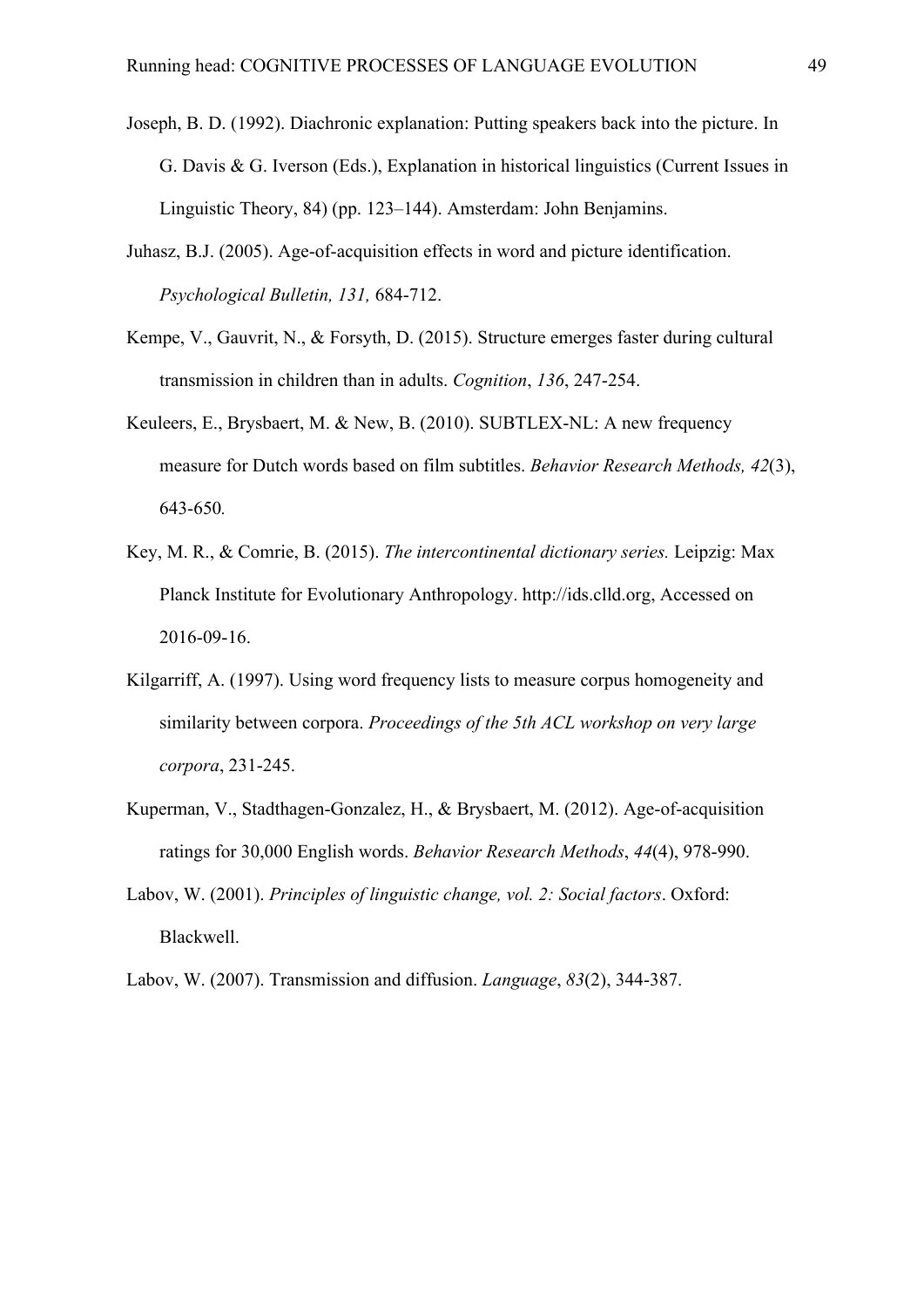- Leslie, S., Winney, B., Hellenthal, G., Davison, D., Boumertit, A., Day, T., ... & Falush, D. (2015). The fine-scale genetic structure of the British population. *Nature*, *519*, 309-314.
- Levelt, W.J.M. (1989). *Speaking: From intention to articulation.* Cambridge, MA: MIT Press.
- Lewis, M. & Frank, M. C. (2016). The length of words reflects their conceptual complexity. *Cognition, 153*, 182-195.
- Li, Y., Engelthaler, T., Siew, C. S. Q., & Hills, T. T. (in press). The Macroscope: A tool to examine the historical structure of language. *Behavior Research Methods, in press.*
- Lieberman, E., Michel, J. B., Jackson, J., Tang, T., & Nowak, M. A. (2007). Quantifying the evolutionary dynamics of language. *Nature*, *449*(7163), 713-716.
- Matras, Y., & Sakel, J. (2007). *Grammatical borrowing in cross-linguistic perspective*. Berlin: Mouton de Gruyter.
- Monaghan, P. (2014). Age of acquisition predicts rate of lexical evolution. *Cognition, 133,* 530-534.
- Morrison, C. M., Chappell, T. D., & Ellis, A. W. (1997). Age of acquisition norms for a large set of object names and their relation to adult estimates and other variables. *The Quarterly Journal of Experimental Psychology: Section A*, *50*(3), 528-559.
- Myers-Scotton, C. (1993). *Duelling languages: Grammatical structure in codeswitching*. Oxford: Clarendon.
- Newberry, M. G., Ahern, C. A., Clark, R., & Plotkin, J. B. (2017). Detecting evolutionary forces in language change. *Nature*, *551*, 223-226.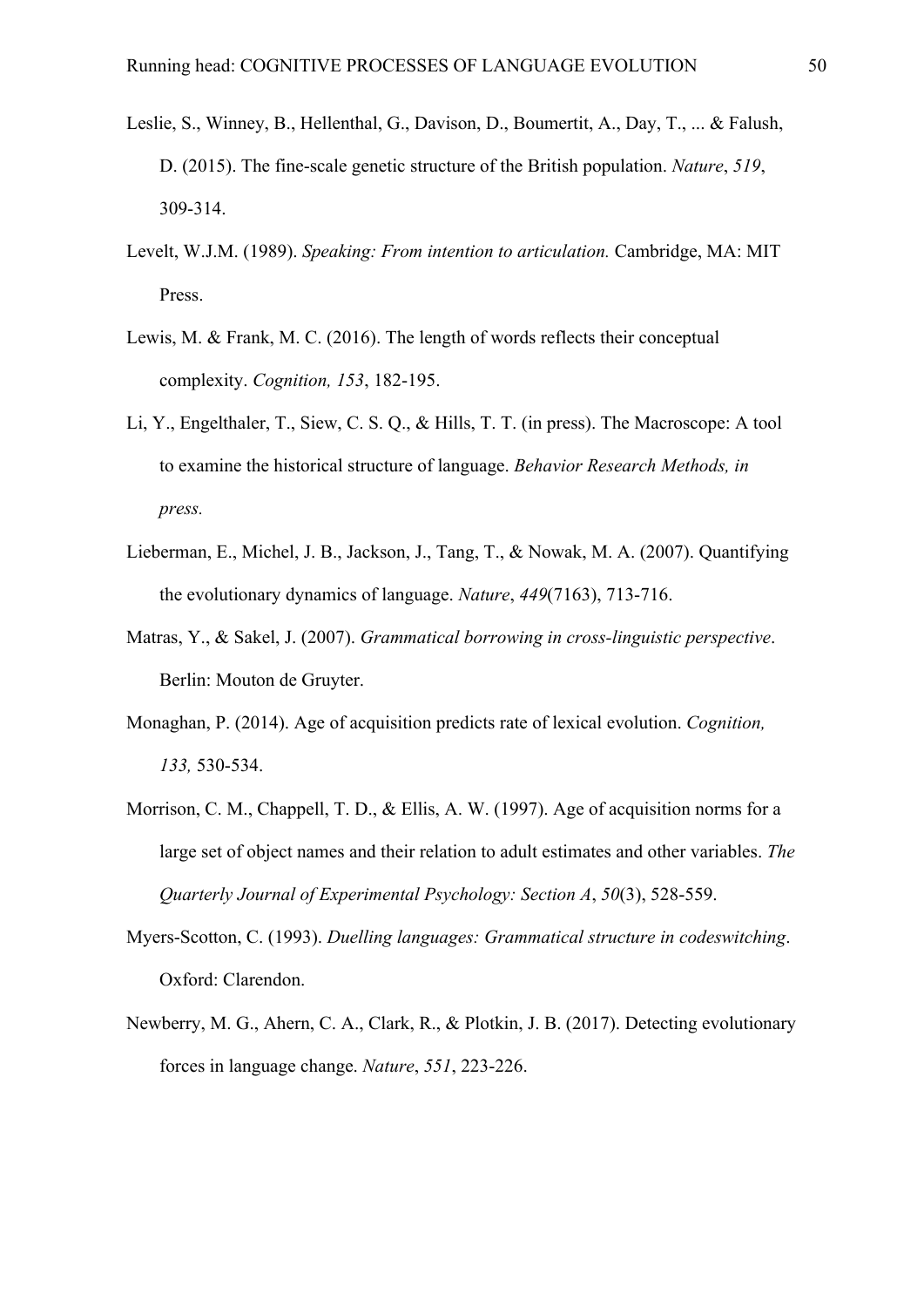- Newport, E. L. (1990). Maturational constraints on language learning. *Cognitive Science*, *14*(1), 11-28.
- Pagel, M., Atkinson, Q. D., Calude, A. S., & Meade, A. (2013). Ultra conserved words point to deep language ancestry across Eurasia. *Proceedings of the National Academy of Sciences, 110*(21), 8471–8476.
- Pagel, M., Atkinson, Q. D., & Meade, A. (2007). Frequency of word-use predicts rates of lexical evolution throughout Indo-European history. *Nature, 449*(7163), 717–720.
- Reilly J., & Kean, J. (2007). Formal distinctiveness of high- and low-imageability nouns: Analyses and theoretical implications. *Cognitive Science, 31*, 1–12.
- Reilly, J., Westbury, C., Kean, J., & Peelle, J. E. (2012). Arbitrary symbolism in natural language revisited: when word forms carry meaning. *PLoS One*, *7*(8), e42286.
- Rische, J. L., & Komarova, N. L. (2016). Regularization of languages by adults and children: A mathematical framework. *Cognitive Psychology*, *84*, 1-30.
- Rimkutė, E., & Raižytė, J. (2010). Morphological adapting of loanwords in Lithuanian. *Lietuvių kalba*, (4). Retrieved from http://www.lietuviukalba.lt/index.php/lietuviukalba/issue/view/109, August  $11<sup>th</sup>$  2018.
- Senghas, A., & Coppola, M. (2001). Children creating language: How Nicaraguan Sign Language acquired a spatial grammar. *Psychological Science*, *12*(4), 323-328.

Sinclair, J. (1991). *Corpus, concordance, collocation*. Oxford: Oxford University Press.

Slobin, D. I. (2005). From ontogenesis to phylogenesis: What can child language tell us about language evolution? In J. Langer, S. T. Parker, & C. Milbrath (Eds.), *Biology and knowledge revisited: From neurogenesis to psychogenesis* (pp. 255–285). Mahwah, NJ: Lawrence Erlbaum Associates.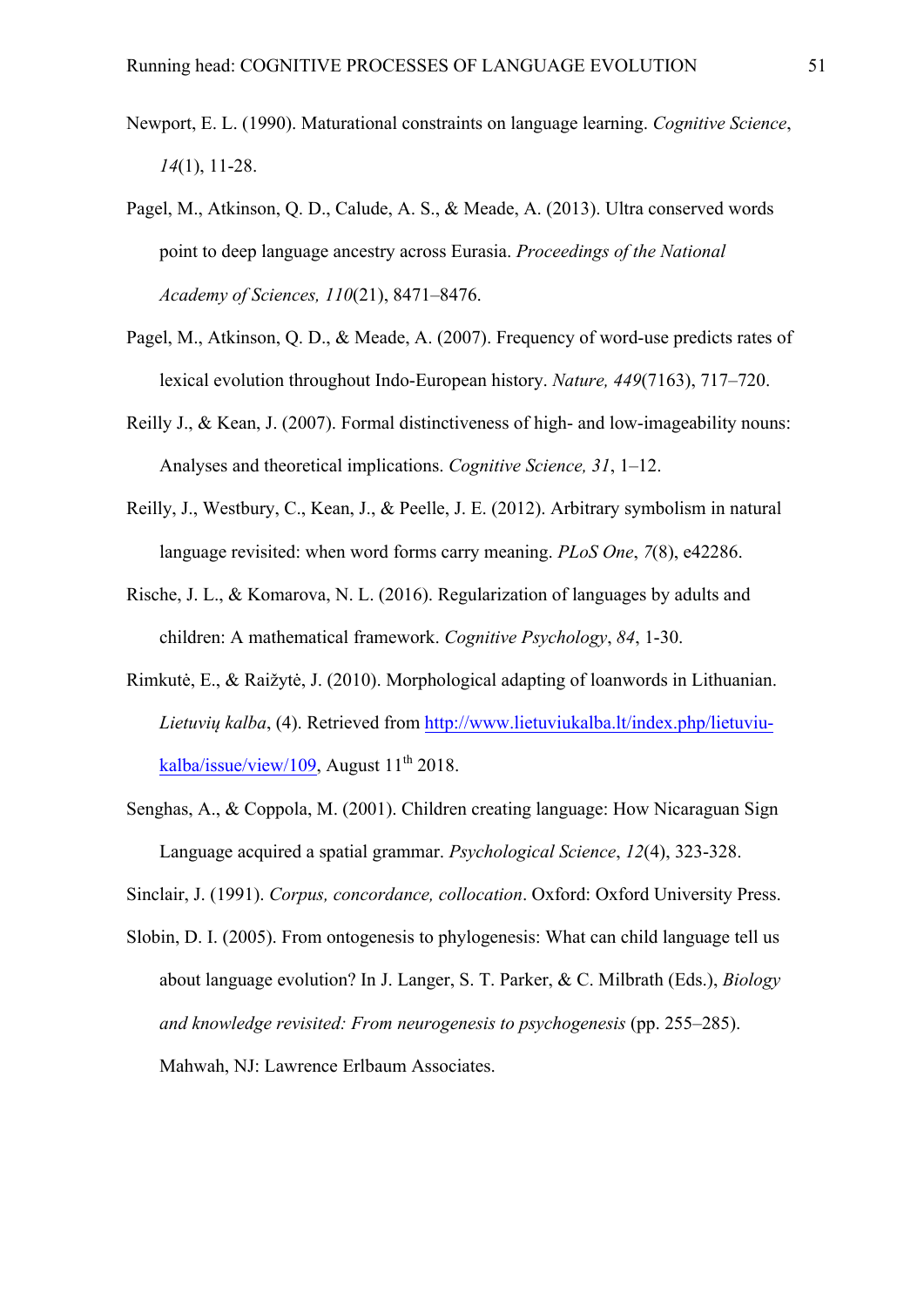- Smith, J., & Durham, M. (2011) A tipping point in dialect obsolescence? Change across the generations in Lerwick, Shetland. *Journal of Sociolinguistics, 15*, 197-225.
- Steels, L. (2017). Human language is a culturally evolving system. *Psychonomic Bulletin and Review*, *24*(1), 190-193.
- Strain, E., Patterson, K. E., & Seidenberg, M. S. (1995). Semantic influences on word recognition. *Journal of Experimental Psychology: Learning, Memory, and Cognition, 21*, 1140–1154.
- Swadesh, M. (1952). Lexico-statistic dating of prehistoric ethnic contacts: with special reference to North American Indians and Eskimos. *Proceedings of the American Philosophical Society, 96*, 452–463.
- Swadesh, M. (1955). Towards greater accuracy in lexicostatistic dating. *Linguistics, 21*, 121-137.
- Tadmor, U. (2007). Is borrowability borrowable. *Paper presented at the Symposium for Language Contact and the Dynamics of Language.* Max Plack Institute for Evolutionary Anthropology, Leipzig, May 2007.
- Tadmor, U. (2009). Loanwords in the world's languages: Findings and results. In Haspelmath, M., & Tadmor, U. (Eds.), *Loanwords in the world's languages: A comparative handbook* (pp.55-75)*.* Berlin: De Gruyter Mouton.
- Thomas, G. (1983). A comparison of the morphological adaptation of loanwords ending in a vowel in contemporary Czech, Russian, and Serbo-Croatian. *Canadian Slavonic Papers*, *25*(1), 180-205.
- Thomason, S. G., & Everett, D.L. (2001). Pronoun borrowing. *Berkeley Linguistic Society, 27*, 301-315.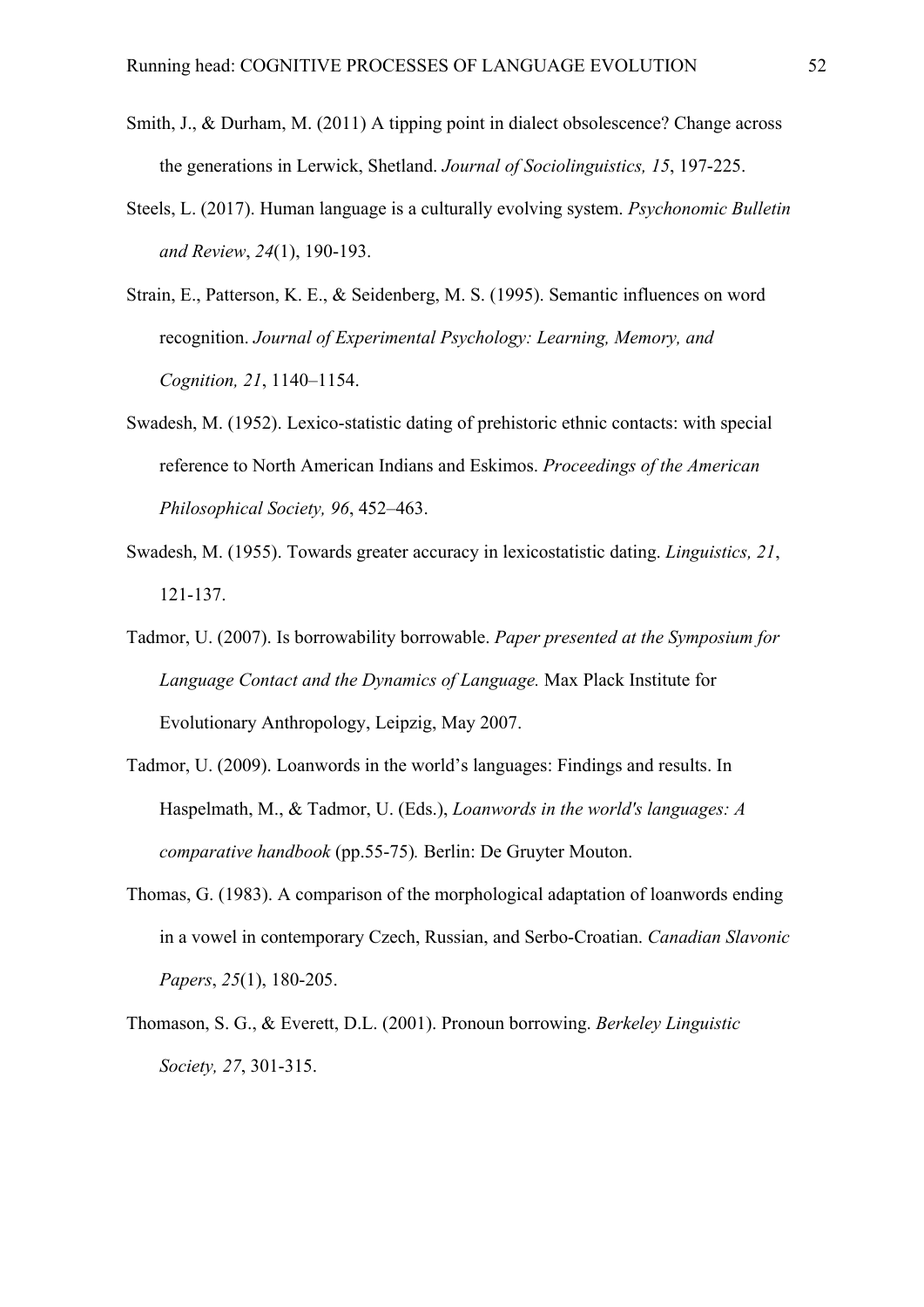- Thomason, S. G., & Kaufman, T. (1988). *Language contact, creolization, and genetic linguistics.* Berkeley: University of California Press.
- Ullman, M. T. (2004). Contributions of memory circuits to language: The declarative/procedural model. *Cognition*, *92*, 231-270.
- van der Sijs, N. (2009). Loanwords in Dutch. In Haspelmath, M., & Tadmor, U. (Eds.), *Loanwords in the world's languages: A comparative handbook* (pp.338-359)*.* Berlin: De Gruyter Mouton.
- Van Hell, J. G., & De Groot, A. M. B. (1998). Conceptual representations in bilingual memory: Effects of concreteness and cognate status in word association. *Bilingualism: Language and Cognition, 1,* 193–211.
- van Heuven, W. J., Mandera, P., Keuleers, E., & Brysbaert, M. (2014). SUBTLEX-UK: A new and improved word frequency database for British English. *The Quarterly Journal of Experimental Psychology, 67*, 1176–1190.
- Vejdemo, S., & Hörberg, T. (2016). Semantic factors predict the rate of lexical replacement of content words. *PLoS ONE, 11(1)*, e0147924.
- Walker, I. & Hulme, C. (1999). Concrete words are easier to recall than abstract words: Evidence for a semantic contribution to short-term serial recall. *Journal of Experimental Psychology: Learning, Memory, and Cognition, 25*, 1256-1271.
- Wilson, E. B. (1927). "Probable inference, the law of succession, and statistical inference". Journal of the American Statistical Association. 22: 209–212.
- Winter, B., Thompson, G., & Urban, M. (2014). Cognitive factors motivating the evolution of word meanings: Evidence from corpora, behavioral data and